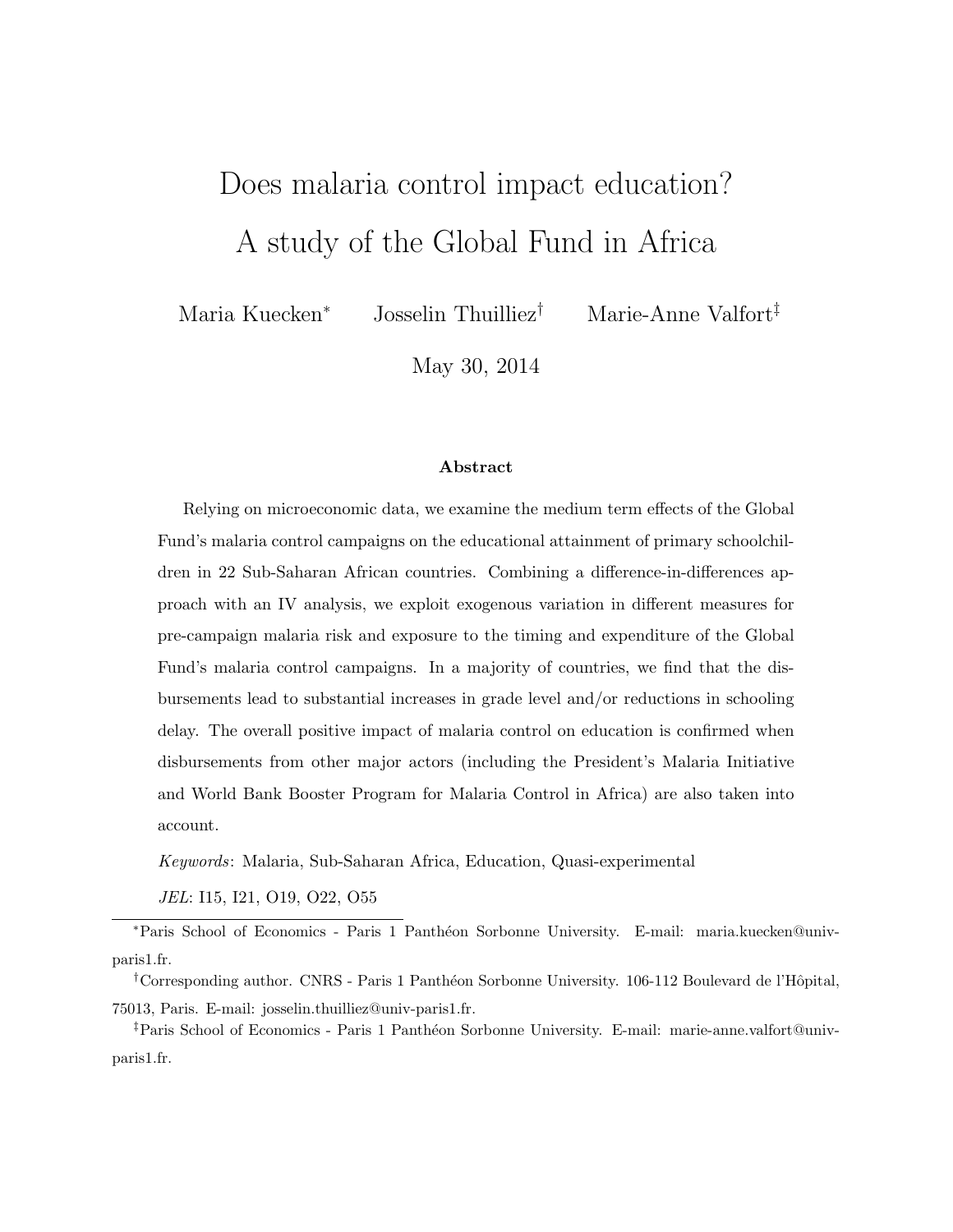# 1 Introduction

Malaria is a life-threatening disease. According to the World Health Organization, there were about 219 million cases of malaria in 2010 and an estimated 660,000 deaths. This disease is caused by protozoan parasites belonging to the genus Plasmodium. It is transmitted by several species of infected female  $Anopheles$  mosquitoes.<sup>[1](#page-0-0)</sup> Differences in the distribution of mosquitoes and in the behavior of potential human hosts contribute to the variation in epidemiological patterns of malaria seen worldwide. The majority of malaria-attributed deaths occur in Sub-Saharan Africa, where children under the age of five and pregnant women are the most at-risk.

Malaria does not only kill. It is also believed to impede human capital accumulation, and hence development, by generating school absenteeism and cognitive disorders (see for instance Clarke et al. (2008), Thuilliez et al. (2010) and Nankabirwa et al. (2013)). The objective of this paper is to illuminate the impact of malaria on education. More precisely, we estimate the medium term effects of early life exposure to the Global Fund to Fight AIDS, Tuberculosis and Malaria's anti-malaria campaigns on the educational attainment of primary school students across a wide range of African countries.<sup>[2](#page-0-0)</sup> Infants and children indeed carry the greatest burden of malaria morbidity and mortality (Arrow (2004)). By impeding their human capital accumulation, malaria may have a long term negative impact on economic growth.

Throughout the 2000s, the Global Fund served as the largest source of funding for malaria control programs in Sub-Saharan Africa (see Pigott et al. (2012)). The Global Fund is active in 47 of the 48 sub-Saharan African countries (Global Fund  $(2013)^3$  $(2013)^3$  $(2013)^3$  and its campaigns, whose ultimate objective is malaria control,<sup>[4](#page-0-0)</sup> should induce lower malaria risk even after just a few years of operation. These campaigns focus on treatment of clinical cases as well as on prevention therapies among populations who are the most at-risk through artemisinincombination therapies  $(ACTs).<sup>5</sup>$  $(ACTs).<sup>5</sup>$  $(ACTs).<sup>5</sup>$  They also seek to limit the transmission of the disease

<sup>&</sup>lt;sup>1</sup>Four species of these protozoan parasites account for almost all infections seen in humans: *Plasmodium* falciparum, Plasmodium vivax, Plasmodium ovale and Plasmodium malariae. Plasmodium falciparum is the most aggressive of all and accounts for the majority of infections in Africa (see Greenwood et al. (2005)).

<sup>2</sup>Here, "medium term effects" refer to the effects of a continued exposure to anti-malaria campaigns that varies between 0 and 10 years.

<sup>3</sup>Seychelles is the exception.

<sup>4</sup>See the website of the Roll Back Malaria Partnership: http://www.rbm.who.int/.

<sup>5</sup>Artemisinin and its derivatives are a group of drugs that possess the most rapid action of all current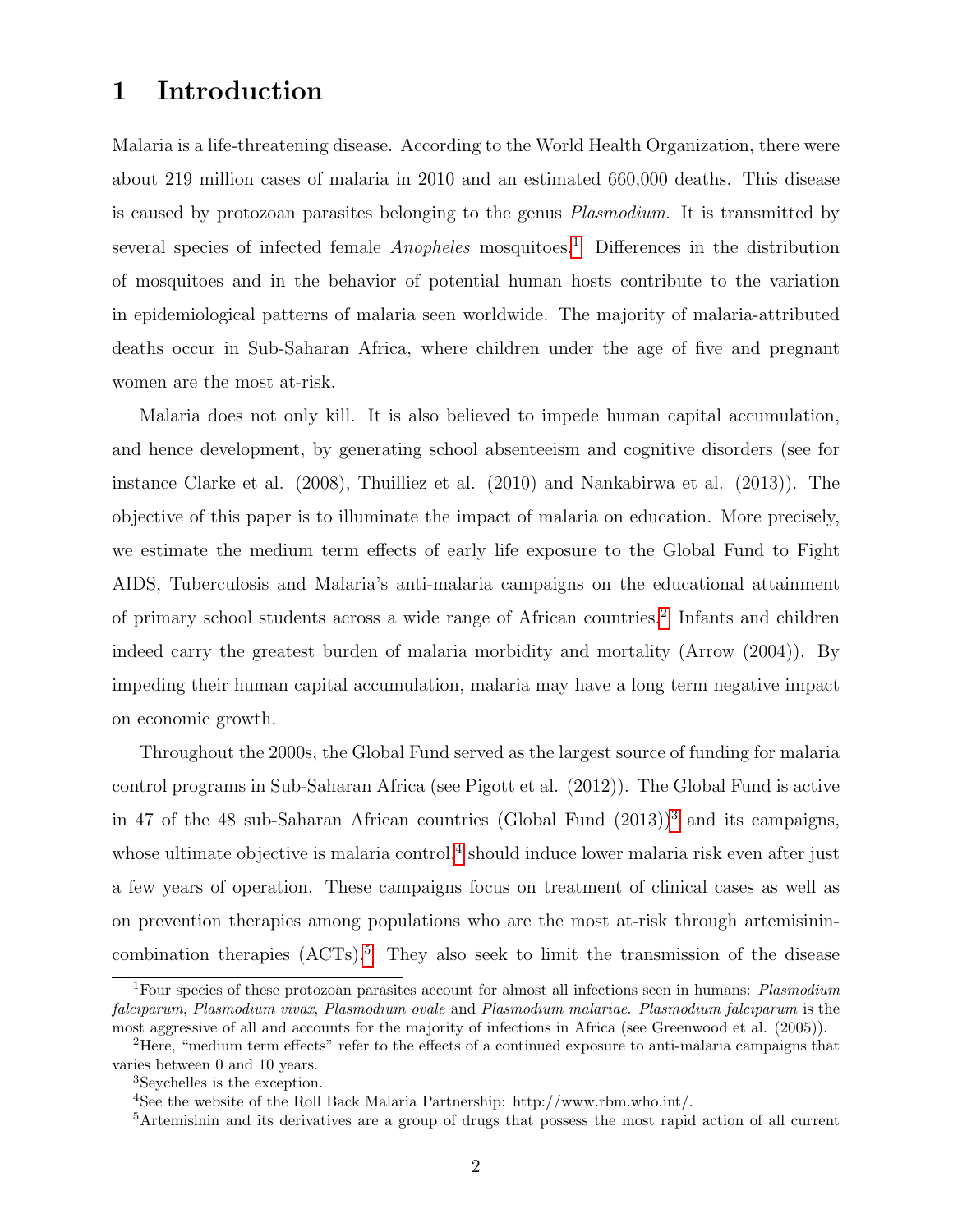from mosquitoes to human beings with insecticide treated nets (ITNs) and indoor residual spraying  $(IRS).<sup>6</sup>$  $(IRS).<sup>6</sup>$  $(IRS).<sup>6</sup>$ 

Our empirical strategy combines a difference-in-differences approach with an IV analysis. The difference-in-differences approach exploits exogenous variation in pre-campaign malaria risk and exposure to the timing and expenditure of anti-malaria campaigns based on individuals' year of birth and year surveyed. More precisely, we combine educational and demographic data from the Demographic and Health Surveys (DHS) with Global Fund disbursements and measures of sub-national malaria ecology from the Malaria Atlas Project (MAP) as proxies for pre-campaign malaria risk.

Other papers have also relied on a difference-in-differences analysis. However, we improve upon this literature in four ways. First, the scope of our analysis (22 countries) is unprecedented. One of the advantages of quasi-experimental approaches over randomized experiments is indeed that they can be performed on a larger population. Yet, the maximum number of countries covered by previous quasi-experimental studies is only four (see Bleakley  $(2010a)$ .<sup>[7](#page-0-0)</sup> Our study is distinctive. By focusing on 22 of the 45 endemic sub-Saharan African nations, we analyze the impact of malaria control on the educational outcomes of 410,581 primary schoolchildren. Second, contrary to the bulk of previous studies, we do not focus on the malaria periphery, i.e. the set of countries characterized by species of Plasmodium (P. vivax, P. ovale and P. malariae) that are relatively less harmful to health. We concentrate instead on African countries where P. falciparum, the most aggressive of all species, is dominant. Third, we test the results with an exhaustive set of instruments, one of which is rather novel while the two others are more traditional. Finally, we gauge the educational externalities of anti-malaria campaigns conducted by the current primary funder in the global health arena, the Global Fund. A growing value for money agenda aims to reduce costs, increase impact per dollar spent, and focus investments on the highest impact interventions among the most affected populations.[8](#page-0-0) Education is certainly not the primary

drugs against Plasmodium falciparum malaria.

<sup>6</sup>These approaches are sometimes combined with larval control which eliminates mosquitoes at their larval stage. However, larval control is recommended only for specific settings due to its detrimental effects on the environment and poor cost-effectiveness. It therefore remains a marginal approach.

<sup>7</sup>These four countries are Brazil, Colombia, Mexico and the United States.

<sup>8</sup>For example, the Center for Global Development's Working Group on Value for Money in Global Health recently produced the report "More Health for the Money" (2013) focused exclusively on the Global Fund. See <http://www.morehealthforthemoney.org/>.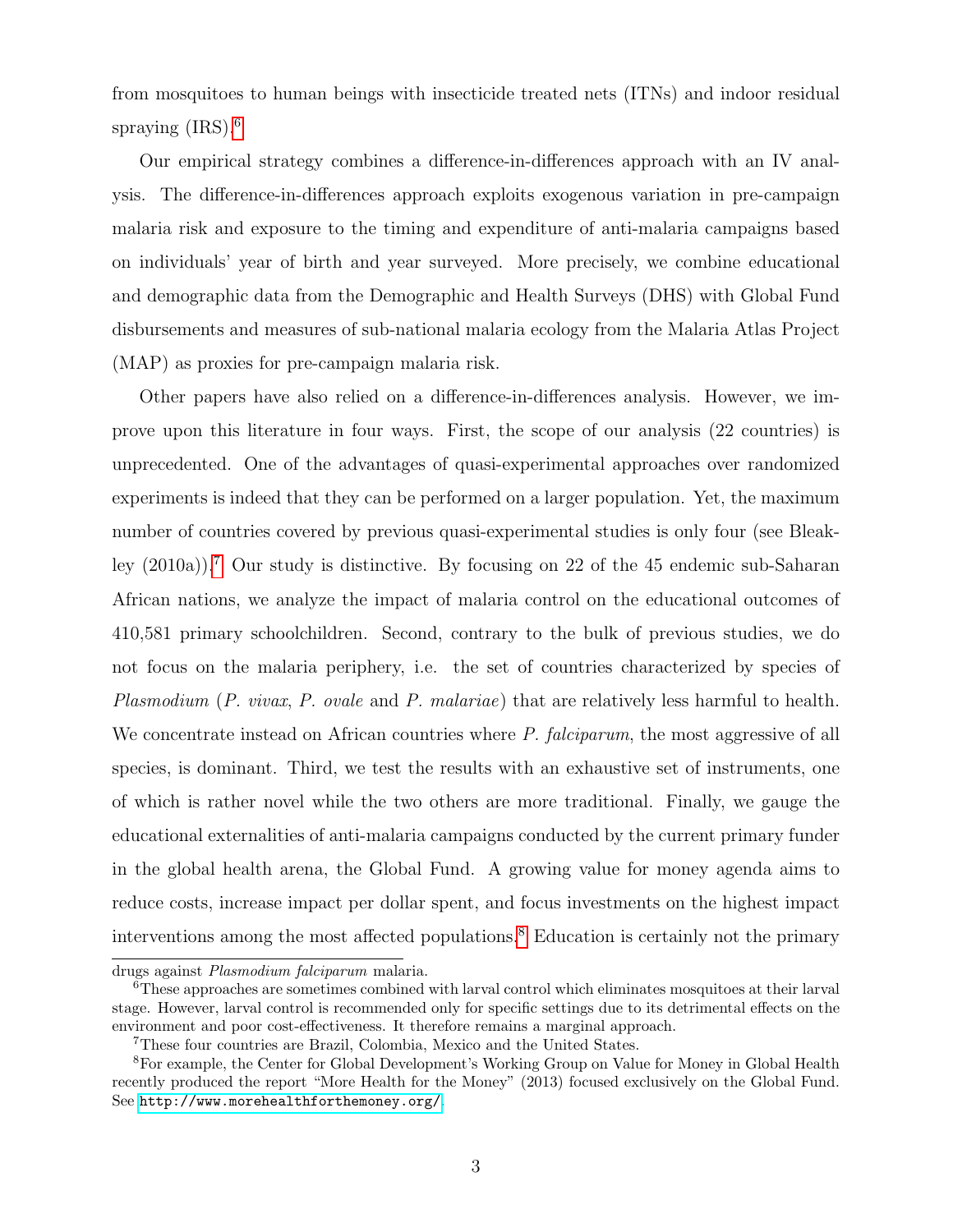goal of malaria control efforts, but examining educational impacts of health programs adds to this literature by exploring if there is more education for the money invested by the Global Fund.

We estimate our specifications separately for all countries in our sample in order to account for cross-country heterogeneity, especially that which stems from differences in malaria characteristics. Our results reveal a positive impact of the Global Fund's malaria disbursements on educational attainment in a majority of countries (16 of 22). The orders of magnitude for these countries are substantial. On average, a one standard deviation increase in exposure to malaria control campaigns increases grade level during the current school year by 1.5 standard deviations and decreases delay status for current grade level by 2.1 standard deviations. Put differently, if the Global Fund increases its yearly per capita disbursement over a child's lifetime by 50 cents (USD), this scale-up translates to an increase in grade level of 0.8.

Why do we observe educational improvements in 16 countries but not in the remaining 6? Further analysis of our results shows that their significance depends on the methodological adequacy of the data we use to run our quasi-experimental approach. The 16 countries in which the impact of Global Fund malaria control is positive and significant are those which are the most suitable for a difference-in-differences analysis: they are more likely to encompass individuals who are not at all exposed to the Global Fund's anti-malaria campaign. Put differently, the absence of significance of our results for 6 of the 22 countries in our sample is possibly due to a lack of suitable data, not to ineffective Global Fund anti-malaria campaigns in these countries.

Our findings are further robust to the substitution of alternative measures for precampaign malaria risk. Moreover, the overall positive impact of malaria control on education is confirmed when disbursements from other major actors (including the President's Malaria Initiative and World Bank Booster Program for Malaria Control in Africa) are also taken into account. Finally, our findings are robust to a falsification test. This test consists in analyzing the impact of exposure to the Global Fund's malaria disbursement on the primary educational attainment of individuals who had already left primary school when the Global Fund's campaign started. As expected, and contrary to what we observe among students who are currently enrolled in primary school, this effect is never robustly positive.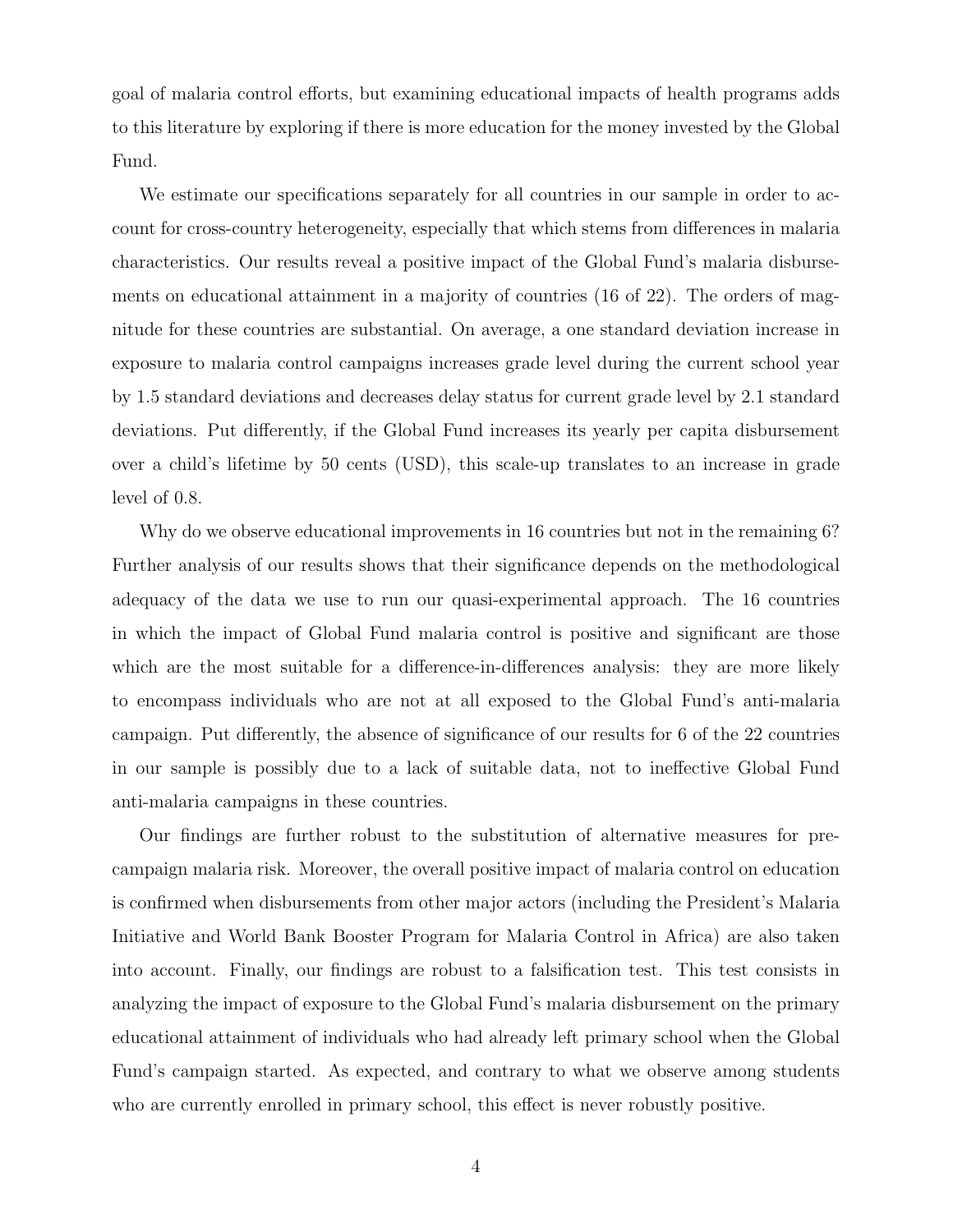The paper proceeds as follows. In Section 2, we provide evidence on the link between malaria and education. We present our empirical strategy in Section 3. In Section 4, we describe our data. Section 5 displays and discusses our results. Section 6 provides robustness checks. Finally, Section 7 summarizes our conclusions and highlights avenues for future research.

## 2 Malaria and education

There are a number of ways through which malaria can impact children's educational achievement. First, malaria during pregnancy can lead to foetal growth retardation which translates into cognitive and physical impairments among children. Barreca (2010) analyzes the longterm impact of in utero and postnatal exposure to malaria. He finds that such exposure leads to considerably lower levels of educational attainment and higher rates of poverty later in life.

Second, during early childhood (under the age of five), $9$  complicated forms of malaria may develop rapidly. The effects of severe malaria, better known as cerebral malaria, have been quantified by numerous studies (see Mung' Ala-Odera, Snow and Newton (2004) for a literature review). For instance, Ngoungou et al. (2007) provide a quantification of the burden in Mali. In this study, 101 subjects (mean age of  $5.6 \pm 3.6$  years) who had contracted cerebral malaria were followed from 1999 to 2001. The authors find that twenty-eight children exhibited persistent neurological sequelae (26.7 %). Among them, eight children had developed these sequelae just after cerebral malaria and 20 a few months later. These included headaches, mental retardation, speech delay, bucco-facial dyspraxia, diplegia and frontal syndrome (one case each), dystonia (two cases), epilepsy (five cases) and behavioral and attention disorders (15 cases).

Third, even during late childhood (typically considered to be from 6 to 16 years of age), the protection conferred by acquired immunity is only partial. If cerebral malaria is rare at this stage, "simpler" cases of clinical malaria (called "uncomplicated malaria"), repeated illness, or chronic malaria infections are not. They can have a non-cognitive impact on educational achievement via school absenteeism, general health conditions, and investment

<sup>9</sup>Acquired immunity in children does not play an efficient protective role until the age of 5 to 6, even in highly endemic areas. This fact highlights why malaria is a major threat to child survival.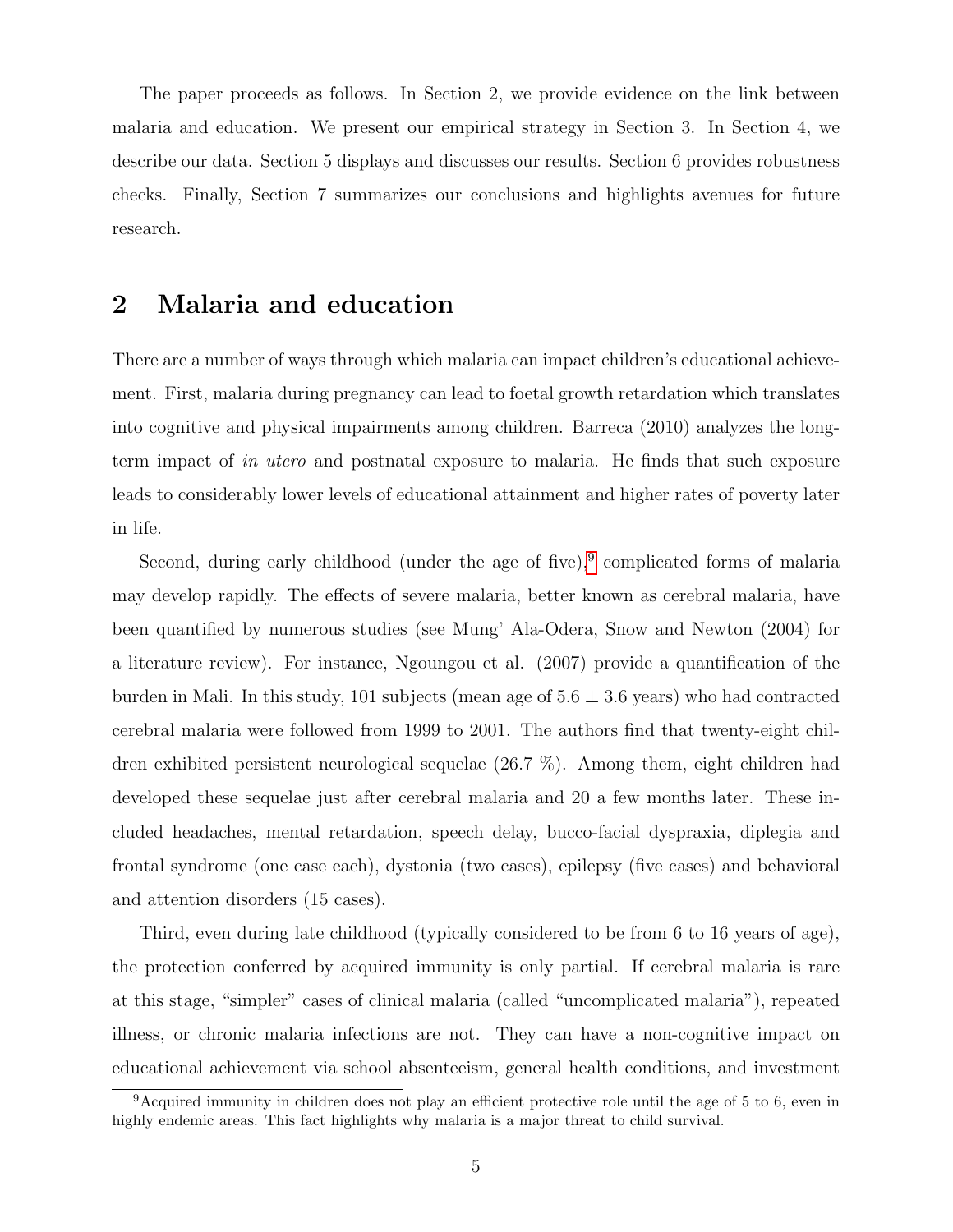in curative strategies (coping strategies against the disease detrimental to educational investments). For instance in a Kenyan case study, Brooker et al. (2000) attribute 13-50 % of medically-related school absences to malaria. In Mali, malaria was the primary cause of absenteeism during a full school year (Thuilliez et al. (2010)). Moreover, asymptomatic malaria has proven to have detrimental effects on children's cognitive and therefore educational skills in three studies (Clarke et al. (2008), Thuilliez et al. (2010) and Nankabirwa et al. (2013)).

# 3 Empirical strategy

We aim to estimate the medium term effects of early life exposure to the Global Fund's antimalaria campaigns on the educational attainment of primary school students across a wide range of African countries. In this section, we first describe our quasi-experimental approach theoretically and discuss its validity. We then explain how we implement this approach in practice by using malaria ecology as a proxy for pre-campaign malaria risk.

### 3.1 A quasi-experimental approach: theory

In the following, we introduce our baseline specification and discuss its validity.

#### 3.1.1 Baseline specification

Our quasi-experimental framework exploits geographic variation in pre-campaign malaria risk and variation in exogenous exposure to the timing and expenditure of anti-malaria campaigns, based on individuals' years of birth and year surveyed. This approach leads to the following difference-in-differences analysis:

$$
educijct = \alpha + \beta. (exposure \times malariaj) + \mathbf{X}_{ijct}' . \mathbf{\Gamma} + \delta_j + \delta_c + \delta_t + \epsilon_{ijct},
$$
 (1)

where exposure  $= e(\delta_c, \delta_t)$ .

In Equation (1), educ<sub>tict</sub> is an educational outcome<sup>[10](#page-0-0)</sup> of primary school student i in DHS cluster j, who belongs to cohort c (the group of individuals born in year c) and is interviewed

 $10$ We focus on two educational outcomes: grade level during the current school year and delay status for current grade level.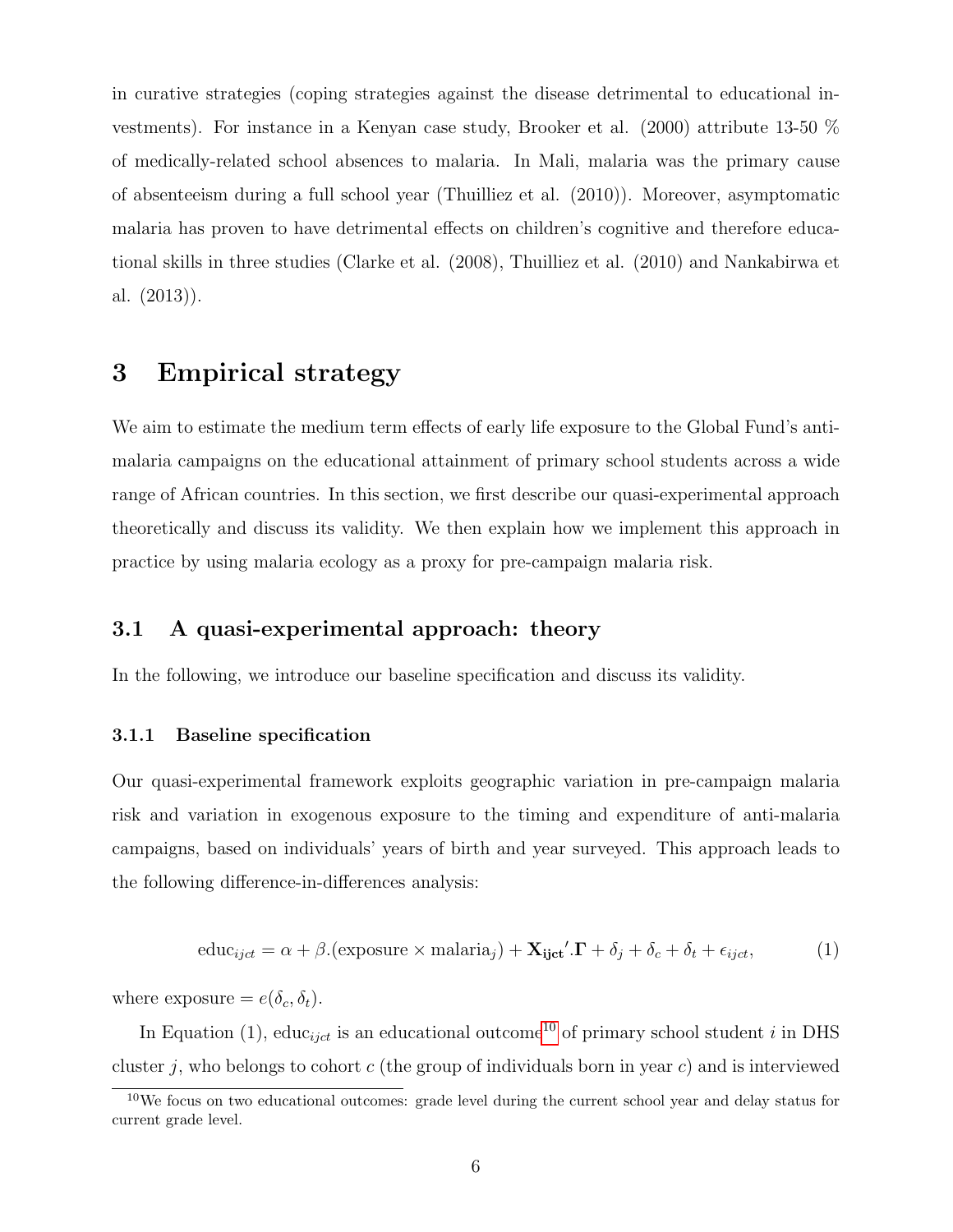in year t;  $\mathbf{X}_{ijct}$  are individual-level controls (gender, age and wealth);  $\delta_j$  are DHS cluster fixed effects;  $\delta_c$  are cohort fixed effects; and  $\delta_t$  are survey-year fixed effects. The variable of interest is the interaction term between exposure and malaria<sub>j</sub>. We define exposure as the yearly amount per capita (USD) disbursed by the Global Fund at the country level during a child's lifetime. Obviously, this variable is a function of individuals' year of birth and survey year, allowing exposure to be expressed as a function of  $\delta_c$  and  $\delta_t$  (exposure =  $e(\delta_c, \delta_t)$ ). Variable malaria<sub>j</sub> is the pre-campaign malaria risk in DHS cluster  $j$ .

Coefficient  $\beta$  in Equation (1) captures the impact of the Global Fund's malaria control on educational attainment based on a difference-in-differences analysis. This analysis relies on a continuous variable, which is pre-campaign malaria risk (malaria<sub>j</sub>), to define the extent to which individuals belong to the treatment group rather than to the control group. Indeed, since malaria control is the ultimate objective of the Global Fund, clusters with higher precampaign malaria risk should benefit relatively more from the Global Fund's anti-malaria campaigns than clusters with lower pre-campaign malaria risk for a given exposure to Global Fund's disbursements at the country level. Clusters with higher pre-campaign malaria risk therefore constitute the treatment group (the group expected to benefit relatively more from such exposure), while clusters with lower pre-campaign malaria risk constitute the control group (the group expected to benefit relatively less from such exposure). Moreover, our difference-in-differences analysis also relies on a continuous variable, exposure to the Global Fund's disbursements, to define the intensity of the treatment. For a given pre-campaign malaria risk, individuals more exposed to the Global Fund's disbursements at the country level should benefit relatively more.

Using a difference-in-differences analysis in this way is not new. Indeed, it has already been applied to analyze the effect of malaria control on various socioeconomic factors. Bleakley (2010a) focuses on the malaria control campaigns in the United States (1920) as well as in Brazil, Colombia and Mexico (1950) in order to assess the impact of childhood exposure to malaria on labor productivity. Cutler et al. (2010), Lucas (2010), Barofsky et al. (2011), and Venkataramani (2012) estimate this impact on educational and/or cognitive outcomes in India, Paraguay and Sri Lanka, Uganda and Mexico respectively. These studies establish an overall positive impact of control campaigns.

Although not original, our approach improves upon these studies in four ways. First, we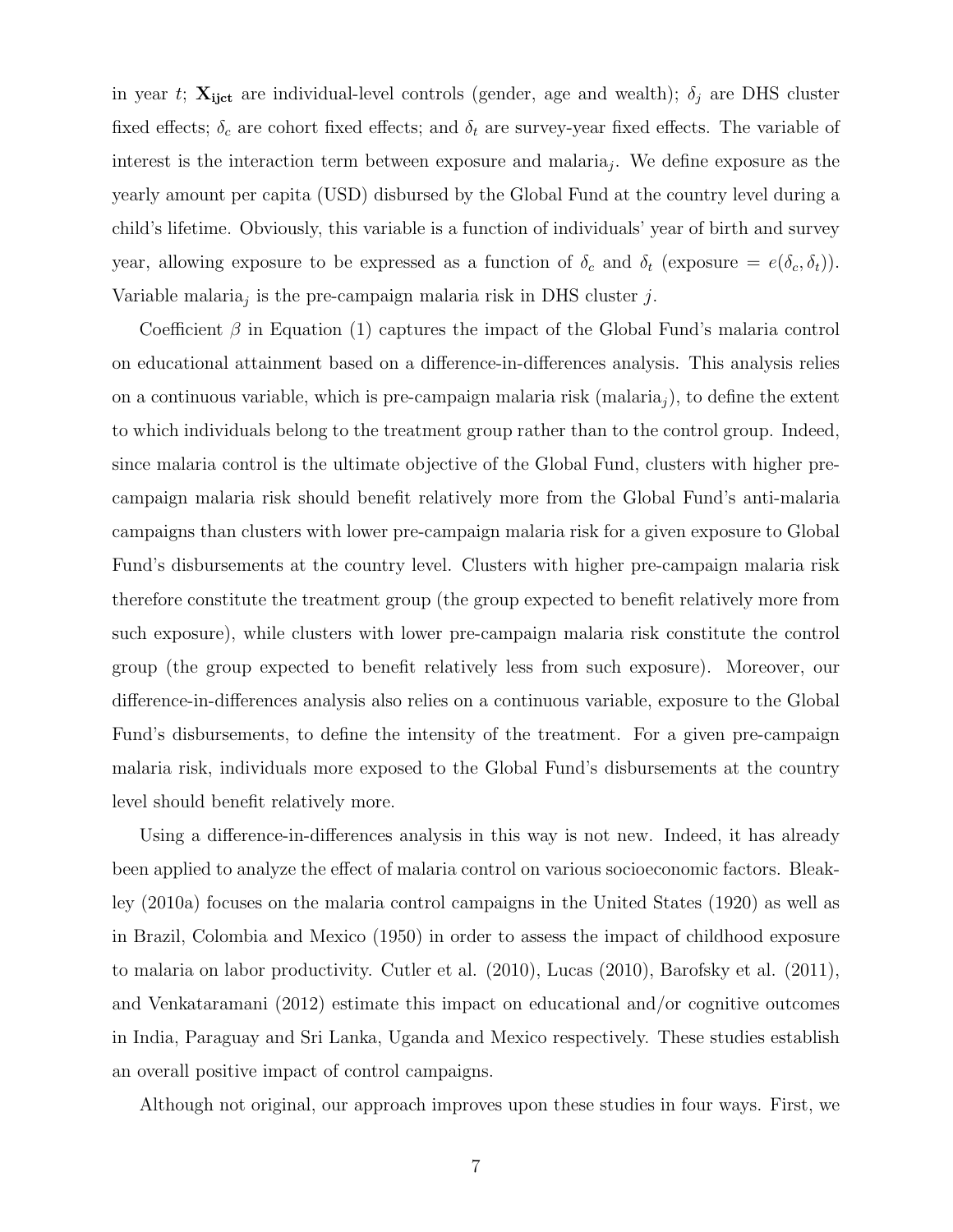cover a much larger sample of countries (22). Second, in this sample, the most aggressive species of Plasmodium (P. falciparum) is dominant. With the exception of Barofsky et al. (2011), previous studies have focused instead on the so-called malaria periphery, the areas in which  $P.$  vivax is dominant. Finally, we aim to document the educational externalities of malaria-targeted disbursements from the Global Fund. As education is, understandably, not the primary goal of malaria control campaigns, we hope to illuminate the second-order consequences of these disbursements. Finally, we test the strength of our results with an exhaustive set of instrumental variables.

#### 3.1.2 Validity of our quasi-experimental approach

In order for our quasi-experimental approach to be valid, four conditions must be satisfied. First, the Global Fund's anti-malaria campaigns should be effective, meaning that they should ultimately lead to malaria control. This claim is supported by Figure 1. Figure 1 depicts the cumulative probability of dying from malaria for children under five<sup>[11](#page-0-0)</sup> in the 22 countries of our sample over the 1980-2010 period. The Global Fund itself was created in 2002. As reported in Table 1, most of Global Fund's anti-malaria campaigns started almost immediately after the creation of the Global Fund, in 2003 or 2004 (the two exceptions being Sierra Leone and Malawi, where the campaigns started in 2005 and 2006 respectively). Figure 1 shows an increase and then a decrease in the cumulative probability of dying from malaria for children under five in the bulk of our countries.<sup>[12](#page-0-0)</sup> More precisely, we observe continuous decreasing trends which occur primarily after the creation of the Global Fund in 2002.<sup>[13](#page-0-0)</sup>

<sup>&</sup>lt;sup>11</sup>This cumulative probability refers to the total number of children under five out of  $1,000$  who are likely to die from malaria in the absence of all other causes. Figure 1 is from the Institute for Health Metrics and Evaluation (IHME) at <http://www.healthmetricsandevaluation.org/>.

<sup>&</sup>lt;sup>12</sup>The first worldwide eradication programme, based on house spraying with residual insecticides, antimalarial drug treatment, and surveillance, was launched by the WHO in 1955. However, the most malarious areas, such as tropical Africa, were excluded (Alilio et al. 2004). Newly independent states in Africa thus relied on marginal, sponsored policies (residual insecticide spraying in a few urban centers or larvacide in limited areas), national health systems and malaria control programs already operational by the 1950s, hospitals and dispensary-based antimalarial activities, mass drug administration and availability of antimalarial drugs in the open market. The extensive use of residual insecticide dichloro-diphenyl-trichloroethane (DDT) and chloroquine  $(CQ)_3$  did benefit Africa as the overall trend of malaria-related deaths in Africa showed evidence of decline from the 1950s to 1980s. However, these activities may have promoted the development of both drug and insecticide resistance and hence induced the increase in the cumulative probability of dying from malaria observed in Figure 1 (Berthélemy and Thuilliez (2014)).

<sup>&</sup>lt;sup>13</sup>The exceptions are Ethiopia, Kenya, Liberia, Rwanda and Tanzania where the continuous decline in the cumulative probability of dying started earlier (in 1995 for Ethiopia, in 1998 for Kenya and Liberia and in 2000 for Liberia and Tanzania). Note also that Malawi experienced a first drop in 1993. These early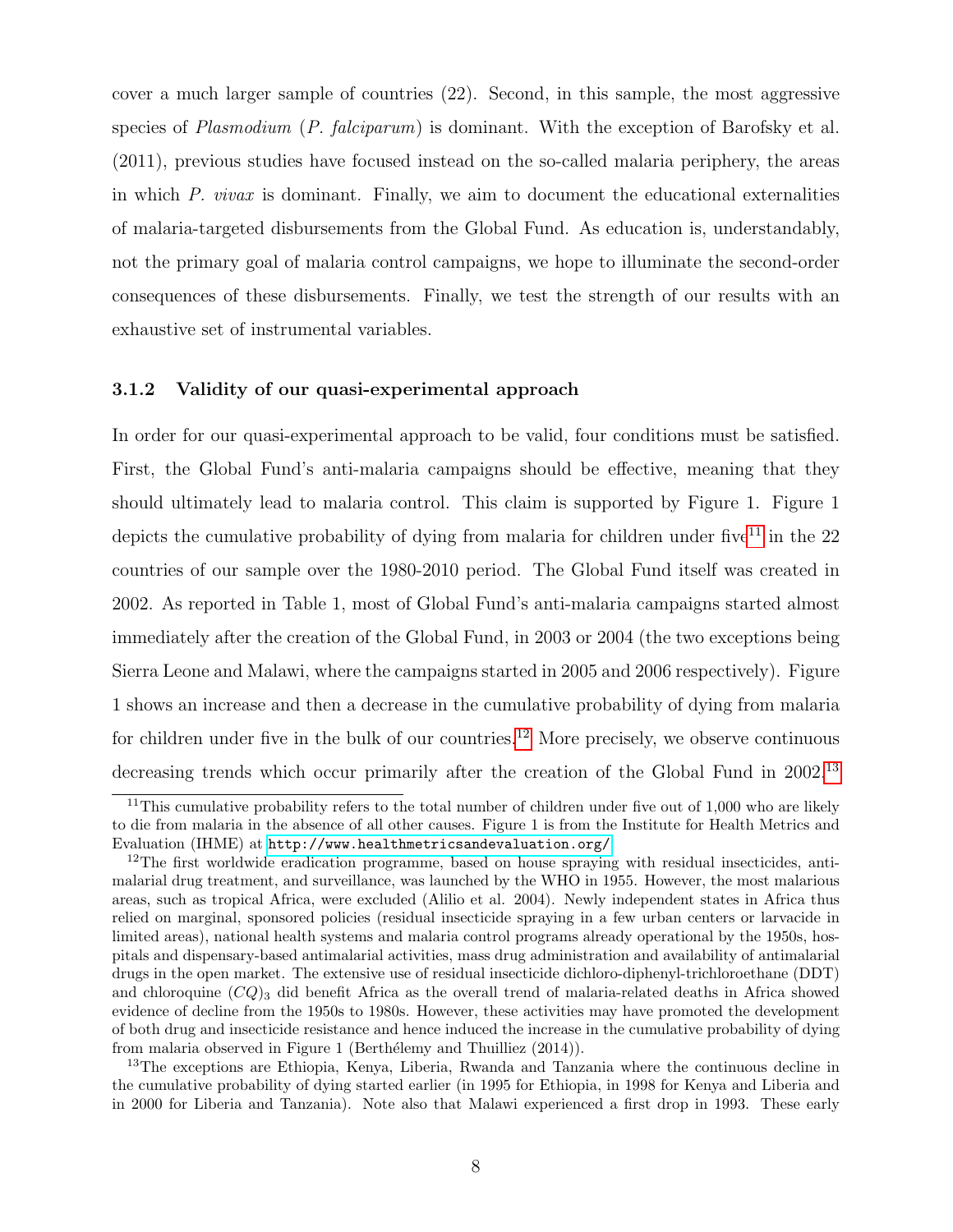This suggests that the Global Fund's anti-malaria campaigns are effective or, at the very least, cannot be associated with increases in malaria risk. Moreover, Figure 1 shows that the higher the cumulative probability at the time of decrease, the sharper the fall. The data underlying Figure 1 confirm a strongly positive (0.89) and significant (at the 0.1% confidence level) correlation between this initial cumulative probability and the absolute yearly value of the decline (results available upon request). This evidence is consistent with malaria control being the aim of the Global Fund: initially more exposed countries seem to benefit relatively more from Global Fund's anti-malaria campaigns.

Second, for our quasi-experimental approach to be justified, the start of the Global Fund's campaign should not have been expected by citizens in our sample countries. Otherwise, if expected, the start date of Global Fund disbursements would not mark the true start of the anti-malaria campaigns' effects. For instance, anticipating health improvements for their children due to the campaign and therefore smoother human capital accumulation, parents may have been more (or less) dedicated to investing in their children's education, even prior to the campaign. Yet it would be difficult for citizens to predict the creation of the Global Fund (and hence the start of the Global Fund's campaigns) which occurred after a series of discussions between donors and multilateral agencies that emerged toward the end of 1999. These discussions notably culminated with the sixth of the eight Millennium Development Goals established following the Millennium Summit of the United Nations in 2000: "To combat HIV/AIDS, malaria, and other diseases." The creation of the Global Fund was therefore not a surprise for donor and multilateral agencies and the limited community of their followers. But it is doubtful that it was anticipated by ordinary citizens, especially in developing countries where struggling to provide for one's family is the priority, not keeping up with the news on donors' initiatives. Moreover, it is only recently (2011) that the Global Fund started advertising its actions in developing countries.<sup>[14](#page-0-0)</sup> Hence, even in countries where the Global Fund was not active until a few years after its creation (Sierra Leone and

drops can be attributed to the decision of some countries to substitute alternative antimalarial treatments for chloroquine due to resistance (see Mohammed et al. (2013)). For instance, Malawi was the first African country to replace chloroquine in 1993, followed by Kenya in 1998 and Tanzania in 2000. These early drops can also be explained by substantial increases in the GDP of these countries (Rwanda included), which may have allowed a scale-up of malaria control efforts (see Murray et al. (2012)).

<sup>&</sup>lt;sup>14</sup>This promotion is based on the green leaf logo of the Affordable Medicines Facility-malaria program (AMFm). This logo is printed on antimalaria treatments provided by the Global Fund and is notably supposed to reflect price reductions through negotiations of the Global Fund with ACTs (artemisinincombination therapies) manufacturers.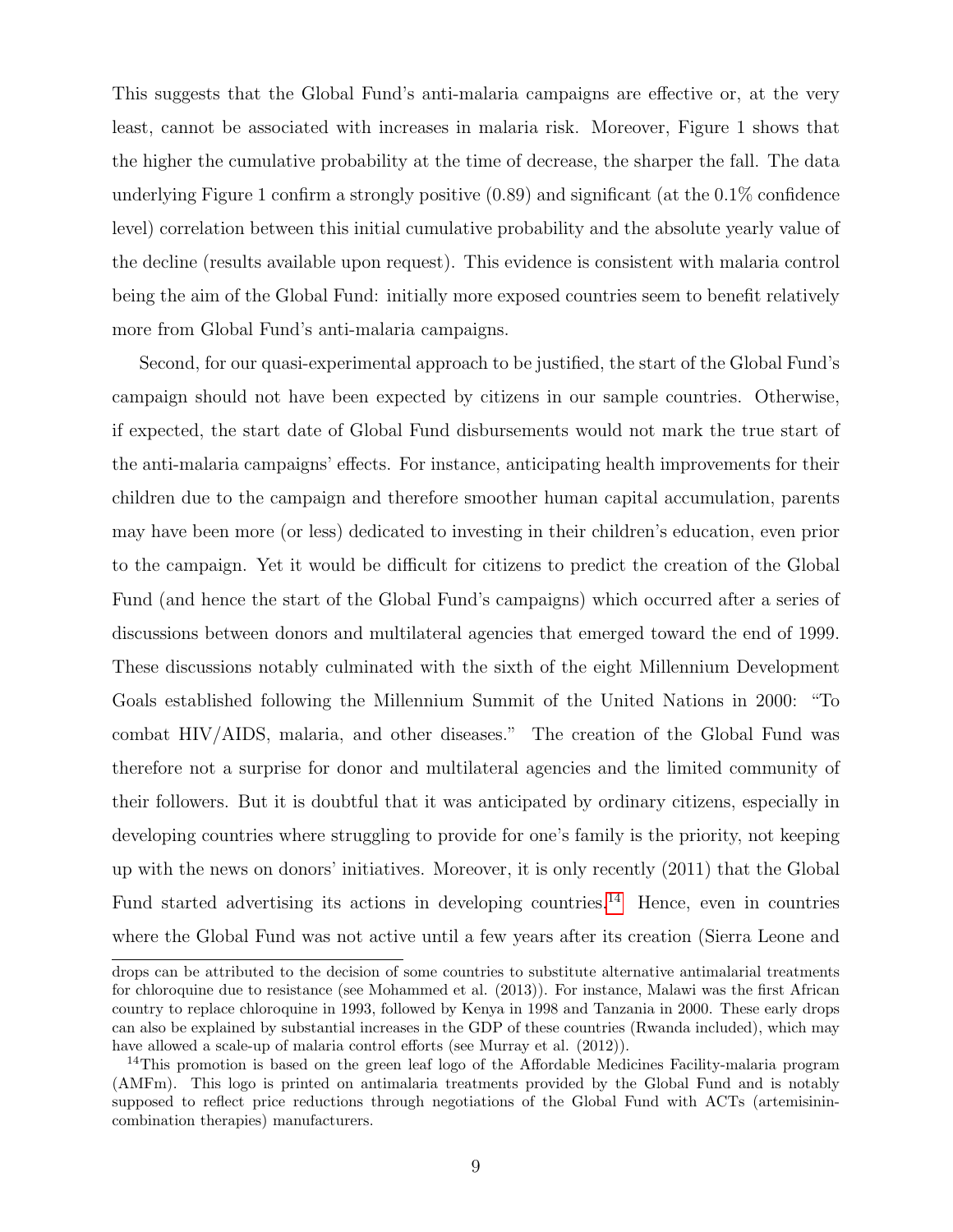Malawi), the start of anti-malaria campaigns is unlikely to have been anticipated by potential beneficiaries.

Third, the interaction term between exposure to the Global Fund's campaign and precampaign malaria risk at the cluster level should be exogenous. This means that no omitted variable should be correlated with both this interaction term and educational outcomes. Yet, pre-campaign risk is likely to be negatively correlated with pre-campaign educational outcomes such that there is a correlation between (exposure  $\times$  malaria<sub>j</sub>) and the interaction term between exposure and pre-campaign educational outcomes. This problem arises because the latter interaction term is plausibly correlated with the dependent variable in Equation (1): the impact of malaria control campaigns may vary depending on pre-campaign educational outcomes. Initially more educated individuals are indeed more likely to adopt anti-malaria strategies (see Nganda et al. (2004), Rhee et al. (2005), Hwang et al. (2010) and Graves et al. (2011)).<sup>[15](#page-0-0)</sup> It is therefore possible that coefficient  $\beta$  in Equation (1) is biased downward, which leads us to underestimate the positive impact of anti-malaria campaigns on educational attainment. Unfortunately, due to data limitations, we cannot control for the interaction term between pre-campaign educational outcomes at the cluster level and malaria<sub>j</sub>. We control instead for the interaction term between region fixed effects and exposure in Equation  $(1).^{16}$  $(1).^{16}$  $(1).^{16}$ 

There are other reasons why the interaction term between exposure to the Global Fund's campaign and pre-campaign malaria risk at the cluster level may not be exogenous. By definition, an individual's exposure to malaria control campaigns negatively depends on his or her age (i.e. the difference between DHS survey year and the individual's date of birth). As a consequence, a correlation exists between (exposure  $\times$  malaria<sub>j</sub>) and the interaction term between age and pre-campaign malaria risk. But this latter interaction term may also be correlated with the dependent variable in Equation (1): the impact of pre-campaign malaria risk on educational outcomes may vary across age. To avoid this omitted variable bias, we add the interaction term between pre-campaign risk and primary school student's age in Equation (1).

<sup>15</sup>See also Kenkel (1991) and Dupas (2011) for the relationship between education and health behavior.

<sup>&</sup>lt;sup>16</sup>We obviously cannot control for the interaction term between cluster fixed effects and exposure to malaria control campaigns since this would drop the main variable of interest in our analysis, i.e. (exposure  $\times$  $\text{malaria}_i$ ).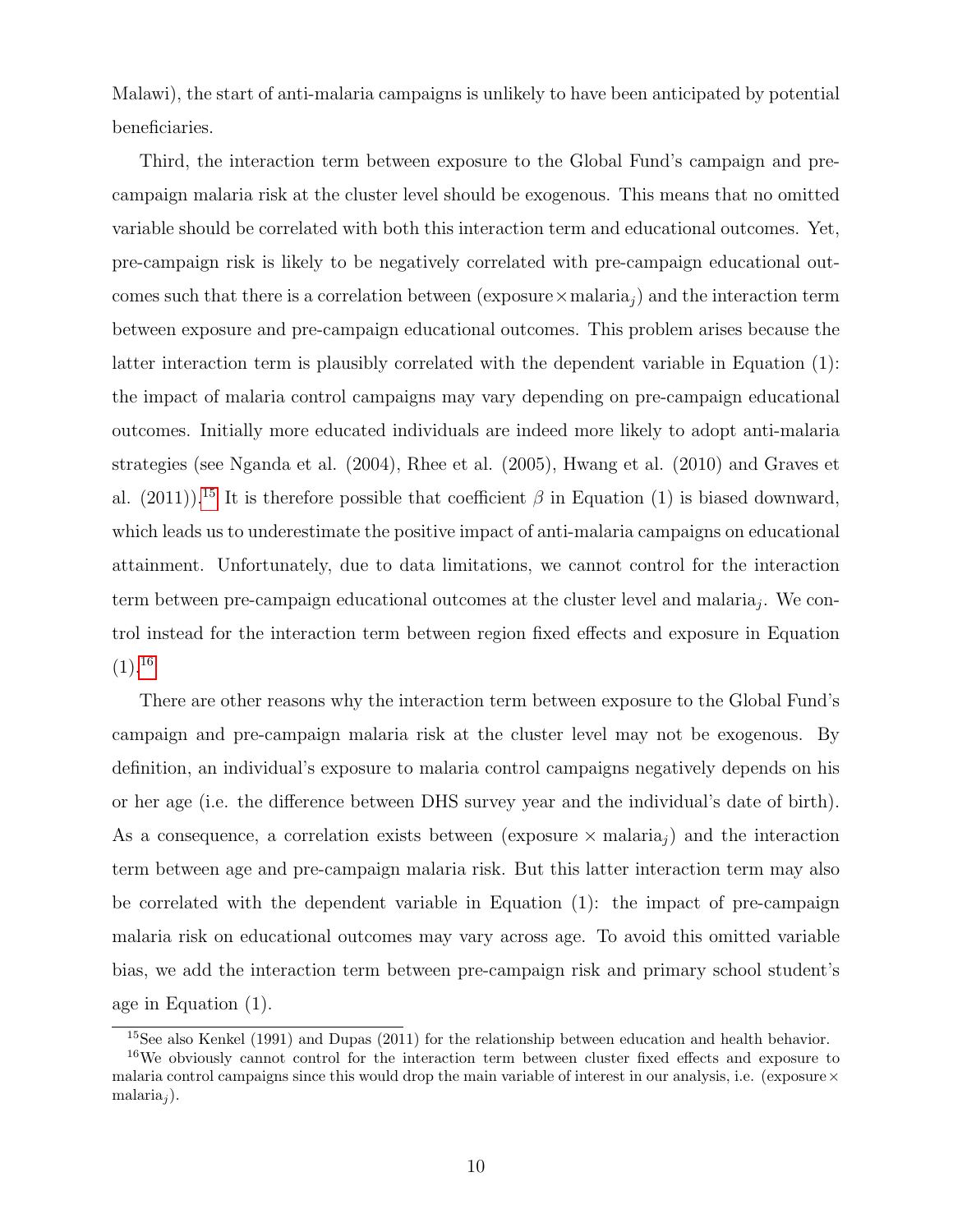Moreover, also by definition, an individual's exposure to malaria control campaigns pos-itively depends on his or her date of birth<sup>[17](#page-0-0)</sup>, while pre-campaign malaria risk is correlated with local characteristics. Such correlations are a source of endogeneity if there are trends in educational outcomes at the local level, meaning that primary school students' born in different years and localities were initially exposed to different educational policies. To limit this endogeneity, we add an interaction term between region fixed effects and students' date of birth in Equation  $(1).^{18}$  $(1).^{18}$  $(1).^{18}$ 

Obviously, our controls do not allow us to treat all sources of endogeneity in Equation (1). Therefore, we combine our differences-in-differences analysis with an IV approach that consists in instrumenting pre-campaign malaria risk. We provide details about our IV approach in section 5.2.

Fourth, for our difference-in-differences analysis to estimate a treatment effect, we must ensure that the parallel trends assumption holds. This implies showing that educational outcomes, although they are likely to differ across primary school students living in clusters with different pre-campaign malaria risk, evolve similarly across these clusters during the precampaign period. As shown in Table 1, there are only two countries in our sample, Malawi and Uganda, in which more than one DHS survey year is available before the start of the campaign (in fact, two pre-campaign DHS survey years are available in these countries). We therefore test the parallel trends assumption by relying on pre-campaign Malawean and Ugandan data. More precisely, we estimate Equation (2):

$$
educijct = \alpha + \beta. (malariaj \times \deltat) + \gamma. malariaj + \deltat + \mathbf{X}_{ijct}'.\mathbf{\Xi} + \epsilon_{ijct},
$$
\n(2)

where educ<sub>ijct</sub>, malaria<sub>j</sub>,  $\mathbf{X}_{ijct}$  and  $\delta_t$  are defined as in Equation (1). Columns 1 and 2 of Table 2 present OLS estimates of Equation (2) for Malawi, while columns 3 and 4 present OLS estimates for Uganda. Coefficient  $\beta$  in Equation (2) never turns significant. This result indicates that educational outcomes evolve similarly across clusters showing different malaria risk during the pre-campaign period. We therefore find support for the parallel

<sup>&</sup>lt;sup>17</sup>Indeed, everything else held constant, the later the date of birth, the higher the probability that the child was exposed to Global Fund's disbursements during his/her entire life.

<sup>&</sup>lt;sup>18</sup>We focus on region rather than cluster fixed effects because educational policies are more likely to be determined at the region rather than cluster level in case they are (at least partly) decentralized. Regardless, an interaction term between cluster fixed effects and students' date of birth would drop the main variable of interest in our analysis, i.e. (exposure  $\times$  malaria<sub>j</sub>).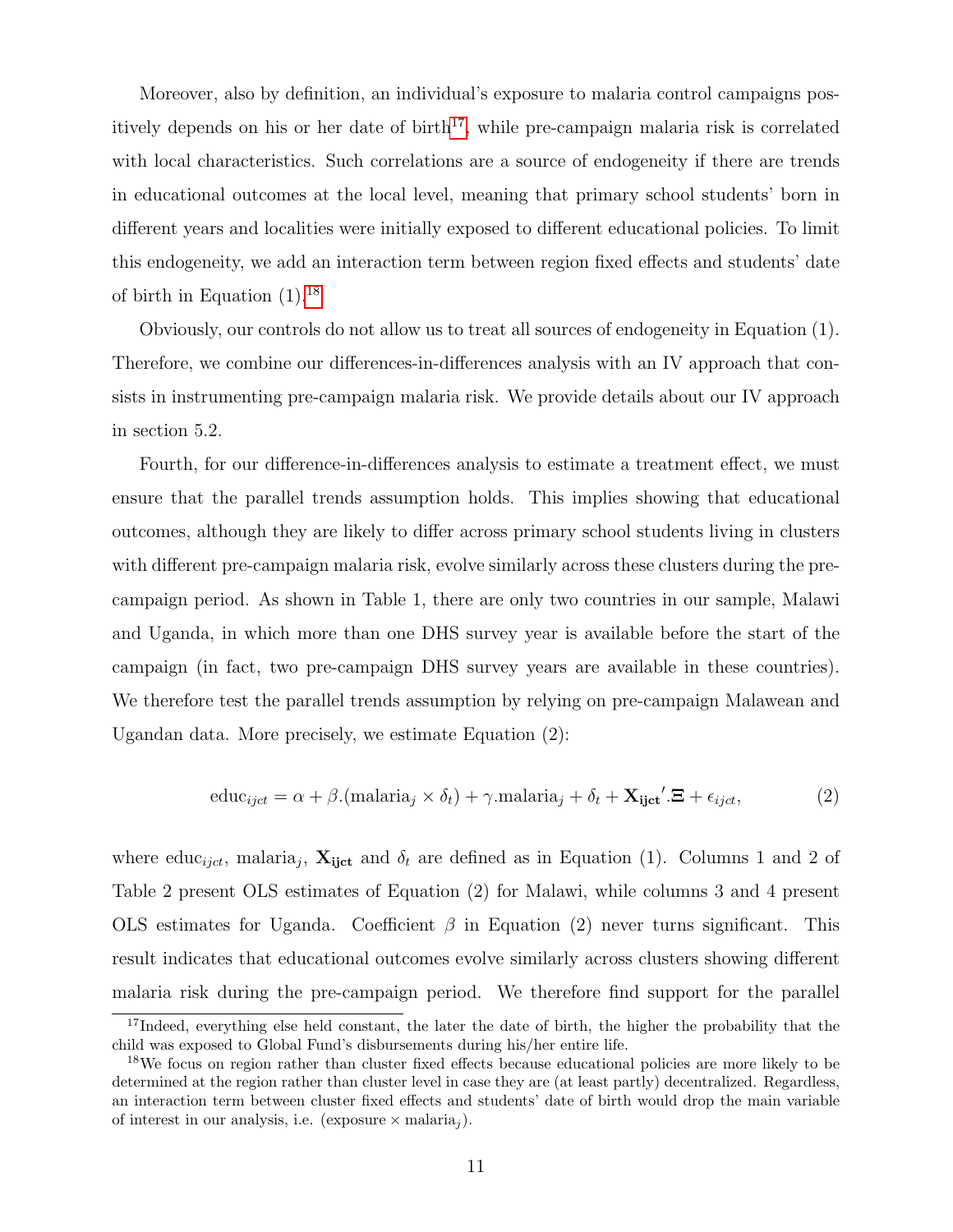trends assumption in the two countries for which this assumption is testable.<sup>[19](#page-0-0)</sup>

A final concern may remain. Variable malaria<sub>j</sub> in Equation  $(1)$  captures pre-campaign malaria risk in the DHS cluster where the respondent currently lives. There is no guarantee that this place of residence coincides with the respondent's place of birth (this information is absent from the DHS surveys, as is the respondent's migrant status). Yet, is it unlikely that migration of primary schoolchildren from non-malarious to malarious regions drives our results. First, we are working with a youth population which limits the time window available for migration. Second, our results are consistent across countries that show different internal migration rates. For instance, we find a positive impact of the Global Fund's anti-malaria campaigns on educational attainment in Ghana, Kenya, Mali, Rwanda, Senegal, Uganda and Zimbabwe, although lifetime crude internal migration intensity<sup>[20](#page-0-0)</sup> varies substantially across these countries, from 10.4% in Rwanda to 28.9% in Zimbabwe (see United Nations (2013)). Third, evidence suggests that individuals prefer migrating to non-malarious rather than to malarious regions (see Sachs and Malaney (2002) and Hong (2011)). Notably, Sawyer (1993) shows that malarious regions in Brazil deter permanent migration. If anything, they attract male temporary workers who do not migrate with their family. Note that one might still worry about a selection bias whereby individuals (parents) with higher levels of education will likely choose to live in areas that are the least conducive to malaria risk – and parents' education is strongly correlated to their children's education. Controlling for the household's wealth in Equation (1) helps us to proxy for parental education and mitigate concerns about this selection bias.

### 3.2 A quasi-experimental approach: practice

Theoretically, our difference-in-differences analysis exploits geographic variation in pre-campaign malaria risk and variation in exogenous exposure to the timing and expenditure of antimalaria campaigns, based on individuals' years of birth and year surveyed. In practice, we combine educational and demographic data from the Demographic and Health Surveys (DHS) with Global Fund disbursements and measures of sub-national malaria ecology from the Malaria Atlas Project (MAP). Without information on pre-campaign malaria risk, we

<sup>&</sup>lt;sup>19</sup>These results hold when we instrument *malaria<sub>i</sub>* by the set of instruments provided in section 5.2.

<sup>20</sup>Crude internal migration is the proportion of internal migrants across regions in a country's population.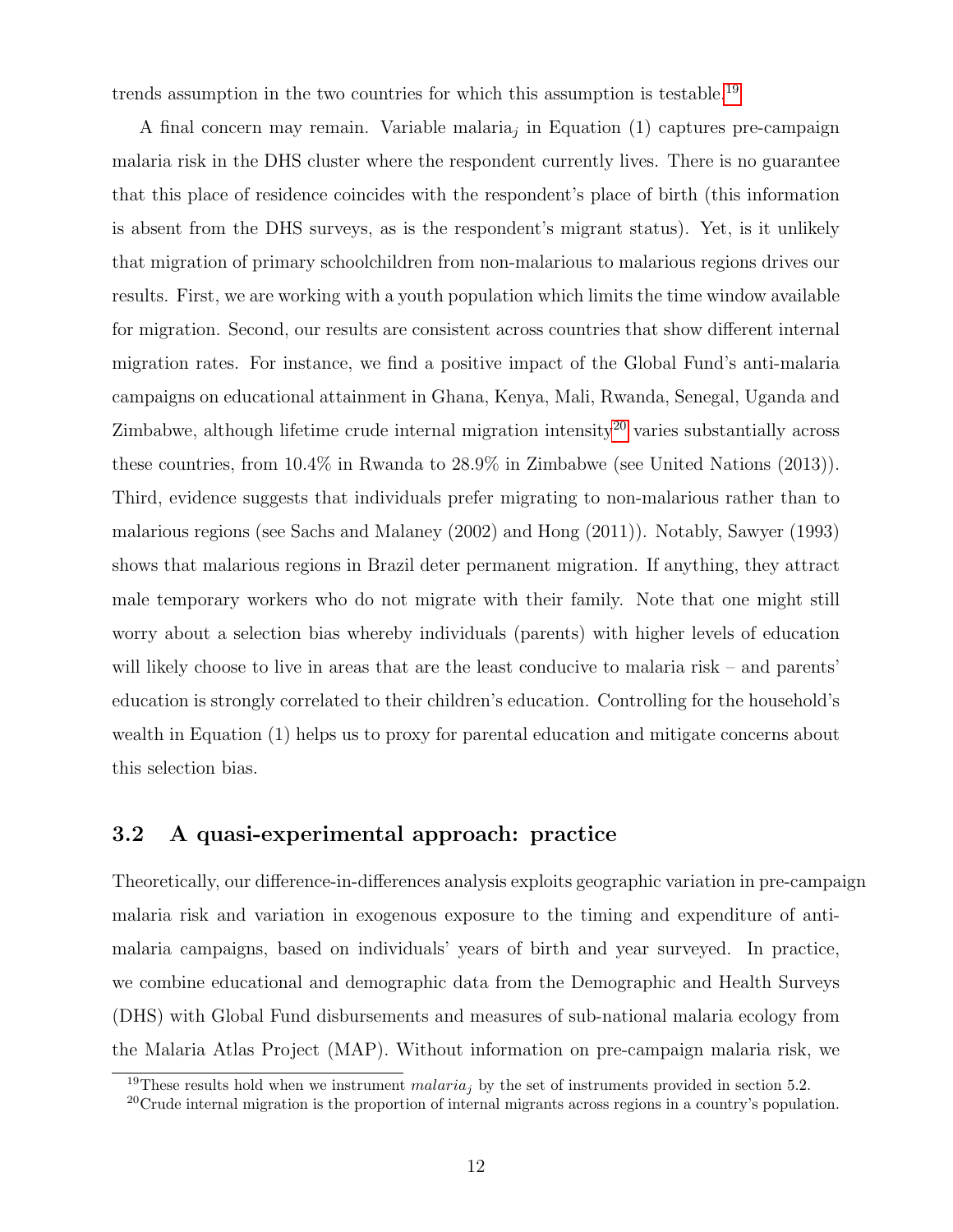use malaria ecology directly as a proxy for risk. Below, we explain why malaria ecology is an acceptable measure for pre-campaign malaria risk.

In our data, malaria ecology stands for the average, at the DHS cluster level, of the probability of occurrence of Anopheles species that constitute dominant and secondary vectors of malaria in a given country in 2010. Our study is not the first quasi-experimental study to rely on malaria ecology as a proxy for pre-campaign malaria risk. Previous quasi-experimental approaches rely on a malaria ecology index provided by Kiszewski et al. (2004) (see Bleakley (2010a), Lucas (2010) and Venkataramani (2012)). This index is based on monthly temperature and precipitation and computed for the late 1990s. However, we prefer MAP over Kiszewski et al. (2004)'s malaria ecology for two reasons. First, vector occurrence provided by MAP is estimated at a much more disaggregated level (see Malaria Atlas Project (2011)). It uses grids of 5 km  $\times$  5 km resolution while Kiszewski et al. (2004) rely on 55 km x 55 km grids (see Sinka et al. (2010) and Sinka et al. (2012)). As a result, our malaria ecology index offers higher precision but also greater cross-cluster variation. Second, contrary to Kiszewski et al. (2004), MAP does not only rely on geographic and climatic variables (such as elevation, precipitation or temperature)<sup>[21](#page-0-0)</sup> to estimate vector occurrence. It also uses vector-specific population dynamics models that predict how environmental and climatic factors impact the ecology and bionomics of each vector species. Moreover, MAP exploits survey-based information about control methods (such as the use of insecticide treated nets (ITNs) and indoor residual spraying (IRS)) in order to model their potential impact on vector distribution. Our malaria ecology index therefore accounts for a multitude of factors shaping vector distribution.

We rely on malaria ecology as a proxy for malaria risk since these two variables have proven to be strongly correlated (see Gallup and Sachs (2001), Bhattacharyya (2009) and Carstensen and Gundlach (2006)). However, the fact that malaria ecology is estimated in 2010 may raise skepticism about its ability to capture pre-campaign malaria risk. The more intensive use of insecticide-treated nets (ITNs) and indoor residual spraying (IRS) after the creation of the Global Fund may indeed lead to malaria ecology data in 2010 that are lower than if these data had been computed before Global Fund's campaigns.<sup>[22](#page-0-0)</sup> This bias should

<sup>&</sup>lt;sup>21</sup>These variables are known to be strong determinants of vector distribution (see Bhattacharyya  $(2009)$ ).

 $^{22}$ However, one has to bear in mind that the Global Fund's anti-malaria campaigns do not target vector elimination which has proven to be globally difficult. Moreover, new techniques, such as the genetic modifi-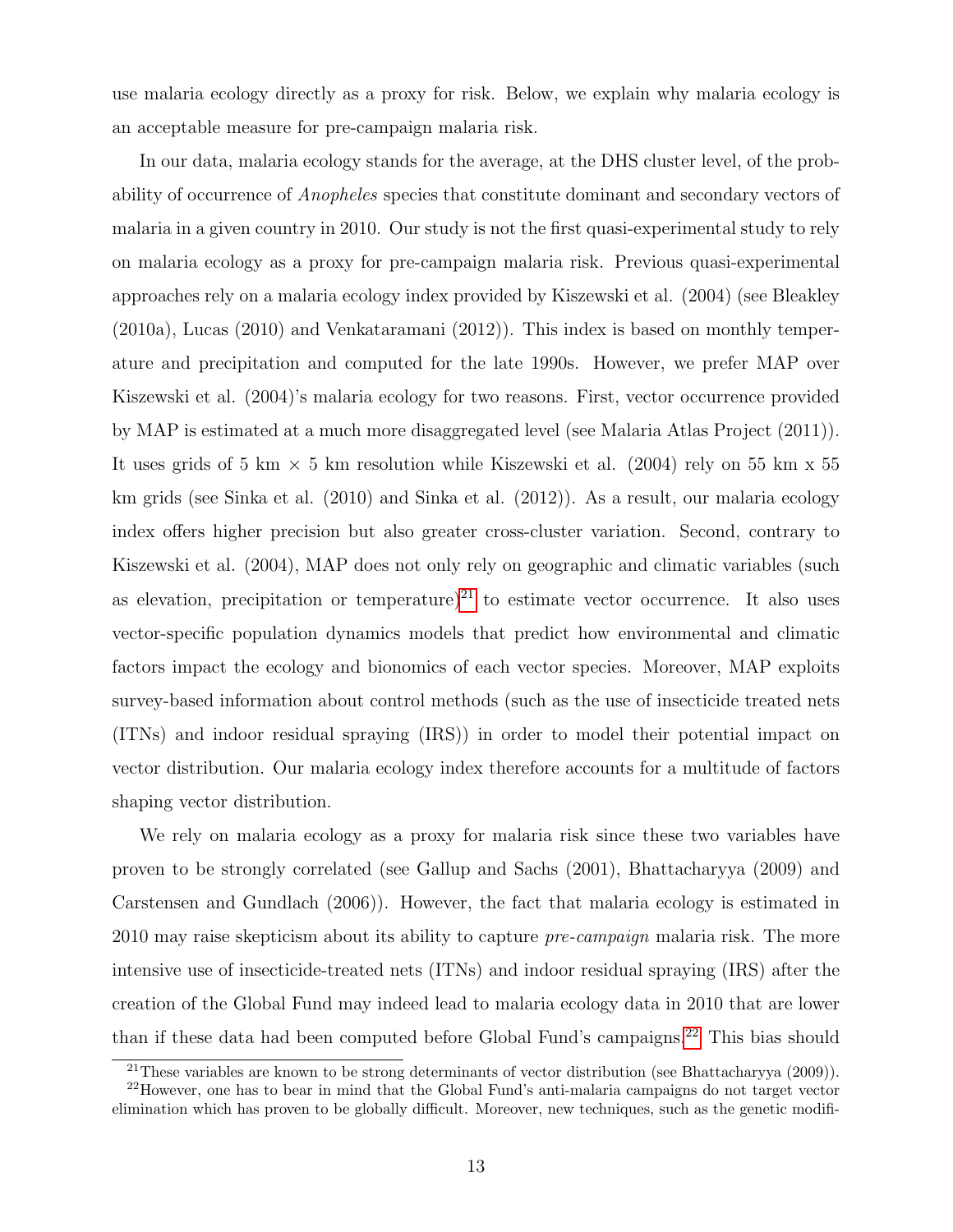be stronger in regions showing higher pre-campaign malaria risk given that these regions are supposed to have received the bulk of the Global Fund's attention. Put differently, one expects malaria ecology as computed in 2010 to underestimate pre-campaign malaria risk, particularly in regions with higher initial malaria risk. This bias runs against us finding a significant (positive) impact of coefficient  $\beta$  in Equation (1). As a result, our estimates should be considered as a lower bound of the impact of the Global Fund's anti-malaria campaigns on education.

This downward bias should, however, be of low magnitude. ITNs and IRS have indeed been found to have a modest impact on vector occurrence (see Zhou et al. (2010)). Two reasons may account for this finding. First, despite tremendous progress, the coverage of ITNs and IRS is far from universal in Africa. For instance, the proportion of the population protected by IRS has increased substantially starting from 2006. However, this figure remains low: in 2011, 11% of the at-risk population in Africa was estimated to be protected (World Health Organization (2012)). Second, it is well known that mosquitoes have developed resistance to pyrethroids as well as other types of insecticides (see Santolamazza et al.  $(2008)$ ).<sup>[23](#page-0-0)</sup> Though drug resistance has long been acknowledged, countermeasures are recent. In 2011, the World Health Assembly and the Board of the Roll Back Malaria Partnership requested the WHO to draft a global strategy to provide a basis for coordinated action to maintain the effectiveness of vector control interventions. However, the Global Plan for Insecticide Resistance Management in malaria vectors was launched in May 2012, which is after the year for which MAP provides malaria ecology.

To further support our claim that our malaria ecology index is an acceptable measure for pre-campaign malaria risk, we test the robustness of our results when we replace malaria ecology by proxies for malaria risk that are unambiguously  $pre-campajgn$  (see Section 6). The first proxy is the Kiszewski et al. (2004) index computed for the late 1990s. The second proxy stems from Mapping Malaria Risk in Africa/Atlas du Risque de la Malaria en Afrique (MARA/ARMA) data. It represents the percentage of population living in either holo-endemic or hyper-endemic<sup>[24](#page-0-0)</sup> areas the year prior to the start of the Global Fund's campaigns

cation or sterilization of vectors that could have the potential to achieve this goal are still experimental.

<sup>23</sup>WHO-recommended ITNs use pyrethroids. Insecticides used for IRS come from four classes: pyrethroids (the most common), organochlorines (of which DDT is the only compound in use), organophosphates, and carbamates.

<sup>&</sup>lt;sup>24</sup>In holo-endemic areas, malaria prevalence is greater than  $75\%$  while it is between  $50\%$  and  $75\%$  in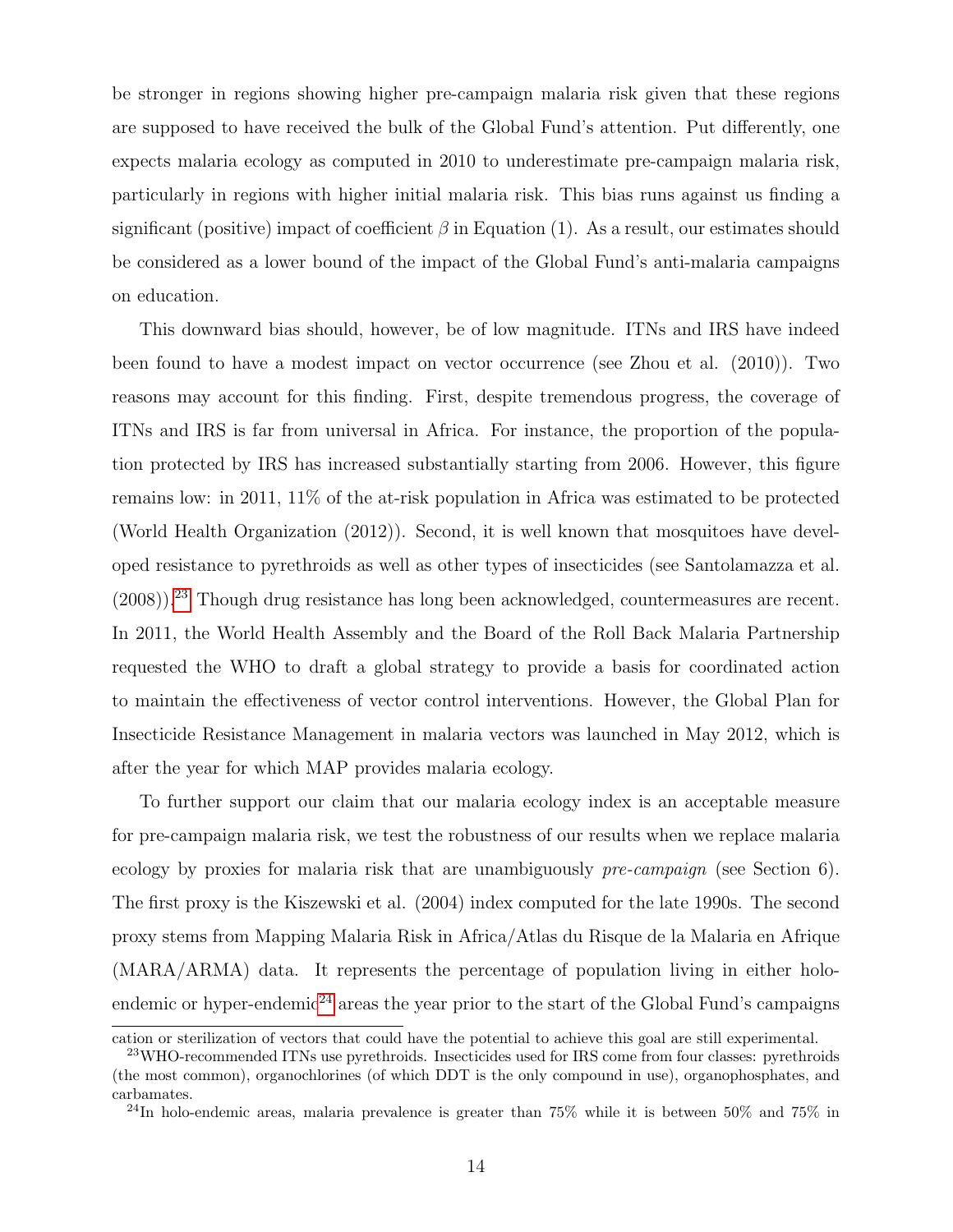in the regions of a subsample (9) of our 22 countries. Our results are robust to both checks.

Although our malaria ecology index is an acceptable proxy for pre-campaign malaria risk, we are careful to note that it may induce an endogeneity bias. First, reverse causality could be at work since education positively influences the adoption of preventive strategies such as ITNs or IRS (see Nganda et al. (2004), Rhee et al. (2005), Hwang et al. (2010) and Graves et al. (2011)) which translates to reductions in malaria ecology. DHS collection of primary school students' educational attainment, as shown in Table 1, mainly took place before 2010. It could then be possible that higher individual educational attainment in a given cluster leads to lower malaria ecology in this cluster in 2010. This negative causal effect would be particularly strong if exposure of students to the Global Fund's disbursements is high. To attempt to rule out reverse causality, we include cluster fixed effects in Equation (1) which absorb the average level of individual educational achievement and individual exposure at the cluster level. Yet, heterogeneity at the individual level remains untreated.

Additionally, bias might also derive from an omitted variables problem. There are characteristics at the individual level (like a household's readiness to adopt preventative strategies) which might be correlated with both malaria ecology and education levels. Finally, there might be an attenuation bias induced by measurement error of malaria ecology if this error is classical (uncorrelated with the true value of malaria ecology). To ensure the exogeneity of the interaction term (exposure  $\times$  malaria<sub>j</sub>), we combine our differences-in-differences analysis with an IV approach that instruments pre-campaign malaria risk with three different sets of instruments (see Section 5.2 for further details).

# 4 Data

In this section, we first present the two dependent variables that allow us to capture primary school students' educational attainment. We then present our malaria ecology index and the way we compute exposure to the Global Fund's anti-malaria campaign. Finally, we comment on the descriptive statistics related to each of these variables.

hyper-endemic areas.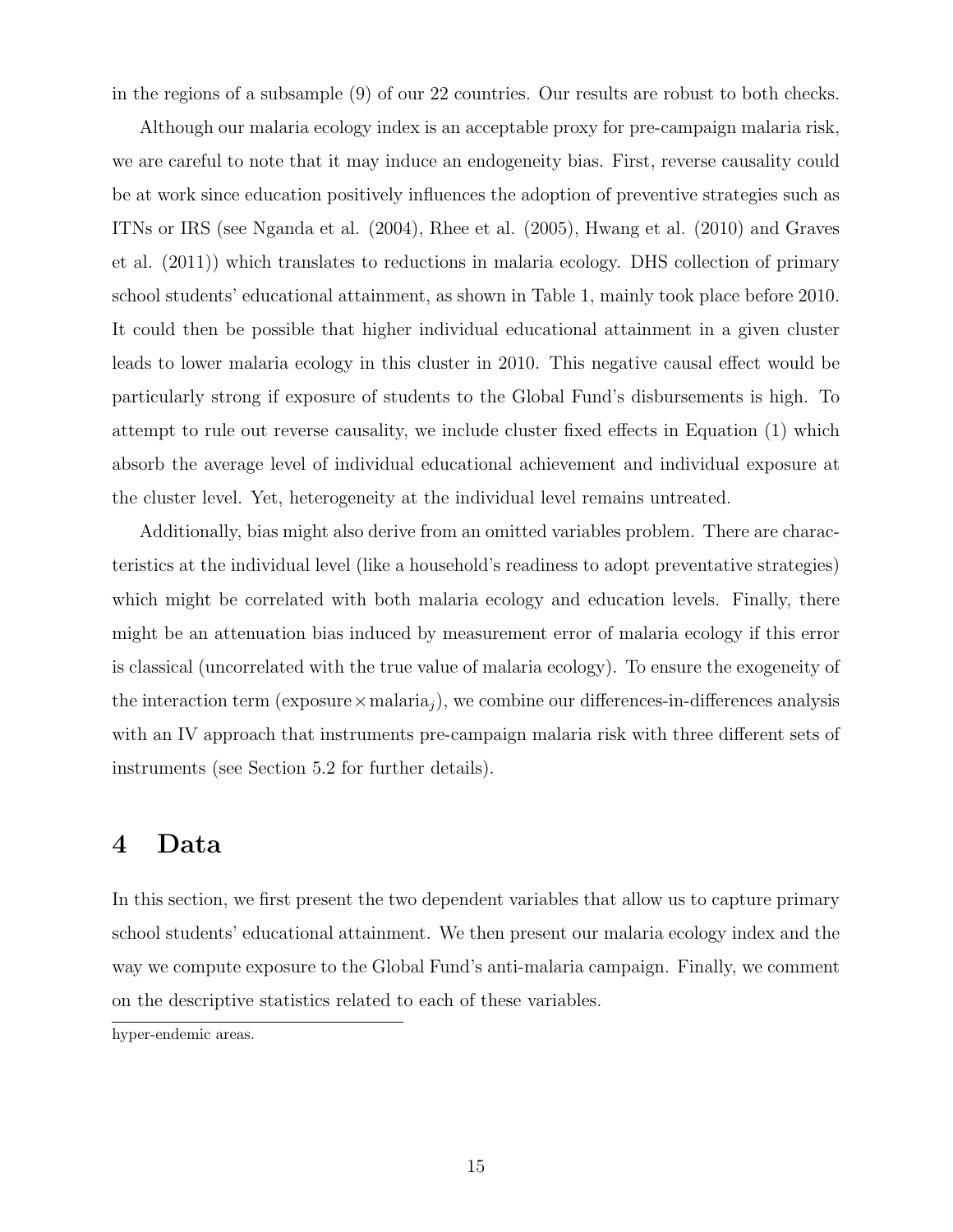#### 4.1 Educational attainment

We use household member information from the Demographic and Health Surveys (DHS) to develop our measures of educational attainment. Specifically, we focus on those individuals currently enrolled in primary school. If we were to focus on all students of primary school age, we would face a selection bias due to the effect of malaria control on enrollment/dropout decisions. Given that malaria risk impedes enrollment, we expect that including all of-age children would overestimate the impact of the Global Fund's malaria control campaigns on educational attainment and, therefore, discount the value of our results.

Among enrolled children, we study two types of respondent-reported educational out-comes: grade level during the current school year<sup>[25](#page-0-0)</sup> and delay status for current grade level. A student is considered delayed if her grade is below the average grade of students of the same age at the national level. We rely on the procedure by Moock and Leslie (1986) to capture delay status. In doing so, we first regress the logarithm of grade on the logarithm of age in each country of our sample. We then estimate the predicted grade level for each individual in each of these countries. Finally, we create a dummy variable that is equal to one if a student's observed grade level is lower than its predicted value.

In addition to educational measures, we also draw controls on the gender, age, and wealth of primary school students from the DHS. Wealth is an asset-based index ranging from one (poorest) to five (richest).[26](#page-0-0)

### 4.2 Malaria ecology

As described in Section 3.2, malaria ecology stands for the average, at the DHS cluster level, of the probability of occurrence of Anopheles species that constitute dominant and secondary vectors of malaria in a given country. This approach for computing the ecology measure implies that different species must be taken into account for each country: funestus, nili, gambiae, arabiensis for Burkina Faso, Malawi, Mali and Namibia; funestus, nili, gambiae, arabiensis, moucheti for Burundi, Rwanda, Uganda and Zambia; funestus, nili, gambiae, arabiensis, melas, moucheti for Cameroon, DRC and Nigeria; funestus, nili, arabiensis for

<sup>&</sup>lt;sup>25</sup>It is important to emphasize that our results hold when we substitute total years of schooling completed for grade as the dependent variable.

 $^{26}$ More precisely, 1 stands for "poorest", 2 for "poorer", 3 for "middle", 4 for "richer", and 5 for "richest".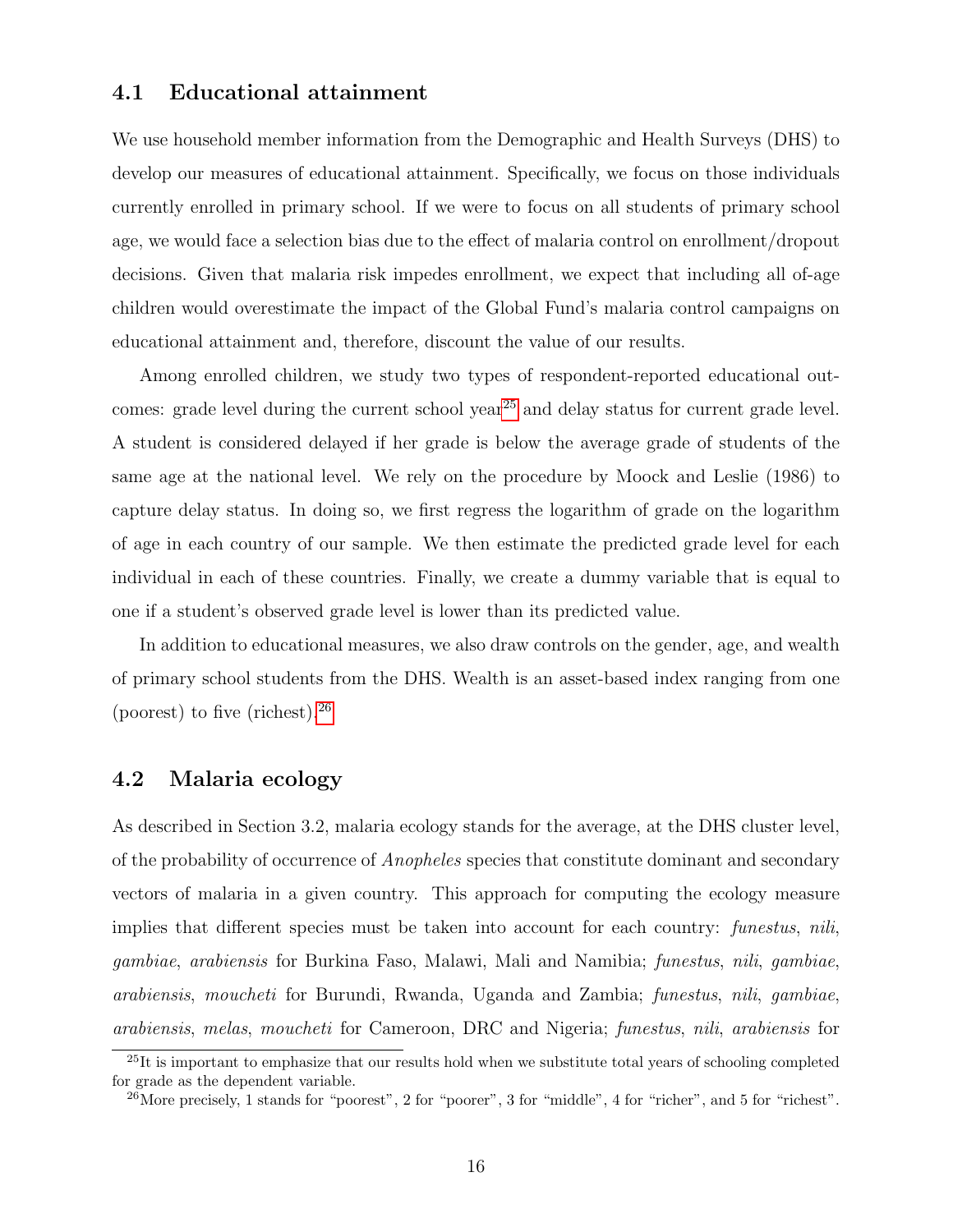Ethiopia; funestus, nili, gambiae, arabiensis, melas for Ghana, Guinea, Liberia, Senegal and Sierra Leone; funestus, nili, gambiae, arabiensis, moucheti, merus for Kenya and Tanzania; funestus, gambiae, arabiensis, merus for Madagascar; funestus, nili, gambiae, arabiensis, merus for Mozambique and Zimbabwe.

## 4.3 Exposure to Global Fund's anti-malaria campaigns

We define exposure as the yearly amount per capita<sup>[27](#page-0-0)</sup> (USD) disbursed by the Global Fund at the country level during a child's lifetime. A child's lifetime is defined as the difference between the DHS survey year and this child's year of birth, from which we subtract one year (since individuals' exposure starts during the year of their birth, not the year after they are  $born).^{28}$  $born).^{28}$  $born).^{28}$ 

To illustrate the construction of this variable, we take the example of Ethiopia. As reported in Table 1, the Global Fund's anti-malaria campaigns started in 2003 in Ethiopia. Moreover, three DHS surveys years are available (in 2000, 2005 and 2010). Let's consider a child born in 1999. If this child is surveyed in 2000, she experiences no exposure since the Global Fund's disbursements were to begin only in 2003. If she is surveyed instead in 2005, she experiences three years of exposure to Global Fund's disbursements. Her exposure variable will therefore be equal to the sum of the Global Fund's disbursements per capita during these three years, divided by her lifetime, hence  $2005-(1999-1)=7$  years. Similarly, if this child is surveyed in 2010, she experiences eight years of exposure to Global Fund's disbursements. Her exposure variable will therefore be equal to the sum of Global Fund's disbursements per capita during these eight years, divided by her lifetime, hence 2010-(1999-  $1)=12$  years.

## 4.4 Summary statistics

Summary statistics are reported in Table 3. The number of primary school students within our sample varies greatly by country. The sample size ranges from as low as 5,384 students in Liberia to as many as 53,088 in Malawi.

 $27$ Yearly population data come from the World Development Indicators.

<sup>&</sup>lt;sup>28</sup>Note that changing individuals' exposure start year to the year after they are born does not alter our results.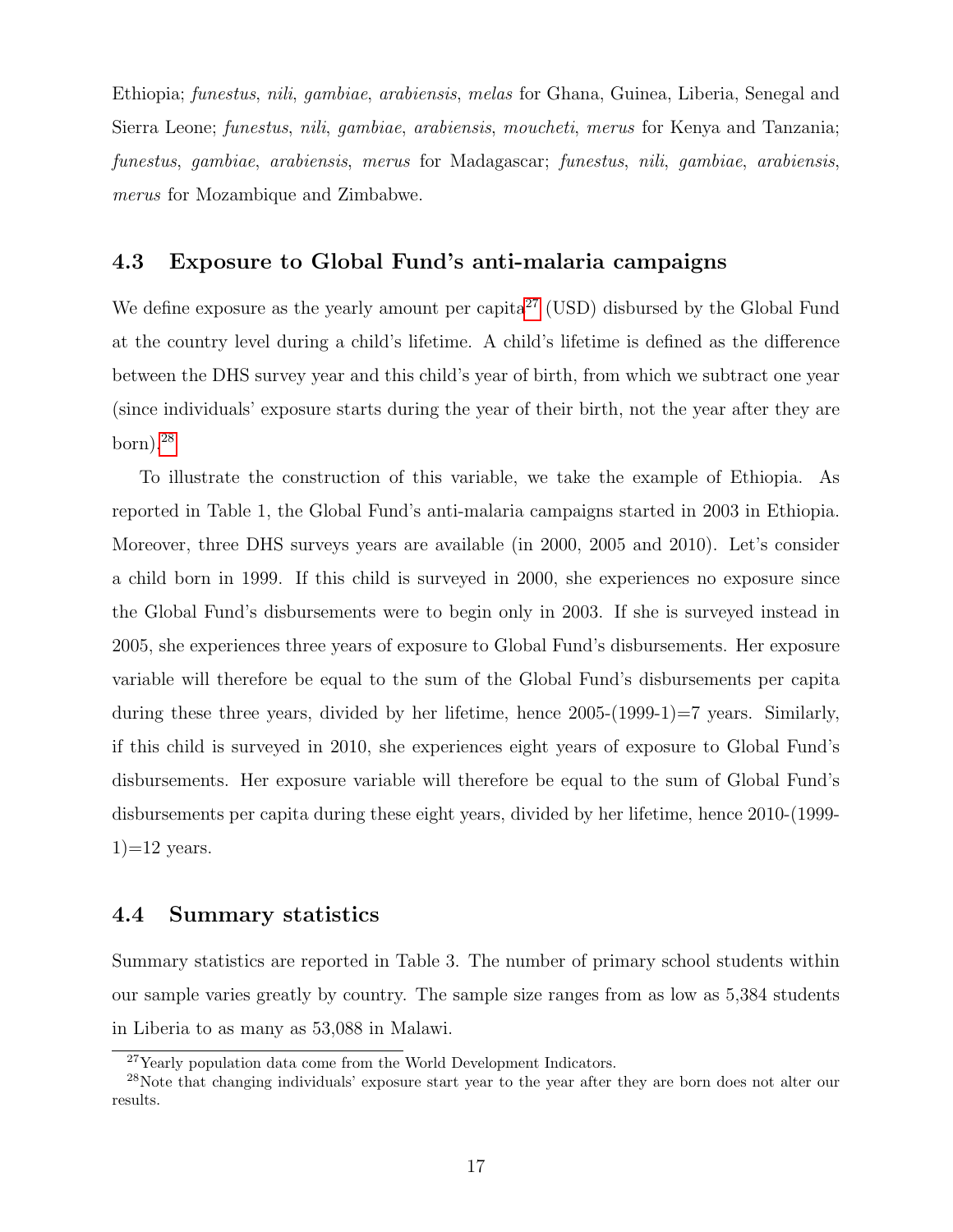Mean exposure to Global Fund's disbursements, which captures the yearly amount per capita (USD) disbursed by the Global Fund at the country level during a child's lifetime, also varies substantially across countries, from 0.01 USD in Mali to 0.71 USD in Rwanda.[29](#page-0-0) The same pattern is observed for the within-country variation of exposure to the Global Fund's disbursements. Standard deviation in exposure ranges from 0.01 in DRC, Guinea and Mali to 0.58 in Rwanda. Half of our 22 countries comprise fully untreated individuals (their exposure to the Global Fund's disbursements is equal to 0).

As expected, mean malaria ecology, i.e. the probability of occurrence of *Anopheles* species that constitute dominant and secondary vectors of malaria in a given country, is high. It is equal to 0.69 on average, ranging from 0.31 in Namibia to 0.89 in Burkina Faso. However, it varies significantly across DHS clusters within each country. In a majority (16 of 22), the minimum value for malaria ecology is 0% while the maximum value is above 90%.

Let us conclude by commenting on basic socioeconomic characteristics of the respondents. Given that DHS survey teams rely on a stratified (notably by gender) recruitment procedure, the proportion of male and female respondents is well-balanced. As for mean ages, they correspond to those expected from primary school students. They span from 9.37 years old in Madagascar to 12.85 in Liberia. Finally, given that wealth is an asset-based index that captures quintiles, it is not surprising to observe a mean value roughly equal to 3, which stands for the "middle" category.

# 5 Results

In this section, we present OLS and then 2-SLS estimates for Equation (1).

## 5.1 OLS estimates

Columns 1 and 5 of Table 4 present OLS estimates of coefficient  $\beta$  in Equation (1) where the dependent variable is grade level during the current school year and delay status for current grade level respectively. Put differently, we rely on a linear probability model when we analyze delay status (since this dependent variable is binary). Our objective is indeed to

<sup>29</sup>The situation in Mali might be explained by the fact that, as reported by their official website in 2010, the Global Fund suspended funding of two malaria grants with immediate effect and terminated a third grant for tuberculosis (TB) after it found evidence of misappropriation and unjustified expenditure.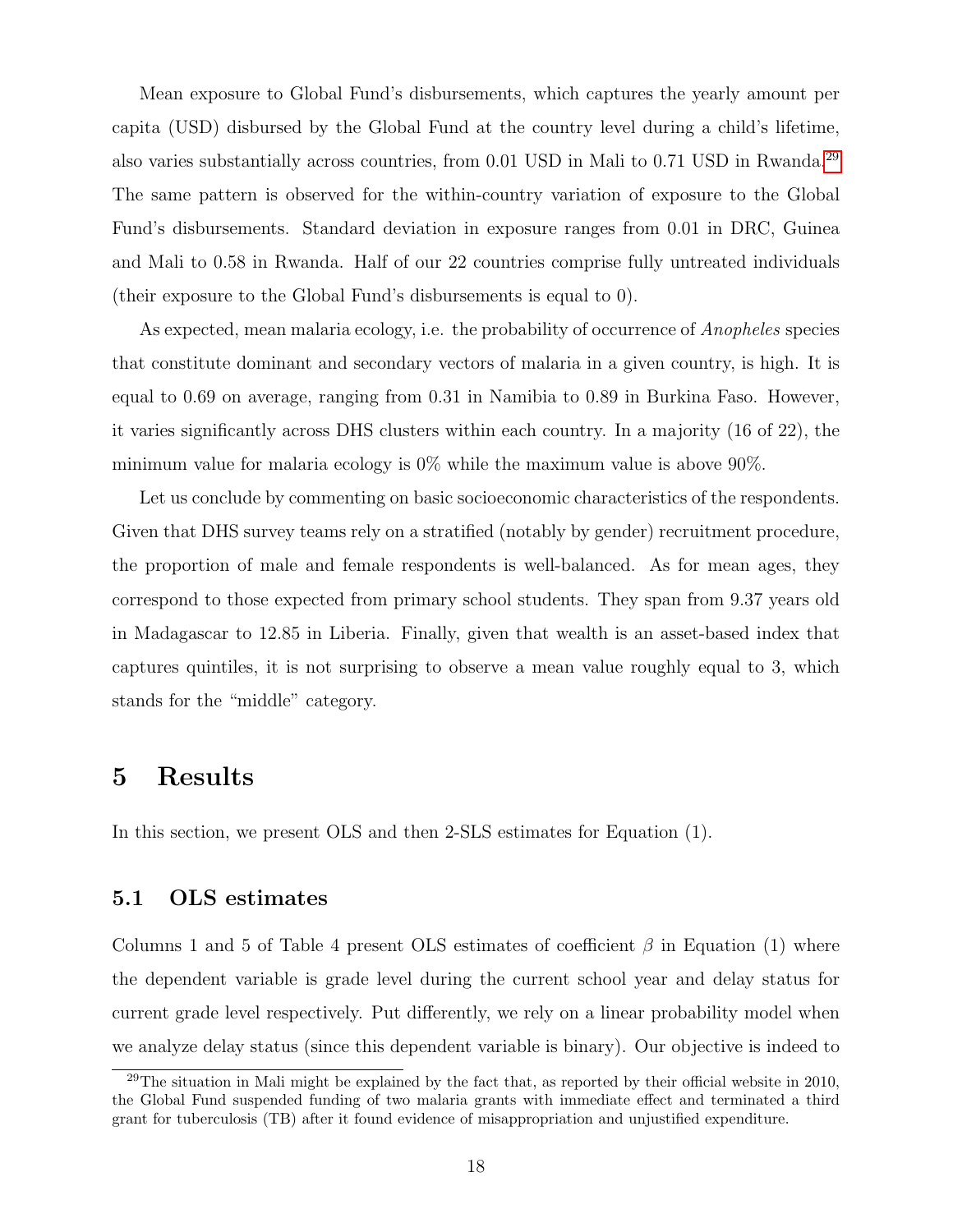measure the average marginal impact of exposure to the Global Fund anti-malaria campaigns, that is the impact of exposure to the Global Fund when explanatory variables in Equation (1) are set at their average. In this case, an OLS approach provides similar marginal effects as would a probit or a logit analysis (see Angrist (2001) and Wooldridge (2009)).

Table 4 then displays OLS estimates after adding into Equation (1) the interaction term between regional fixed effects and exposure (columns 2 and 6), the interaction term between pre-campaign malaria risk and student's age (columns 3 and 7), and the interaction term between regional fixed effects and student's date of birth (columns 4 and 8).

Our results reveal that, in a majority of countries (14 of 22), malaria control leads to statistically significant increases in grade and/or statistically significant reductions in schooling delay, while they are not significant in the remaining countries. Finding an overall positive impact was not a given. Section 2 emphasized the channels through which malaria control has a positive impact on children's human capital accumulation: better general health conditions, reduced absenteeism and means for investing in curative strategies, as well as better cognitive skills. However, this positive impact may never emerge in poor countries. Indeed, by reducing the mortality of children under the age of five, anti-malaria campaigns can impose considerable strain on educational resources. If these resources remain limited (a plausible situation in our sample), the impact of malaria control on schoolchildren's educational attainment may not be positive overall. Moreover, anti-malaria campaigns potentially lead to a higher diversity among children enrolled, instead of enrollment being restricted only to those who survive to the disease. Again, in the absence of sufficient educational resources, the weakest students who are enrolled thanks to the campaign will likely fall behind. Finally, as emphasized by Bleakley (2010b), the effect of childhood health on years of schooling and therefore grade level is ambiguous. Childhood health increases the marginal benefit of schooling. But it also increases the marginal (opportunity) cost of going to school: a healthier child can earn more on the labor market. This opportunity cost may be particularly high in poor countries.

We do, however, take these results with caution. A basic OLS strategy is unable to address the sources of endogeneity previously mentioned. We therefore turn to an instrumental variables approach in the following section.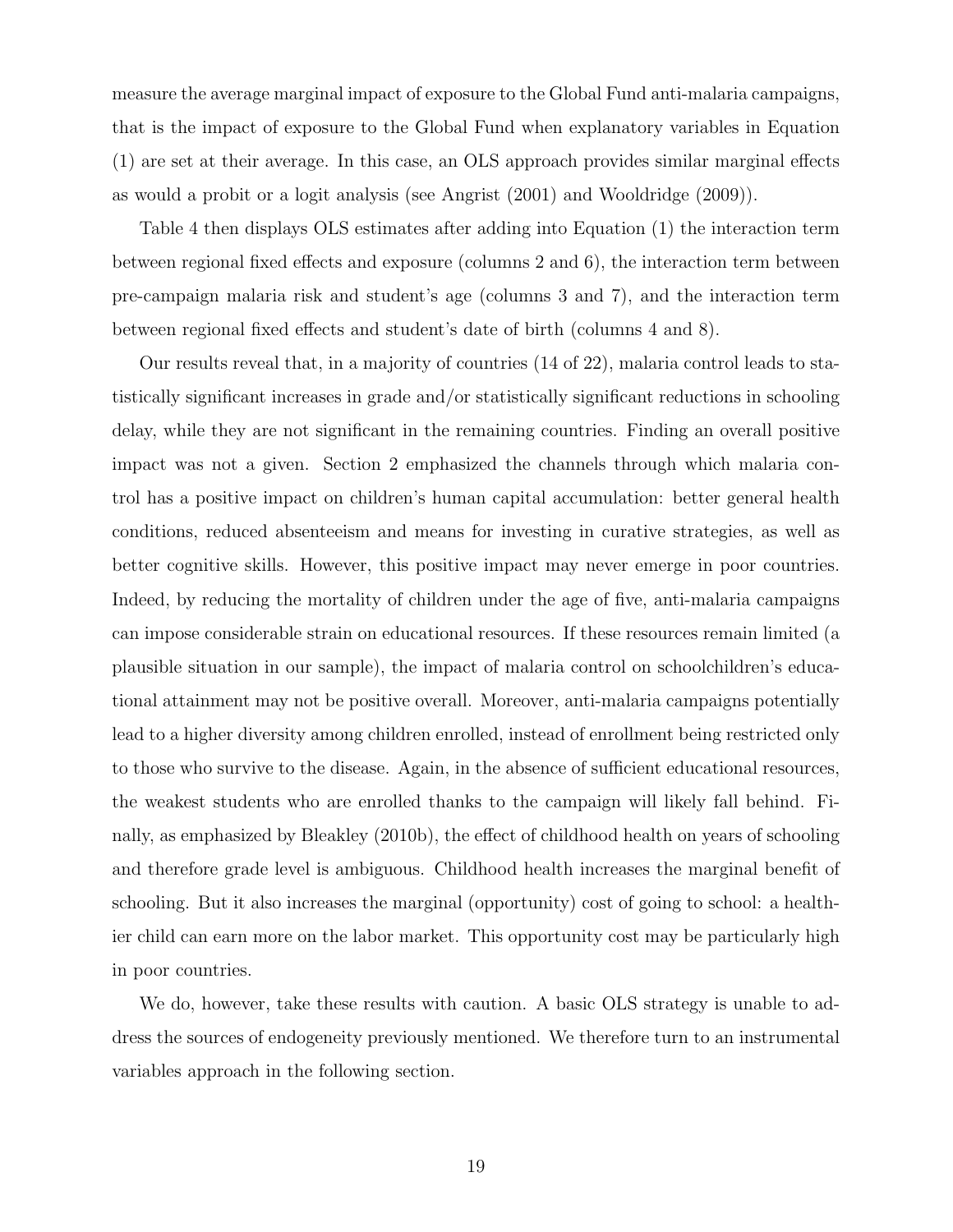## 5.2 IV estimates

We rely on three different sets of instruments for malaria ecology (Set I, Set II, and Set III hereafter). These instruments must be such that they impact educational outcomes only through their impact on malaria ecology. They should have no direct impact on educational outcomes, nor be correlated with any characteristics at the individual level, such as the household's willingness to adopt preventive strategies, that might be correlated with educational outcomes. The latter two sets (Sets II and III) have already been tested and validated by previous studies. Set I is more novel. As a result, we are hesitant to settle on a first-best strategy and instead present results for all three sets of instruments.

#### 5.2.1 Set I

Set I of instruments relies on geographic variables that have been strongly linked to malaria, that is, on the latitude, longitude and altitude at the cluster level (Craig et al. (1999)). (See for instance Burlando (2013) for the use of altitude as an instrumental variable where higher altitudes are less malarious). Latitude and longitude are provided by DHS surveys. Altitude captures average elevation above sea level and is made available by the Shuttle Radar Topography Mission (SRTM).<sup>[30](#page-0-0)</sup> Geographic variables combined together are expected to be uncorrelated with educational achievements as well as with any characteristics at the individual level that could influence such outcomes.

#### 5.2.2 Sets II and III

Sets II and III of instruments are similar to those used by Bleakley (2010a) and Cutler et al. (2010) respectively. These instruments combine geographic and climatic variables. Bleakley (2010a) instruments average malaria risk with average temperature and average altitude as well as the interaction of the two. We rely on the same instruments. Average temperature is the annual mean temperature provided by WorldClim<sup>[31](#page-0-0)</sup> while average altitude is defined as in Set I. Cutler et al. (2010) use average temperature, average altitude, average humidity, average precipitation, and squared terms of all four variables as instruments. We rely on similar instruments and their squared terms: average temperature (annual mean

 $30$ This database is available at  $http://www2.jpl.nasa.gov/srtm/.$  $http://www2.jpl.nasa.gov/srtm/.$ 

<sup>31</sup>This database is available at <http://www.worldclim.org/>.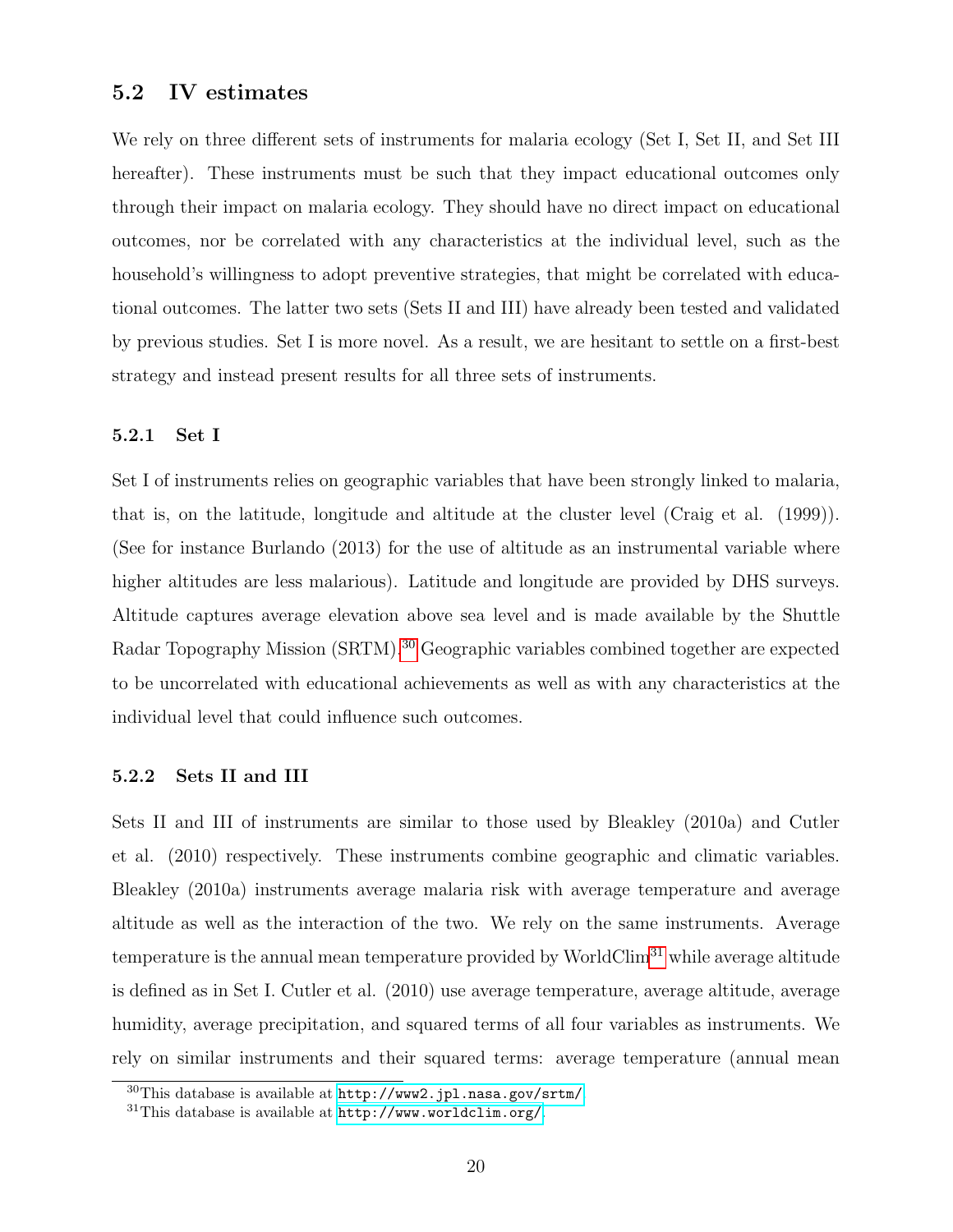temperature, maximum temperature of warmest month, minimum temperature of coldest month) as well as annual precipitation from WorldClim and average altitude from SRTM.

#### 5.2.3 Results

For a specific set of instruments, the first-stage of the 2SLS consists of regressing the interaction term between exposure to Global Fund disbursements and malaria ecology on interaction terms composed of exposure and each of the instruments that belong to this set. Naturally, we include in this first-stage the other explanatory variables displayed in Equation (1) as well as the following controls: the interaction term between regional fixed effects and exposure, the interaction term between pre-campaign malaria risk and student's age, and the interaction term between regional fixed effects and student's date of birth. We provide results of an OLS estimation which regresses malaria ecology on the various sets of instrumental variables in Section S1 of the supplemental appendix.<sup>[32](#page-0-0)</sup> Tables S1-1 to S1-22 reveal highly significant correlations between malaria ecology and all three sets of instruments. Moreover, Section S1 displays F-statistics that are, with rare exceptions, greater than 10.

Results from the second stage of the 2-SLS approach, which relies on Equation (1), are reported in Table 5. The following controls are included: an interaction term between regional fixed effects and exposure, an interaction term between malaria ecology and primary student's age, and an interaction term between regional fixed effects and student's date of birth are added. We report the Durbin-Wu-Hausman (DWH)  $\chi^2$  test for each country in Table 5. For the majority of cases, this test rejects the null hypothesis according to which OLS and IV estimates are not significantly different from each other.

Figure 2 helps us to visualize the findings. For each country, we report information on the IV results if the DWH test is rejected in all of the three IV sets; we report information on the OLS results otherwise. For each dependent variable and country, cases where the impact of the Global Fund's anti-malaria campaign is statistically significant are highlighted in grey, while cases where the impact of the Global Fund's anti-malaria campaign is not statistically significant are reported in white. Plus and minus signs indicate the sign of coefficient  $\beta$ in Equation (1). In a majority of countries (16 of 22), we find that the program leads to

<sup>32</sup>This supplemental appendix is available at [https://mariakuecken.files.wordpress.com/2012/05/](https://mariakuecken.files.wordpress.com/2012/05/supplementalappendixgf300514.pdf) [supplementalappendixgf300514.pdf](https://mariakuecken.files.wordpress.com/2012/05/supplementalappendixgf300514.pdf).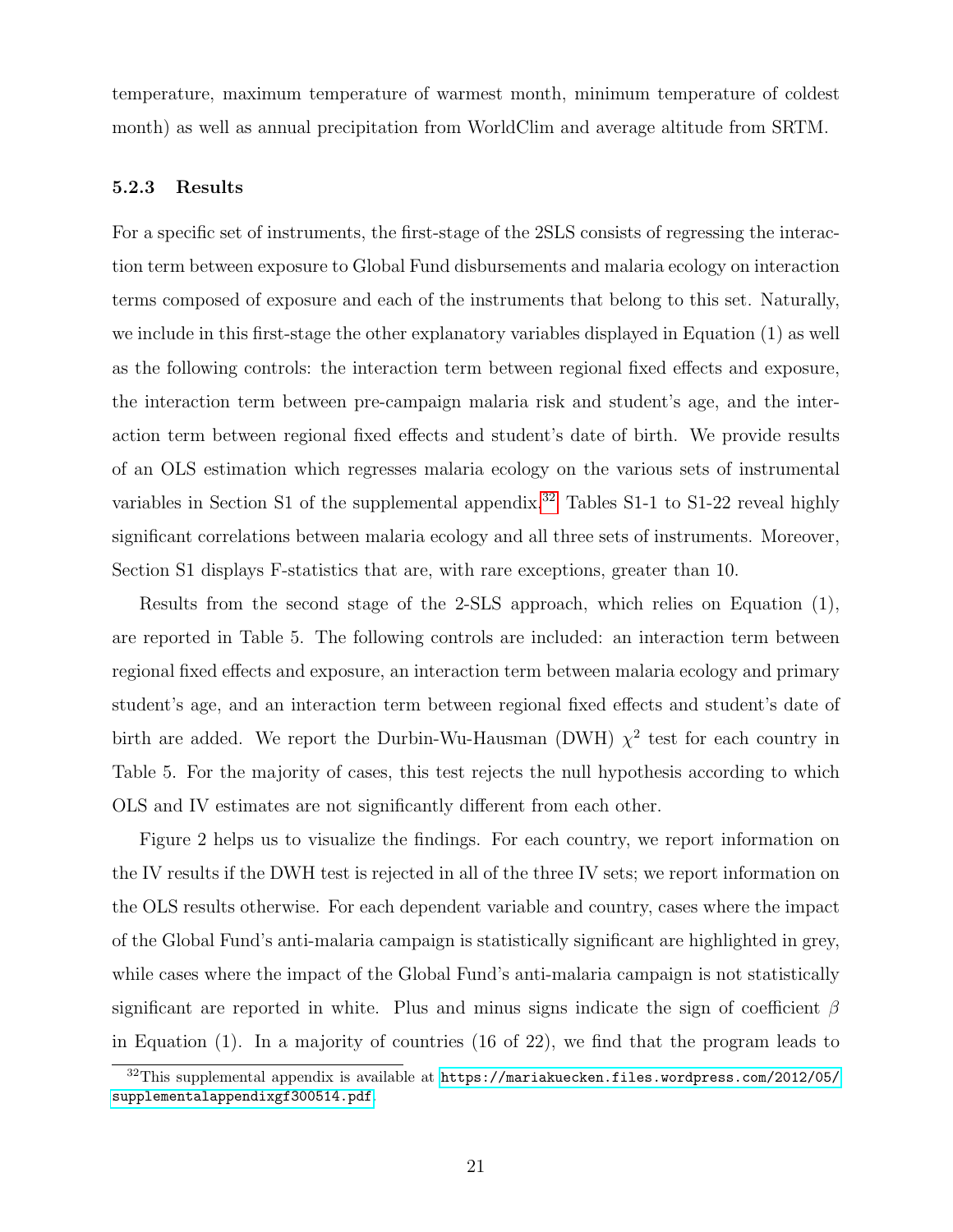significant increases in grade level and/or reductions in schooling delay. In the remaining countries, the impact of the Global Fund's anti-malaria campaigns is insignificant (Guinea, Liberia, Madagascar, Sierra Leone, Tanzania and Zambia).

In the group of countries where the impact of the Global Fund's anti-malaria campaigns is positive and significant, the orders of magnitude are substantial. On average, a one standard deviation increase in exposure to malaria control campaigns increases grade level during the current school year by 1.5 standard deviations and decreases delay status for current grade level by 2.1 standard deviations. Put differently, if the Global Fund increases its yearly per capita disbursement over a child's lifetime by 50 cents (USD), this scale-up translates through an increase in grade by 0.8 level.

It is worth emphasizing that the orders of magnitude are greater with an IV than with an OLS approach. This means that our OLS estimates are subject to an underestimation bias which is consistent with the various sources of endogeneity previously highlighted: (i) a reverse causality problem whereby more education leads to lower malaria ecology; (ii) an omitted variables problem whereby individual characteristics such as a household's adoption of preventative strategies is negatively correlated with malaria ecology but positively correlated with educational achievements; and (iii) a measurement error problem that leads to an attenuation bias.

#### 5.3 Discussion

Why do we find a positive and significant impact of the Global Fund's anti-malaria campaigns in some countries but not in others? The significance of our findings may depend on the methodological adequacy of the country data that we use to run our difference-in-differences analysis. As already emphasized, malaria ecology shows high variation in each country, meaning that the control and treatment groups are strongly distinguished in our sample: pre-campaign malaria risk is unambiguously low in some clusters and unambiguously high in others. However, summary statistics show that half of our 22 countries do not comprise fully untreated individuals (their minimum exposure to Global Fund's disbursement is not equal to 0), which may compromise our ability to measure a significant treatment effect. We confirm this statistically.

The 16 countries where the impact of the Global Fund's malaria control campaign is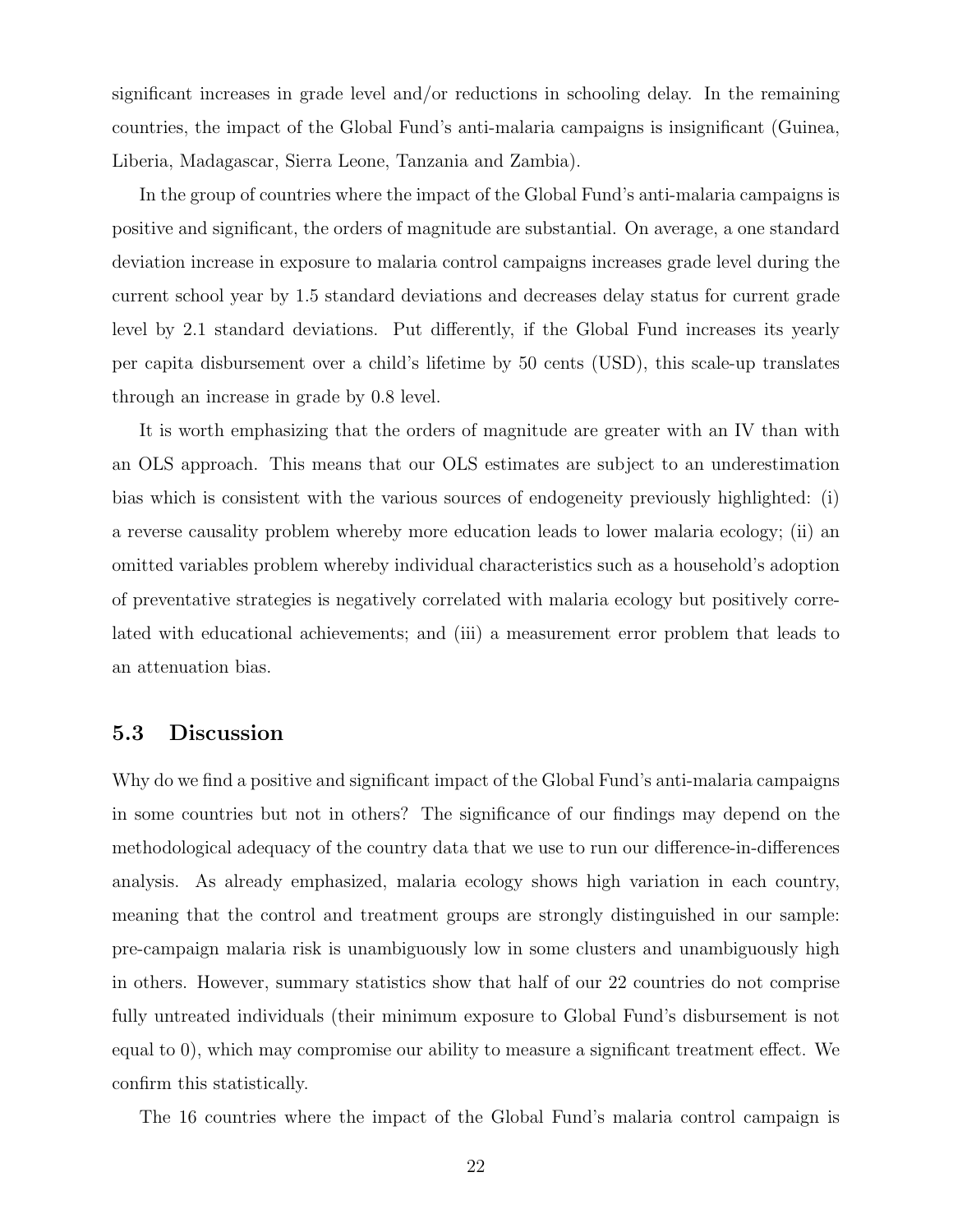positive and significant are those which are the most suitable for a difference-in-differences analysis: they are more likely to encompass both pre- and post-campaign DHS rounds, and hence individuals who are not exposed at all to the campaign. Notably, we observe that the 6 countries in which we find an insignificant impact of the Global Fund's campaign encompass only post-campaign DHS rounds. Yet, we wish to further test our conjecture that the absence of significance of our results for 6 of the 22 countries in our sample is due to an absence of pre-campaign DHS rounds. We do so by keeping, for countries which are initially endowed with both pre- and post-campaign DHS rounds, only those which are post-campaign. More precisely, we estimate Equation (1) on the final post-campaign DHS round among these countries. Focusing on this last round indeed constitutes a harder test for our conjecture. To be sure, there are no untreated individuals in this round. But the intensity of the treatment for the treatment group (i.e. the clusters which show higher precampaign malaria risk) is maximal. So if this test leads the coefficient of the interaction term (exposure  $\times$  malaria<sub>i</sub>) to be insignificant, this will increase our confidence that this loss of significance is due to the absence of pre-campaign DHS rounds and hence to the absence of a proper counterfactual. The result of the test is reported in Section S2 of the supplemental appendix. Among the 11 countries which are initially endowed with both pre- and postcampaign DHS rounds and which (therefore) display a significant and positive impact of the Global Fund's malaria control campaign in the baseline estimation, only two (Kenya and Uganda) show a significant impact<sup>[33](#page-0-0)</sup> for at least one of the two dependent variables when we rely on OLS (see Table S2-1). IV results provided by Tables S2-2a and S2-2b show a similar pattern. For grade, only three countries are characterized by a significant impact of the Global Fund's malaria control campaign for at least one of the three IV sets,  $34$  while none shows a significant impact for delay.

One may further expect orders of magnitude among the countries showing positive and significant results to be strongly correlated with pre-campaign malaria risk. Indeed, countries showing higher pre-campaign malaria risk should benefit relatively more from Global Fund's anti-malaria campaigns. Our results confirm this intuition. Notably, the correlation between

<sup>&</sup>lt;sup>33</sup>Note however that the sign of the coefficient of the interaction term (exposure  $\times$  malaria<sub>j</sub>) is reversed compared to the one found in the baseline estimation.

<sup>&</sup>lt;sup>34</sup>Again, the sign of the coefficient of the interaction term (exposure  $\times$  malaria<sub>j</sub>) is reversed compared to the one found in the baseline estimation.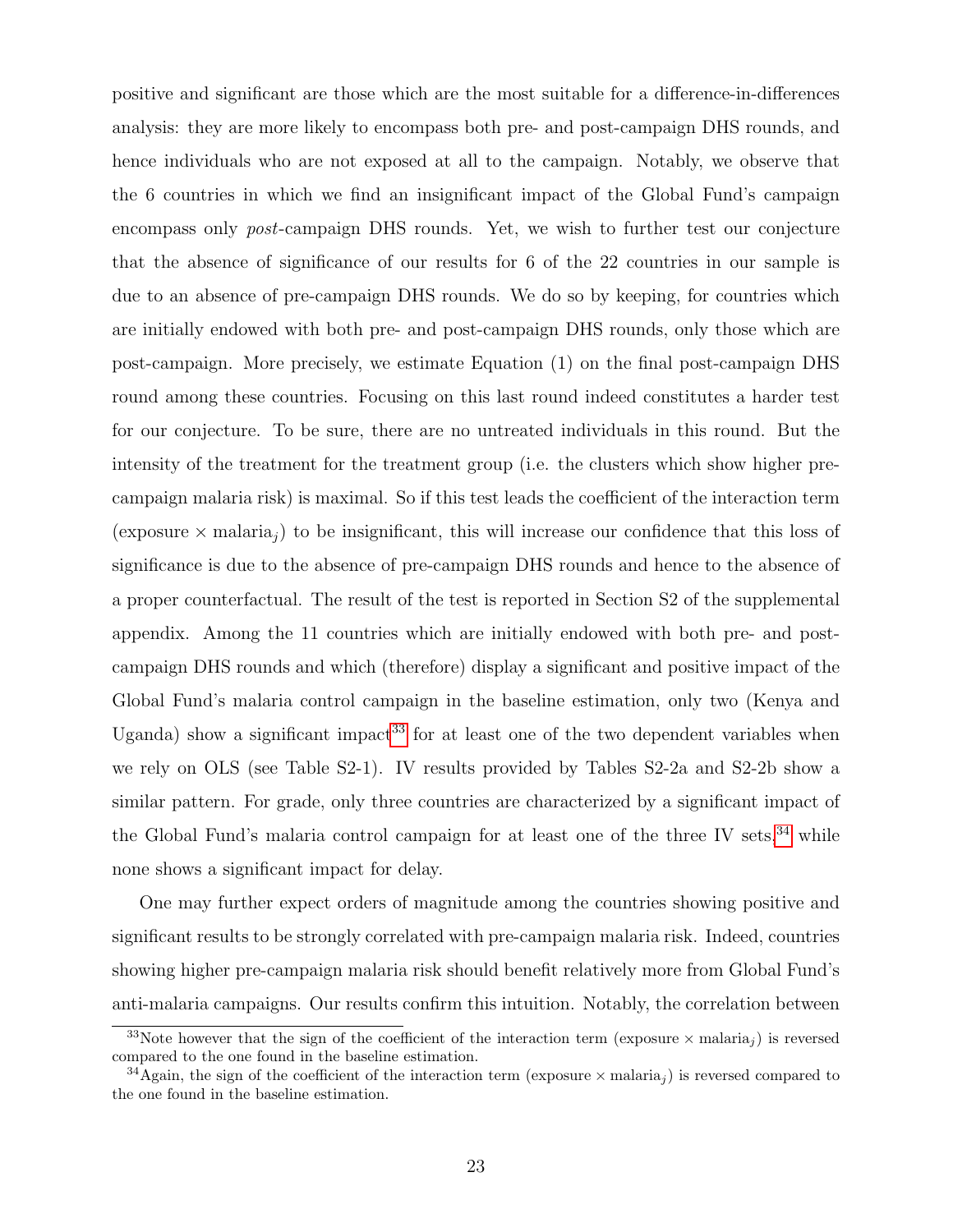orders of magnitude for delay and malaria ecology amounts to 0.48 (significant at the 10% confidence level) in these countries: the higher the pre-campaign malaria risk, the higher the reduction in schooling delay due to the Global Fund's anti-malaria campaigns.

## 6 Robustness checks

In this section, we first test the robustness of our IV results when we replace our malaria ecology index by other proxies for malaria risk that belong unambiguously to the pre-campaign period. We also ensure that our results hold when we rely on other (non-pre-campaign) proxies. We then analyze whether our IV results hold when we no longer restrict our attention to the Global Fund but estimate instead the impact of exposure to all of the four main anti-malaria campaigns (including the President's Malaria Initiative and World Bank Booster Program for Malaria Control in Africa). Finally, we run a falsification test.

#### 6.1 Alternative malaria ecology variables

We use two alternative measures for malaria ecology that are unambiguously pre-campaign. The first is the malaria ecology index computed by Kiszewski et al. (2004) for the late 1990s. The second derives from the Mapping Malaria Risk in Africa/Atlas du Risque de la Malaria en Afrique (MARA/ARMA) data. It represents the percentage of the population living in holo- and hyper-endemic areas during the year prior to the start of the Global Fund's disbursements in the regions of a subsample (9) of our 22 countries.

Sections S3.1 and S4.1 in the supplemental appendix present OLS estimates of coefficient  $\beta$  in Equation (1) when our malaria ecology index is replaced by Kiszewski et al.'s (2004) index and by MARA/ARMA data respectively. The following controls are included: an interaction term between regional fixed effects and exposure (except for MARA/ARMA data which are measured at the regional level), an interaction term between the alternative malaria ecology and primary student's age, and an interaction term between regional fixed effects and student's date of birth are added. Sections S3.2 and S4.2 of the supplemental appendix present IV estimates of coefficient  $\beta$  in Equation (1) (when the aforementioned controls are included) by distinguishing each of the three sets of instrumental variables.

Our findings are robust to these checks. In the baseline specification, when we rely on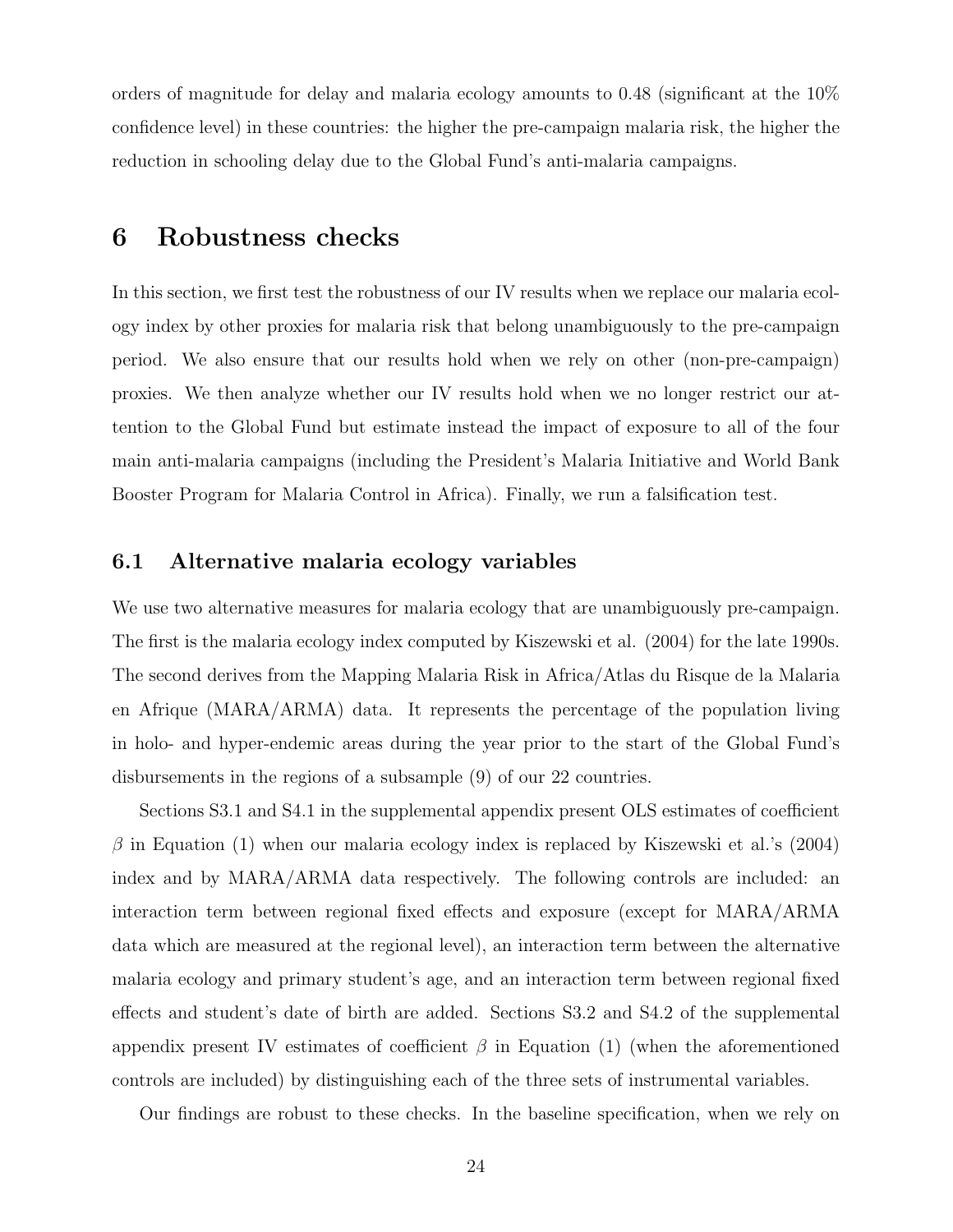our malaria ecology index, malaria control leads to statistically significant increases in grade and/or statistically significant reductions in schooling delay in 16 of the 22 countries in our sample (see Figure 2). After substituting Kiszewski et al.'s (2004) index, we still find a positive and significant impact of the Global Fund's malaria control campaigns in 15 of the 22 countries, whether we rely on OLS or IV results.

Over the nine countries for which MARA/ARMA data are available, our baseline results show a positive and significant impact of the Global Fund's malaria disbursement on educational outcomes for six of them (see Figure 2). With MARA/ARMA data substituted, this number rises to seven if we rely on OLS estimates. If we rely on IV estimates instead, a positive and significant impact of the Global Fund's malaria control campaigns is observed for at least one of the IV sets in eight countries, whether we focus on grade or delay

We also ensure that our results hold when we rely on two additional proxies for malaria risk. As with our malaria ecology measure, these proxies were computed over periods that are not exclusively pre-campaign. The first of these two proxies is the P. falciparum basic reproductive number under control (PfRc) as computed by MAP for the 1985-2010 period. The PfRc measures the potential for malaria to spread at the cluster level, in case the population in this cluster is naive (i.e. not yet affected by malaria) and endowed with its current level of malaria control (see Smith et al. (2007) and Gething et al. (2011)). The PfRc is a function of the human feeding rate, infectivity of mosquitoes to humans (and vice versa), death rate of mosquitoes, number of mosquitoes per human, number of days required for mosquito to complete sporogony, and expected waiting time to naturally clear a simple infection (Smith et al. (2007)). The MAP protocol modify this formula to account for heterogeneous biting behavior and existing control efforts. Therefore, by construction, PfRc correlates well to our malaria ecology index. Section S5 in the supplemental appendix presents our results when our malaria ecology index is replaced by PfRc. We still find a positive impact of the Global Fund's malaria control campaign in a majority of countries: 18 if we rely on OLS and 16 if we rely on our IV approach.

The second additional proxy that we use for malaria risk is an inherited blood disorder called "G6PD deficiency". The use of G6PD deficiency is motivated by the fact that several human innate factors influence malaria infection. For example, individuals who carry the sickle cell trait (heterozygotes for the abnormal hemoglobin gene HbS) will be relatively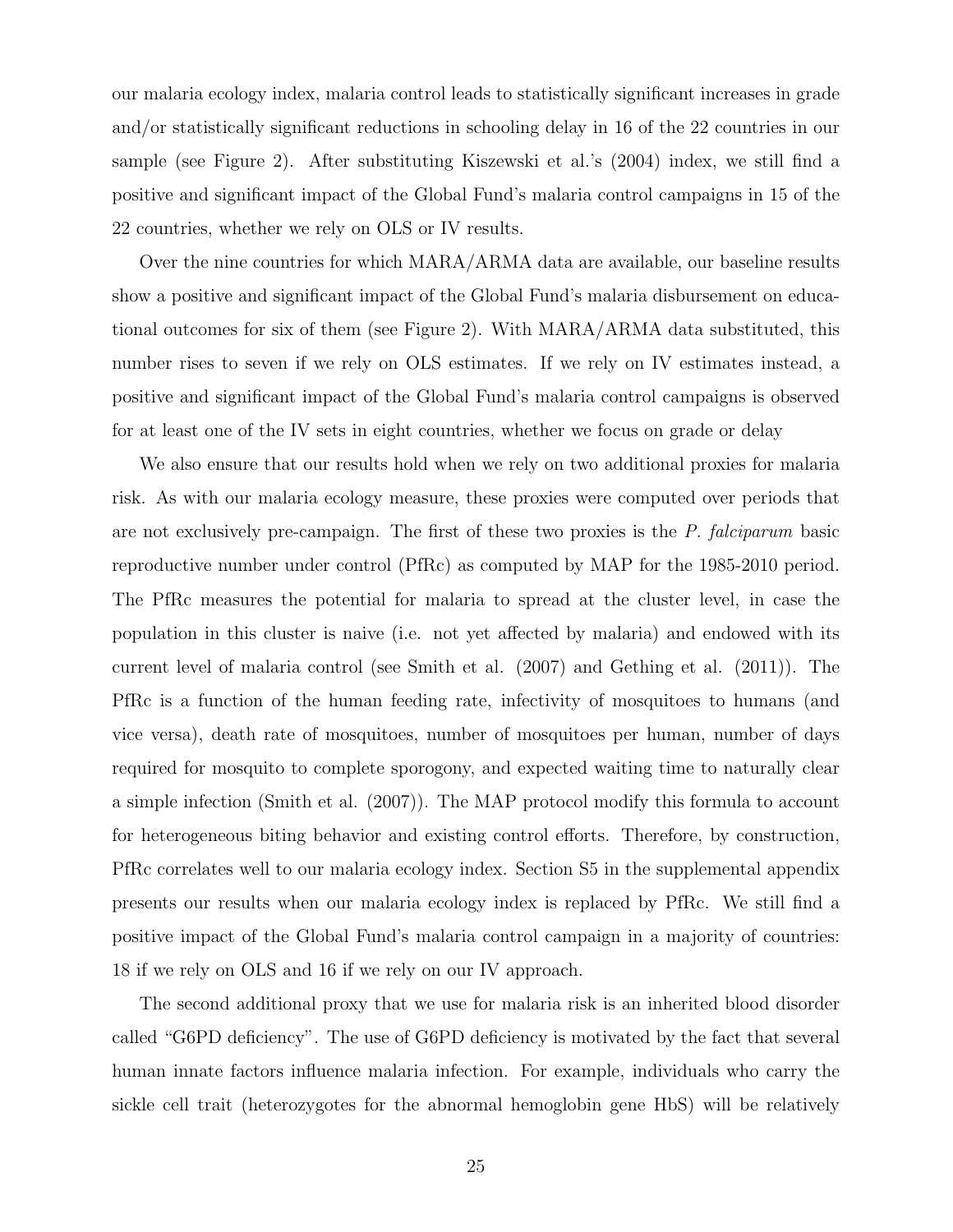protected against severe disease and death caused by P. falciparum malaria. The frequency of hemoglobin-related disorders and other blood cell dyscrasias, such as Hemoglobin C, the thalassemias and G6PD deficiency, have also been shown to provide protection from malaria. Due to natural selection, these inherited blood disorders are more frequent in areas showing historically higher malaria risk.

Two inherited blood disorder variables are available in the MAP database: the frequency of G6PD deficiency and the frequency of the sickle cell trait that are computed for the 1959-2010 period. To our knowledge, because it is asymptomatic for most carriers, G6PD deficiency has not been associated with poor educational or cognitive outcomes (Olson et al. (2009)) whereas the sickle cell trait has been associated with central nervous system complications (Armstrong et al. (1996)). We therefore rely on the frequency of G6PD deficiency at the cluster level as a proxy for pre-campaign malaria risk since this variable has no known direct impact on individuals' cognitive skills nor on any variables other than malaria risk that could influence educational outcomes (Cappellini and Fiorelli (2008)). Moreover, it has not been associated with resistance to any other diseases. Put differently, while the frequency of G6PD deficiency indicates the historic burden of malaria within a given area (higher G6PD frequency meaning the area is more malarious), its effect on educational outcomes passes only through malaria risk. We therefore consider it to be a good proxy for this risk.

Section S6 in the supplemental appendix presents our results when our malaria ecology index is replaced by G6PD deficiency. Again, we still find a positive impact of the Global Fund's malaria control campaign in a majority of countries: 16 if we rely on OLS and 15 if we rely on our IV approach.

#### 6.2 Exposure to four main anti-malaria expenditures

According to Pigott et al. (2012), the second, third and fourth largest funders of antimalaria campaigns to date are the governments of African countries themselves, as well as the President's Malaria Initiative and World Bank Booster Program for Malaria Control in Africa. With respect to our sample, the PMI began disbursing funds to Tanzania and Uganda in 2006. Additional countries were added in 2007 (Malawi, Mozambique, Rwanda, Senegal), 2008 (Ethiopia, Ghana, Kenya, Liberia, Madagascar, Mali, Zambia), and 2011 (DRC, Guinea, Nigeria, Zimbabwe). The World Bank's Booster Program also began in 2006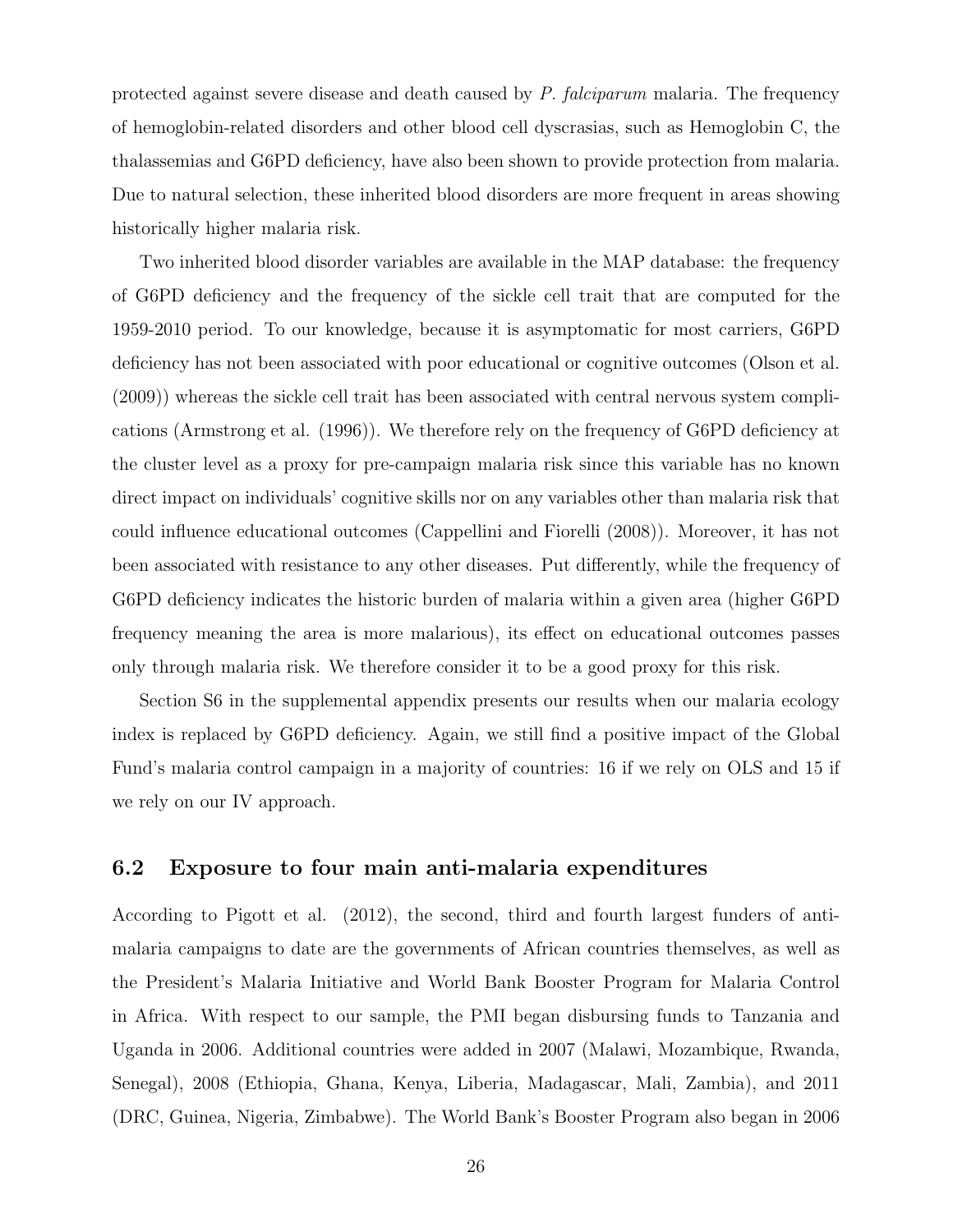for Burkina Faso, DRC, Ethiopia, Ghana, Guinea, Kenya, Malawi, Mali, Nigeria, Senegal, Tanzania, and Zambia. It is therefore important to test if our results hold when disbursements from these other major actors (inclusive of governmental expenditures) are also taken into account. These disbursements, kindly provided by David Pigott, allow us to construct a new exposure variable that captures the yearly amount per capita (USD) disbursed by all of the four largest funders of anti-malaria campaigns.

Section S7 in the supplemental appendix presents OLS estimates and IV estimates of coefficient  $\beta$  in Equation (1) respectively, when our original exposure variable is replaced by the global disbursement index. Again, our results barely change.

### 6.3 Falsification test

We conclude these robustness checks with a falsification test. This test analyzes the impact of exposure to the Global Fund's malaria disbursement on primary education levels of individuals who had already left primary school when the Global Fund's campaign began. More precisely, we define these individuals as those whose age is above the maximum age among our primary school students when the campaign started (this maximum age varies between 24 and 25).

Section S8 in the supplemental appendix presents OLS estimates and IV estimates for this falsification test. As expected, and contrary to what we observe among students who are currently enrolled in primary school, this impact is never robustly positive. Though 12 countries exhibit a significantly positive relationship between (exposure  $\times$  malaria<sub>i</sub>) and the years of education completed when we rely on OLS, this relationship disappears when instrumented.

# 7 Conclusion

Malaria impacts not just mortality - it also produces nuanced outcomes related to health and education. The early 21st century has seen renewed efforts toward fighting this disease. Various funders have undertaken malaria control efforts in Sub-Saharan Africa, with the Global Fund emerging as a leader in terms of both duration and disbursements. While control efforts have seen substantial decreases in malaria risk, the effects on secondary outcomes such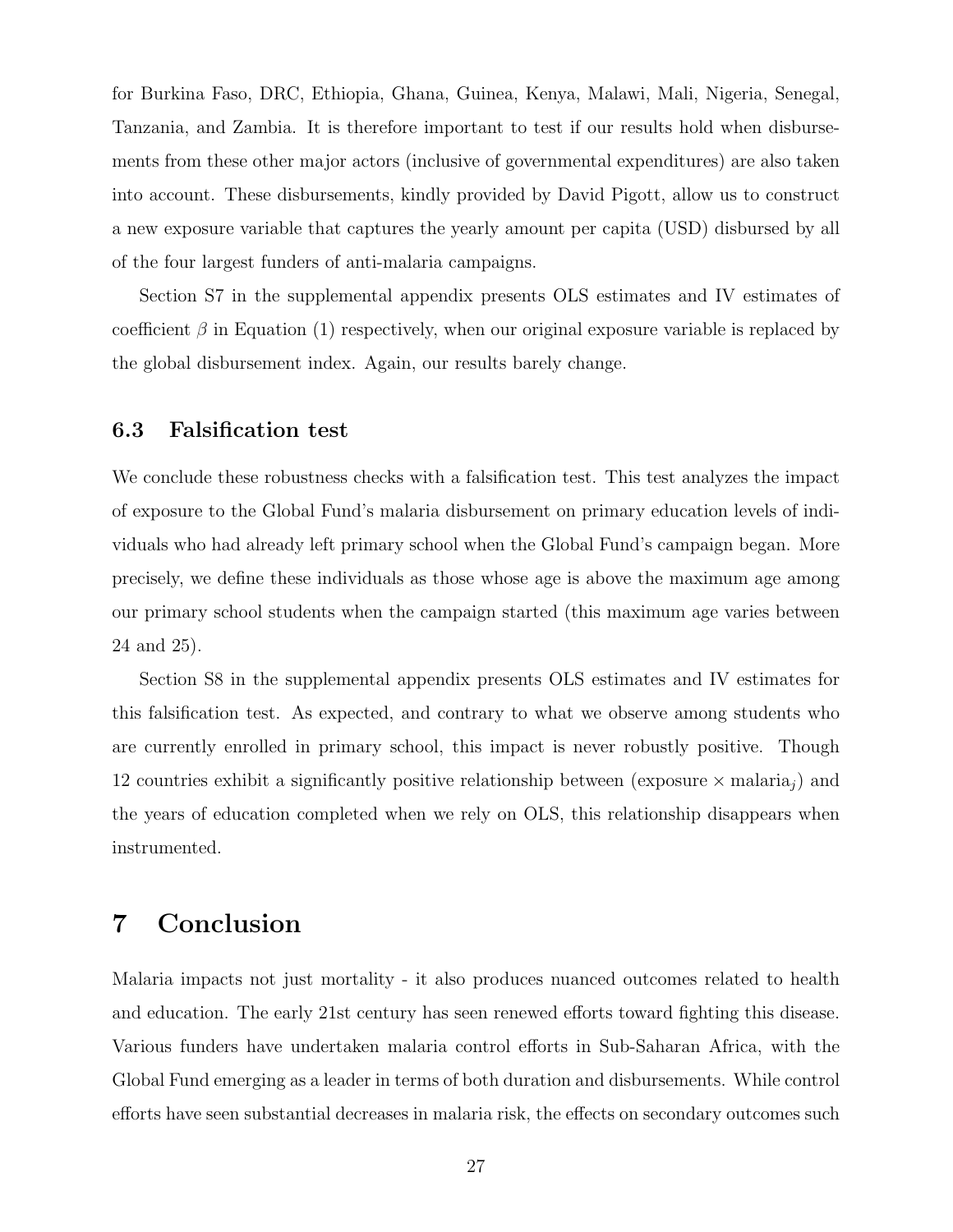as education are less clear. With this paper, we seek a better understanding of the impact of malaria control efforts on educational outcomes among primary school students.

Combining a difference-in-differences approach with an IV analysis, we exploit exogenous variation in pre-campaign malaria risk (malaria ecology) and exposure to the timing and expenditure of the Global Fund's malaria control campaigns (based on students' birth and survey years). In a majority of countries (16 of 22), we find that the program leads to substantial increases in grade level and/or reductions in schooling delay. More precisely, we observe that a one standard deviation increase in exposure to malaria control campaigns increases grade level during the current school year by 1.5 standard deviations and decreases delay status for current grade level by 2.1 standard deviations. Put differently, if the Global Fund increases its yearly per capita disbursement over a child's lifetime by 50 cents (USD), this scale-up translates through an increase in grade by 0.8 level. Our findings are robust to the substitution of alternative measures for pre-campaign malaria risk. Moreover, the overall positive impact of malaria control on education is confirmed when disbursements from other major actors (including the President's Malaria Initiative and World Bank Booster Program for Malaria Control in Africa) are also taken into account. Our results are further robust to a falsification test.

Closer analysis of our results shows that their significance depends on the methodological adequacy of the data we use to run our quasi-experimental approach. More precisely, the 16 countries where the impact of Global Fund malaria control is positive and significant are those which are the most suitable for a difference-in-differences analysis: they are more likely to encompass individuals who are not treated at all (i.e. not exposed to the Global Fund's anti-malaria campaign). Put differently, the absence of significance of our results for 6 of the 22 countries of our sample is possibly due to a lack of suitable data, not to ineffective Global Fund anti-malaria campaigns in these countries.

With colossal amounts of funding on the table, researchers have begun to push the Global Fund for "more health for the money."[35](#page-0-0) We strive to place our results in this context. To be sure, our estimates of the medium term effects of malaria control campaigns do not get at whether these effects accumulate over time. Therefore, continuing efforts to measure the

<sup>35</sup>In particular, the Center for Global Development's Value for Money Working Group has recently shed a spotlight on such issues.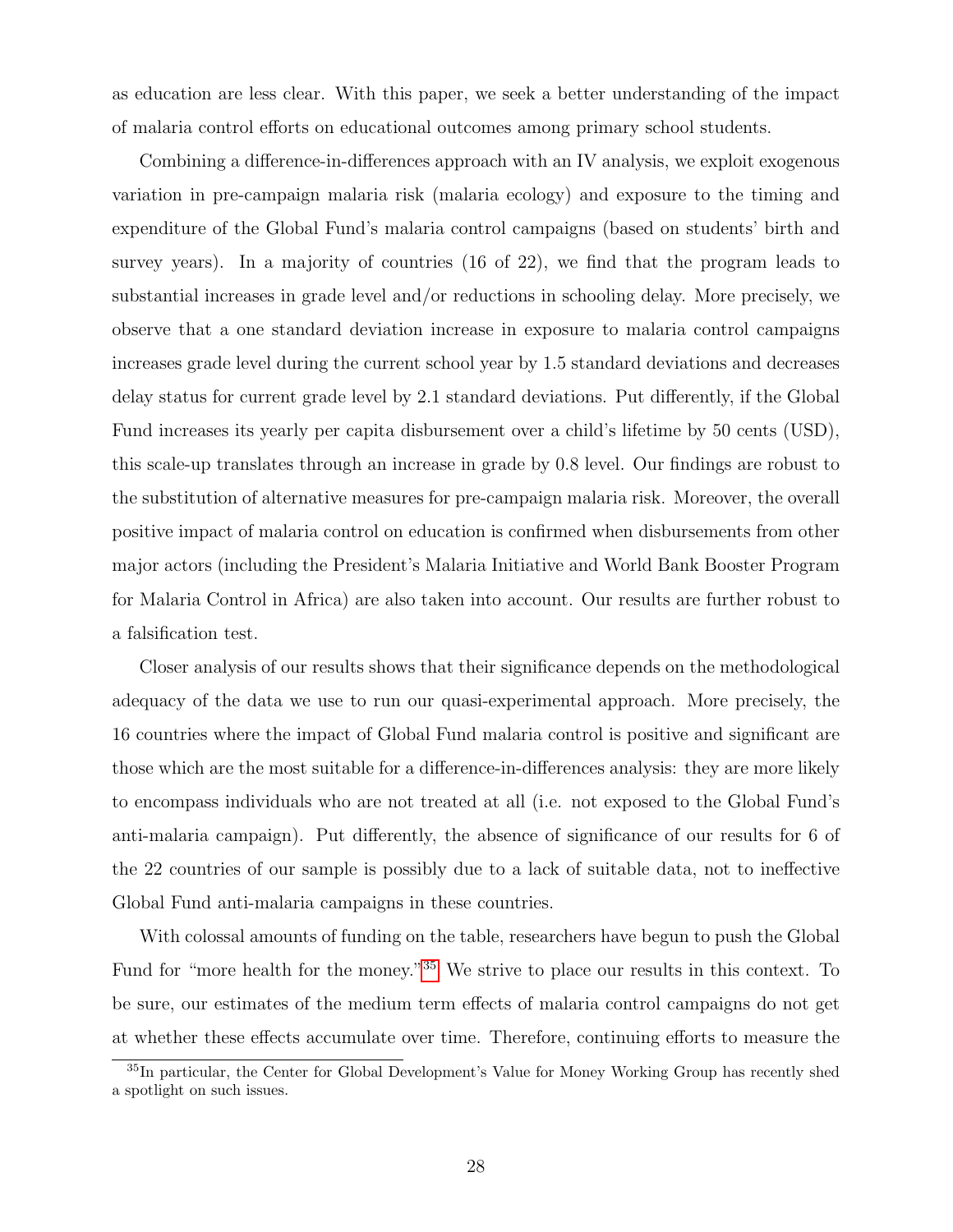long term economic effects of massive health investments constitute important avenues for future research.

## 8 Acknowledgements

We thank participants of the Development & Globalization Doctoral Seminar at Paris 1 University, CSAE conference 2014, and RES conference 2014 for their constructive feedback. We give special thanks to Kehinde Ajayi, Isaac Mbiti, Owen Ozier, Gabriel Picone, Eric Strobl, and Christine Valente.

## References

- [1] Alilio, Martin S., Ib C. Bygbjerg, and Joel G. Breman. 2004. "Are Multilateral Malaria Research and Control Programs the Most Successful? Lessons from the Past 100 Years in Africa." American Journal of Tropical Medicine and Hygiene, 71(2) Suppl: 268-278.
- [2] Angrist, Joshua D. 2001. "Estimation of limited dependent variable models with dummy endogenous regressors: simple strategies for empirical practice." Journal of Business  $\mathcal C$ Economic Statistics, 19(1): 2-16.
- [3] Armstrong, F. Daniel, Robert J. Thompson, Winfred Wang, Robert Zimmerman, Charles H. Pegelow, Scott Miller, Franklin Moser, Jacqueline Bello and Anita Hurtig. 1996. "Cognitive functioning and brain magnetic resonance imaging in children with sickle cell disease." *Pediatrics*, 97(6): 864-870.
- [4] Arrow, Kenneth J., Claire B. Panosian, and Helen Gelband, eds. 2004. Saving lives, buying time: Economics of malaria drugs in an age of resistance. Washington, D.C.: National Academies Press.
- [5] Barofsky, Jeremy, Claire Chase, Tobenna Anekwe and Farshad Farzadfar. 2011. "The economic effects of malaria eradication: evidence from an intervention in Uganda." Program on the Global Demography of Aging Working Paper No. 70.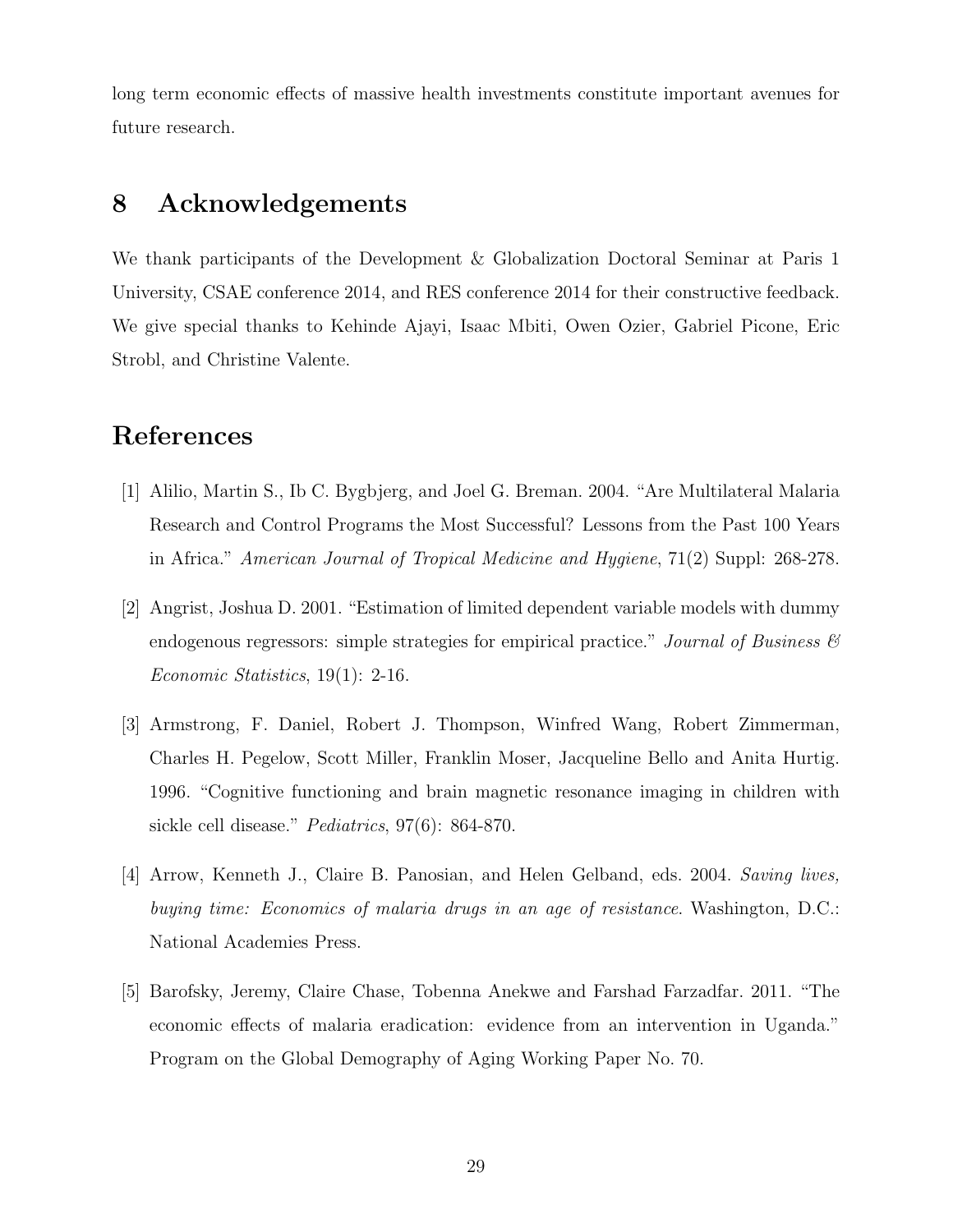- [6] Barreca, Alan. 2010. "The long-term economic impact of in utero and postnatal exposure to malaria." *Journal of Human Resources*, 45(4): 865-892.
- [7] Berthélemy, Jean-Claude and Josselin Thuilliez. 2014. "The economics of malaria in Africa." UNU-WIDER Working Paper 2014/047.
- [8] Bhattacharyya, Sambit. 2009. "Root causes of African underdevelopment." Journal of African Economies, 18(5): 745-780.
- [9] Bleakley, Hoyt. 2010a. "Malaria eradication in the Americas: a retrospective analysis of childhood exposure." American Economic Journal: Applied Economics, 2(2): 1-45.
- [10] Bleakley, Hoyt. 2010b. "Health, human capital, and development." Annual Review of Economics, 2: 283-310.
- [11] Brooker, S., H. Guyatt, J. Omumbo, R. Shretta, L. Drake and J. Ouma. 2000. "Situation analysis of malaria in school-aged children in Kenya - what can be done?" Parasitology Today, 16(5): 183-186.
- [12] Burgert, Clara R., Josh Colston, Thea Roy, and Blake Zachary. 2013. "Geographic displacement procedure and georeferenced data release policy for the Demographic and Health Surveys." DHS Spatial Analysis Reports No. 7. Calverton, Maryland, USA: ICF International.
- [13] Burlando, Alfredo. 2013. "The disease environment, schooling, and development outcomes: evidence from Ethiopia". Working paper.
- [14] Cappellini, Maria Domenica and G. Fiorelli. 2008. "Glucose-6-Phosphate Dehydrogenase Deficiency." *The Lancet*, 371: 64-74.
- [15] Carstensen, Kai and Erich Gundlach. 2006. "The primacy of institutions reconsidered: direct income effects of malaria prevalence." World Bank Economic Review, 20(3): 309- 339.
- [16] Clarke, Sian E., Matthew C. H. Jukes, J. Kiambo Njagi, Lincoln Khasakhala, Bonnie Cundill, Julius Otido, Christopher Crudder, Benson Estambale and Simon Brooker. 2008. "Effect of intermittent preventive treatment of malaria on health and education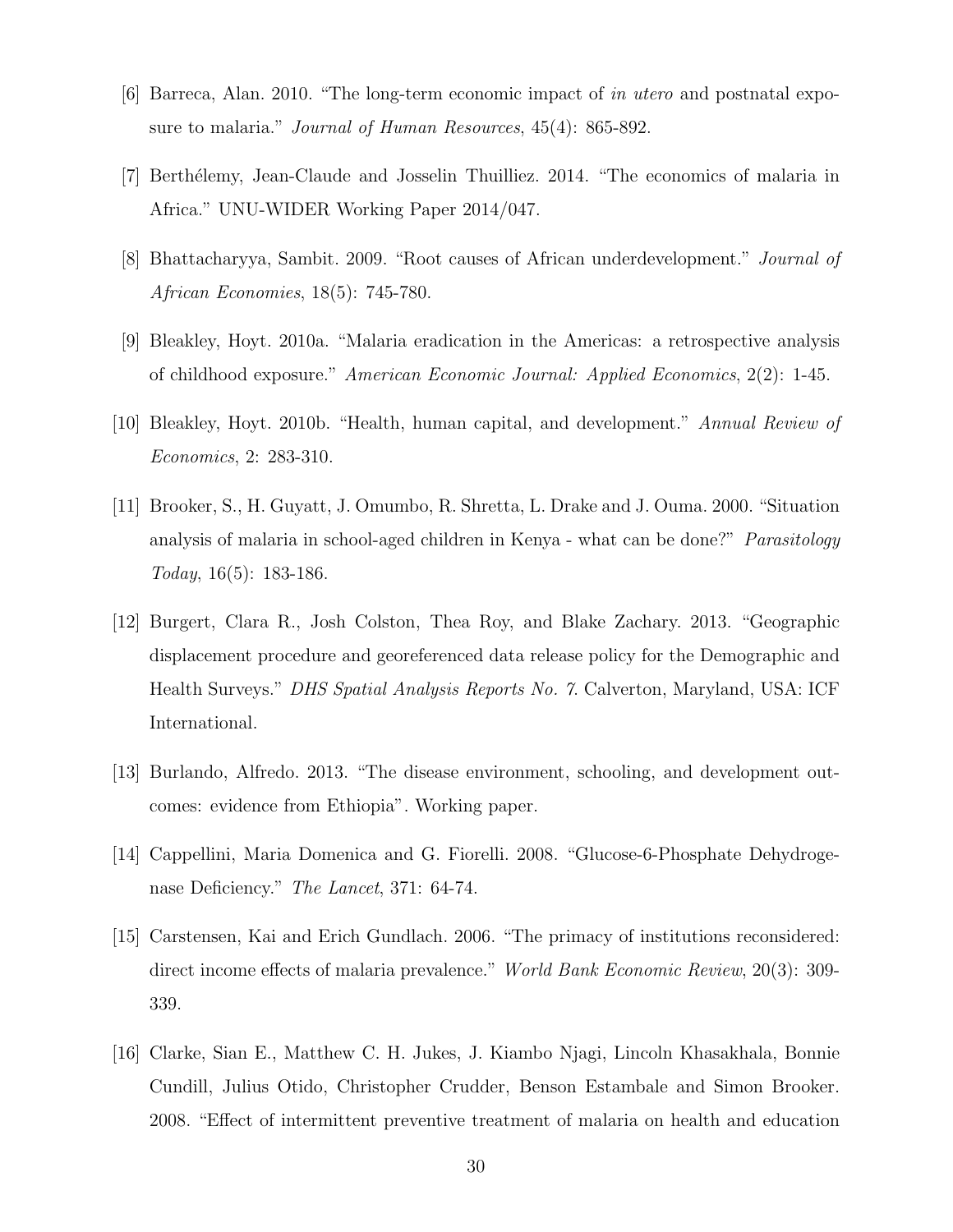in schoolchildren: a cluster-randomised, double-blind, placebo-controlled trial." The Lancet, 372(9633): 127-138.

- [17] Craig MH, Snow RW, le Sueur D (1999). "A climate-based distribution model of malaria transmission in sub-Saharan Africa." Parasitology Today, 15: 105-111.
- [18] Cutler, David, Winnie Fung, Michael Kremer, Monica Singhal and Tom Vogl. 2010. "Early-life malaria exposure and adult outcomes: evidence from malaria eradication in India." American Economic Journal: Applied Economics, 2(2): 72-94.
- [19] Dupas, Pascaline. 2011. "Health behavior in developing countries." Annual Review of Economics 3: 425-449.
- [20] Gallup, John Luke and Jeffrey D. Sachs. 2001. "The economic burden of malaria." The American Journal of Tropical Medicine and Hygiene, 64(1): 85-96.
- [21] Gething, Peter W., Anand P. Patil, David L. Smith, Carlos A. Guerra, Iqbal R. F. Elyazar, Geoffrey L. Johnston, Andrew J. Tatem and Simon I. Hay. 2011. "A new world malaria map: Plasmodium falciparum endemicity in 2010." Malaria Journal, 10: 378.
- [22] Global Fund. 2013. "The European Union and the Global Fund." Global Fund report.
- [23] Graves Patricia M., Jeremiah M. Ngondi, Jimee Hwang, Asefaw Getachew, Teshome Gebre, Aryc W. Mosher, Amy E. Patterson, Estifanos B. Shargie, Zerihun Tadesse, Adam Wolkon, Richard Reithinger, Paul M. Emerson and Frank O. Richards. 2011. "Factors associated with mosquito net use by individuals in households owning nets in Ethiopia." Malaria Journal, 10: 354.
- [24] Greenwood, Brian M., Kalifa Bojang, Christopher J. M. Whitty and Geoffrey A. T. Targett. 2005. "Malaria." The Lancet, 365(9469): 1487-1498.
- [25] Hong, Sok Chul. 2011. "Malaria and economic productivity: a longitudinal analysis of the American case." Journal of Economic History, 71(3): 654-671.
- [26] Hwang, Jimee, Patricia M. Graves, Daddi Jima, Richard Reithinger, S. Patrick Kachur and the Ethiopia MIS Working Group. 2010. "Knowledge of malaria and its association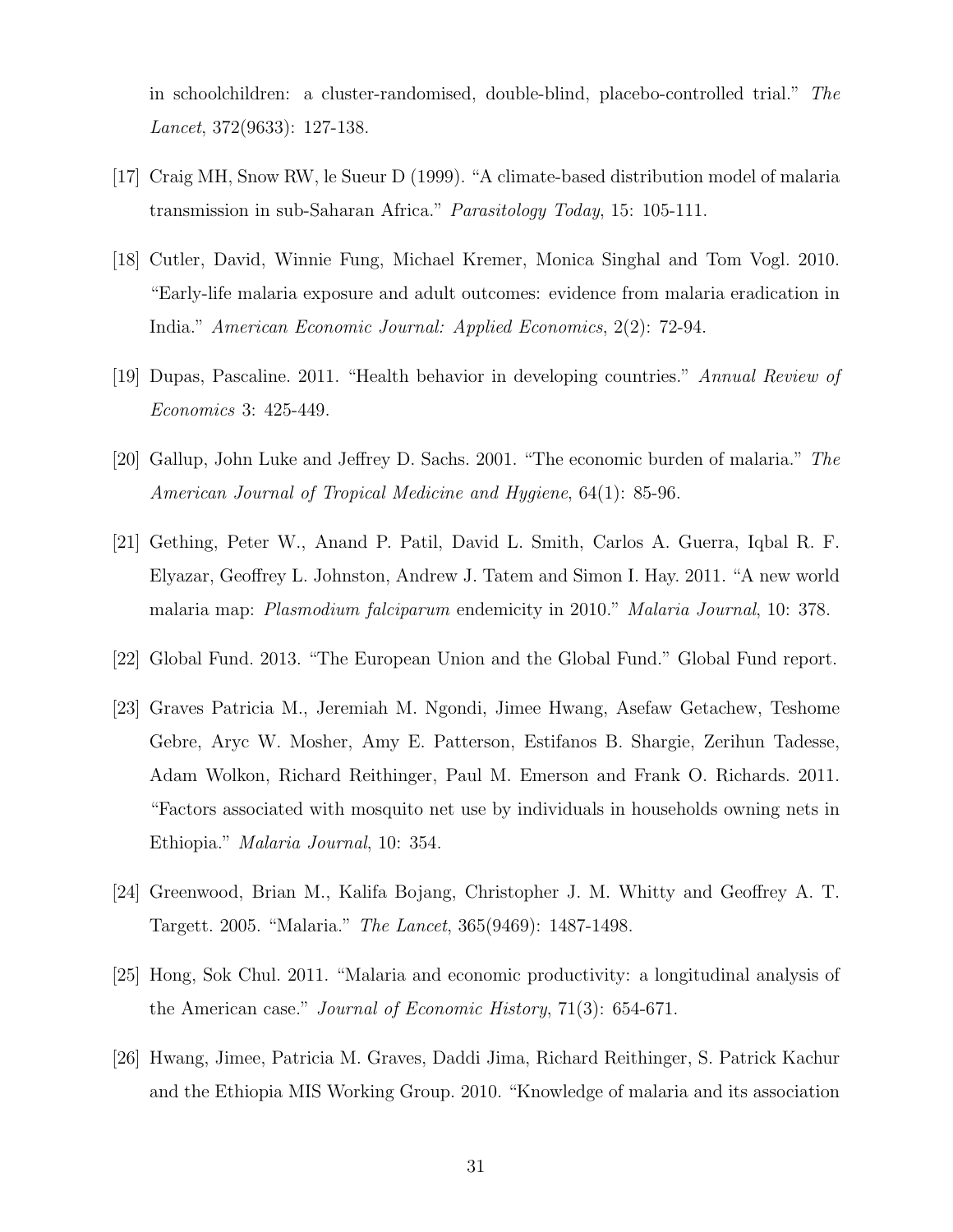with malaria-related behaviors. Results from the Malaria Indicator Survey, Ethiopia, 2007." PLoS ONE, 5(7): e11692.

- [27] Kenkel, Donald S. 1991. "Health behavior, health knowledge, and schooling." Journal of Political Economy, 99(2): 287-305.
- [28] Kiszewski, Anthony, Andrew Mellinger, Andrew Spielman, Pia Malaney, Sonia Ehrlich Sachs and Jeffrey Sachs. 2004. "A Ggobal index representing the stability of malaria transmission." American Journal of Tropical Medicine and Hygiene, 70(5): 486-498.
- [29] Lucas, Adrienne M. 2010. "Malaria eradication and educational attainment: evidence from Paraguay and Sri Lanka." American Economic Journal: Applied Economics, 2(2): 46–71.
- [30] Malaria Atlas Project. 2011. "Protocol for vector occurrence maps." Malaria Atlas Project.
- [31] Mohammed, Asia, Arnold Ndaro, Akili Kalinga, Alphaxard Manjurano, Jackline F. Mosha, Dominick F. Mosha, Marco van Zwetselaar, Jan B. Koenderink, Frank W. Mosha, Michael Alifrangis, Hugh Reyburn, Cally Roper and Reginald A. Kavishe. 2013. "Trends in chloroquine resistance marker, Pfcrt-K76T mutation ten years after chloroquine withdrawal in Tanzania." Malaria Journal, 12: 415.
- [32] Moock, Peter R. and Joanne Leslie. 1986. "Childhood malnutrition and schooling in the Terai region of Nepal." Journal of Development Economics, 20(1): 33-52.
- [33] Mung'Ala-Odera, V., R. W. Snow and C. R. Newton. 2004. "The burden of the neurocognitive impairment associated with *Plasmodium falciparum* malaria in sub-saharan Africa." American Journal of Tropical Medicine and Hygiene, 71(2): 64-70.
- [34] Murray, C. J. L, L. C. Rosenfeld, S. S. Lim, K. G. Andrews, K. J. Foreman, D. Haring, N. Fullman, M. Naghavi, R. Lozano and A. D. Lopez. 2012. "Global malaria mortality between 1980 and 2010: a systematic analysis." The Lancet, 379(9814): 413-431.
- [35] Nankabirwa J., B. Wandera, N. Kiwanuka, S.G. Staedke, M. R. Kamya and S. J. Brooker. 2013. "Asymptomatic Plasmodium infection and cognition among primary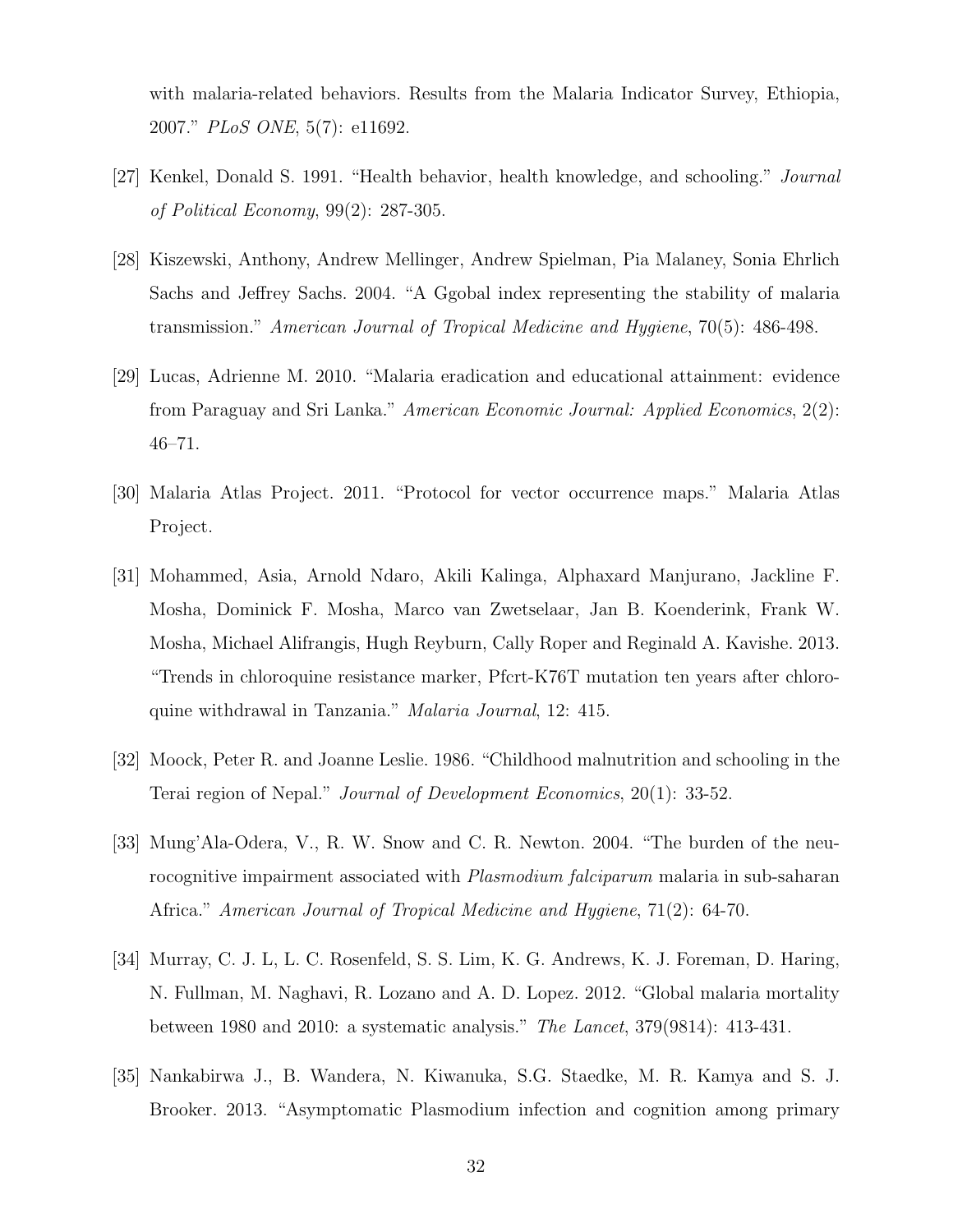schoolchildren in a high malaria transmission setting in Uganda." American Journal of Tropical Medicine and Hygiene, 88(6): 1102-1108.

- [36] Nganda, Rhoida Y., Chris Drakeley, Hugh Reyburn and Tanya Marchant. 2004. "Knowledge of malaria influences the use of insecticide treated nets but not intermittent presumptive treatment by pregnant women in Tanzania." Malaria Journal, 3: 42.
- [37] Ngoungou, E. B., B. Poudiougou, O. Dulac, A. Dicko, M. P. Boncoeur, A. M. Traore, D. Coulibaly, M. M. Keita, P. M. Preux, O. K. Doumbo and M. Druet-Cabanac. "Persistent neurological sequelae due to cerebral malaria in a cohort of children from Mali." Revue Neurologique, 163(5): 583-588.
- [38] Olson, Courtney L., Luz P. Acosta, Natasha S. Hochberg, Remigio M. Olveda, Mario Jiz, Stephen T. McGarvey, Jonathan D. Kurtis, David C. Bellinger and Jennifer F. Friedman. 2009. "Anemia of inflammation is related to cognitive impairment among children in Leyte, The Philippines."  $PLoS$  Neglected Tropical Diseases, 3(10): e533.
- [39] Pigott, David M., Rifat Atun, Catherine L. Moyes, Simon I. Hay and Peter W. Gething. 2012. "Funding for malaria control 2006-2010: A comprehensive global assessment." Malaria Journal, 11: 246
- [40] Rhee, Michelle, Mahamadou Sissoko, Sharon Perry, Willi McFarland, Julie Parsonnet and Ogobara Doumbo. 2005. "Use of insecticide-treated nets (ITNs) following a malaria education intervention in Piron, Mali: a control trial with systematic allocation of households." *Malaria Journal*, 4:35.
- [41] Sachs, Jeffrey and Pia Malaney. 2002. "The economic and social burden of malaria." Nature, 415: 680-685.
- [42] Santolamazza, Federica, Maria Calzetta, Josiane Etang, Elena Barrese, Ibrahima Dia, Adalgisa Caccone, Martin J. Donnelly, Vincenzo Petrarca, Frederic Simard, Joao Pinto and Alessandra della Torre. 2008. "Distribution of knock-down resistance mutations in Anopheles gambiae molecular forms in west and west-central Africa." Malaria Journal, 7: 74.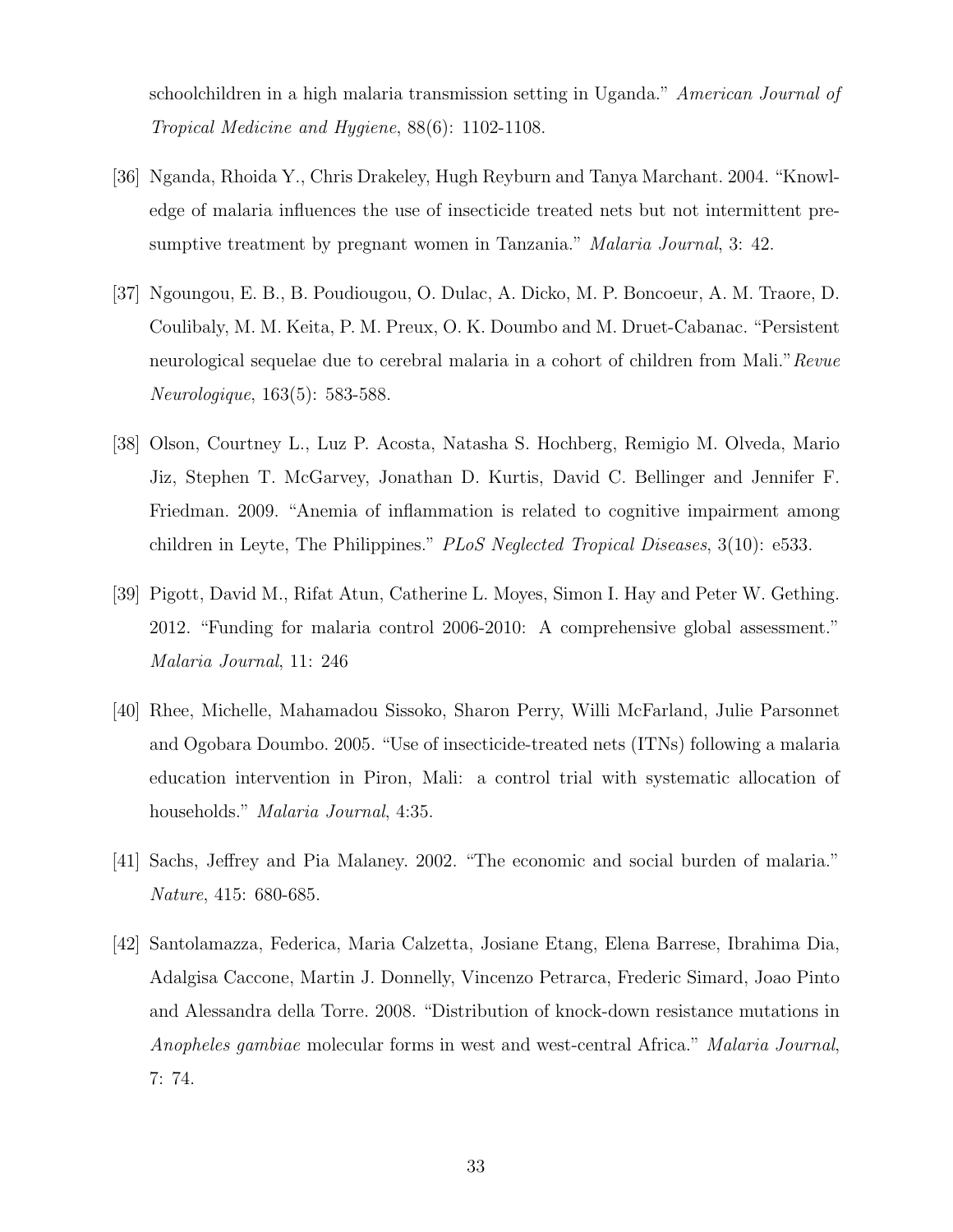- [43] Sawyer, Donald. 1993. "Economic and social consequences of malaria in new colonization projects in Brazil." Social Science & Medicine, 37(9): 1131-1136.
- [44] Seban, Juliette, Josselin Thuilliez and Vincent Herbreteau. 2013. "Possession of bed nets in Haut-Katanga (DRC): prevalence-elastic behaviour or performance of health care system delivery?" Health  $\mathcal B$  Place, 24: 275-285.
- [45] Sinka, M. E., M. J. Bangs, S. Manguin, M. Coetzee, C. M. Mbogo, J. Hemingway, A. P. Patil, W. H. Temperley, P. W. Gething, C. W. Kabaria, R. M. Okara, T. Van Boeckel, H. C. Godfray, R. E. Harbach and S. I. Hay. 2010. "The dominant Anopheles vectors of human malaria in Africa, Europe and the Middle East: occurrence data, distribution maps and bionomic précis." Parasites & Vectors, 3(1): 117.
- [46] Sinka, M. E., M. J. Bangs, S. Manguin, Y. Rubio-Palis, T. Chareonviriyaphap, M. Coetzee, C. M. Mbogo, J. Hemingway, A. P. Patil, W. H. Temperley, P. W. Gething, C. W. Kabaria, T. R. Burkot, R. E. Harbach and S. I. Hay. 2012. "A global map of dominant malaria vectors." Parasites & Vectors,  $5(1)$ : 69.
- [47] Smith, David L., F. Ellis McKenzie, Robert W. Snow and Simon I. Hay. 2007. "Revisiting the basic reproductive number for Mmalaria and its implications for malaria control."  $PLoS Biology, 5(3):e42.$
- [48] Thuilliez, Josselin, Mahamadou S. Sissoko, Ousmane B. Toure, Paul Kamate, Jean-Claude Berthelemy and Ogobara K. Doumbo. 2010. "Malaria and primary education in Mali: a longitudinal study in the village of Donéguébougou." Social Science  $\mathcal{C}$  Medicine, 71(2): 324-334.
- [49] United Nations. 2013. "Cross-national comparisons of internal migration: an update on global patterns and trends." Population Division Technical Paper No. 2013/1.
- [50] Venkataramani, Atheendar S. 2012. "Early life exposure to malaria and cognition in adulthood: evidence from Mexico." Journal of Health Economics, 31(5): 767-780.
- [51] Wooldridge, Jeffrey M. 2009. Introductory econometrics: a modern approach. South-Western (4th edition).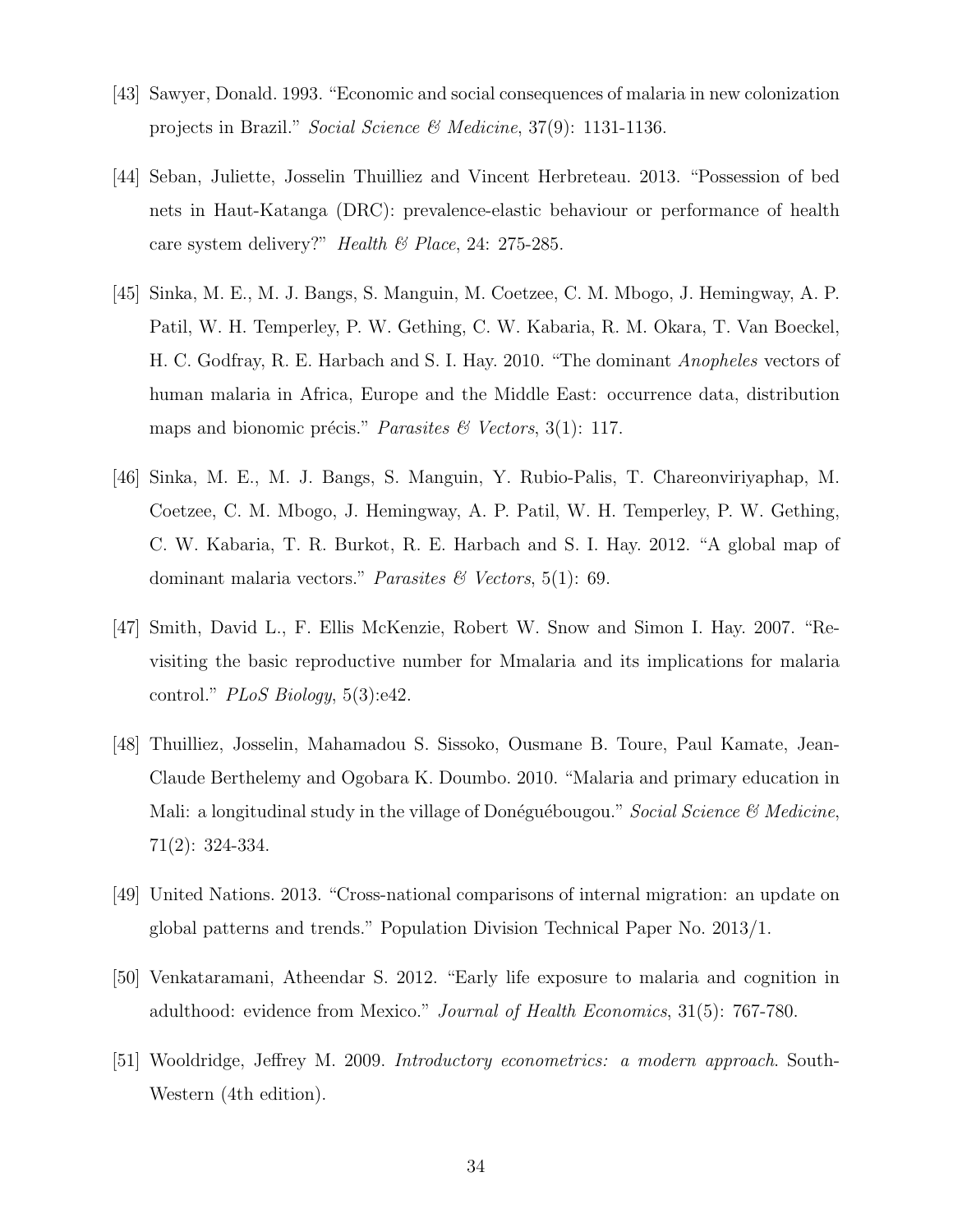- [52] World Health Organization. 2011. World Malaria Report.
- [53] World Health Organization. 2012. World Malaria Report.
- [54] Zhou, Guofa, Andrew K. Githeko, Noboru Minakawa and Guiyun Yan. 2010. "Community-wide benefits of targeted indoor residual spray for malaria control in the Western Kenya Highland." Malaria Journal, 9: 67.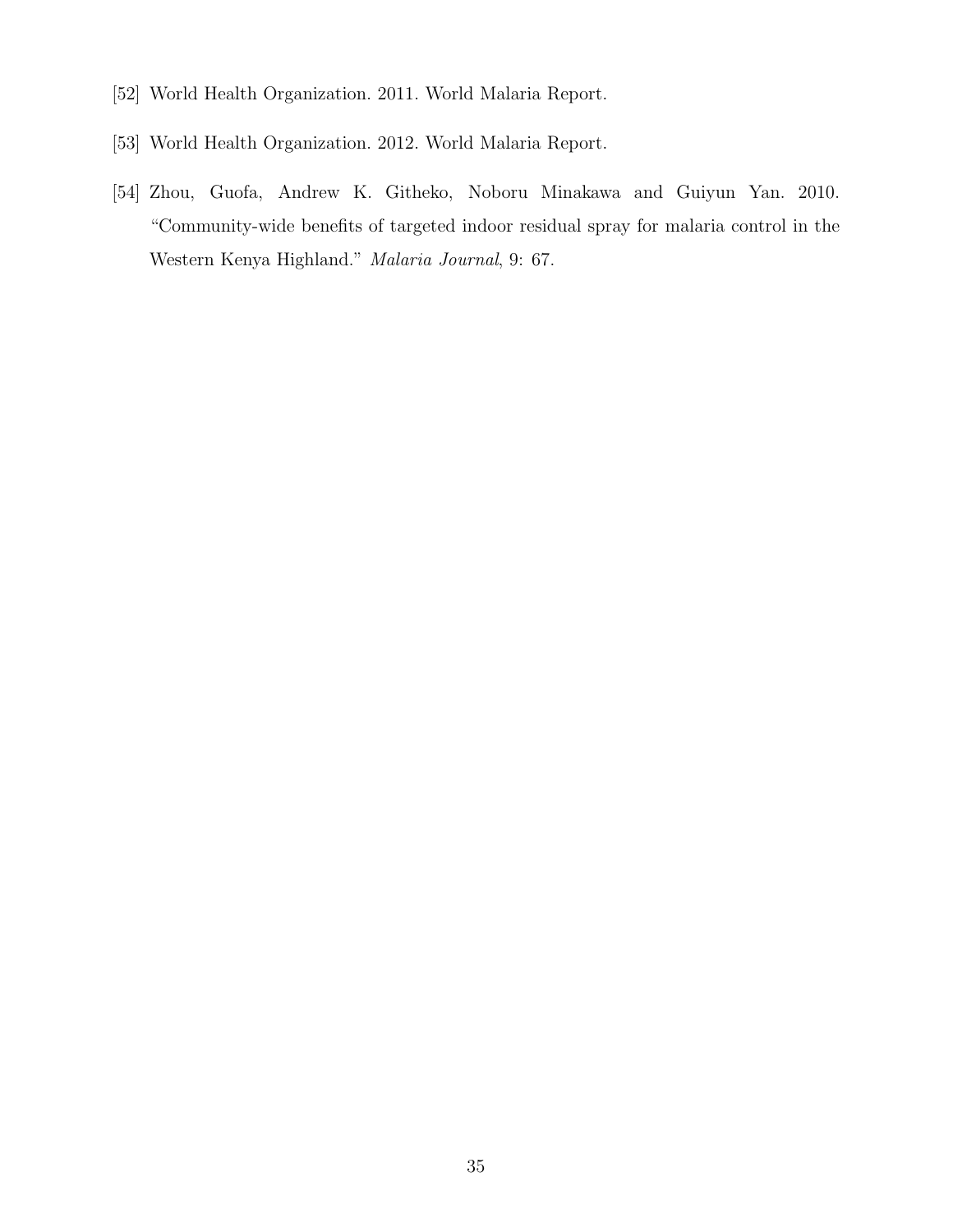# 9 Figures & tables

Figure 1: Cumulative probability of dying from malaria for children under five (IHME)

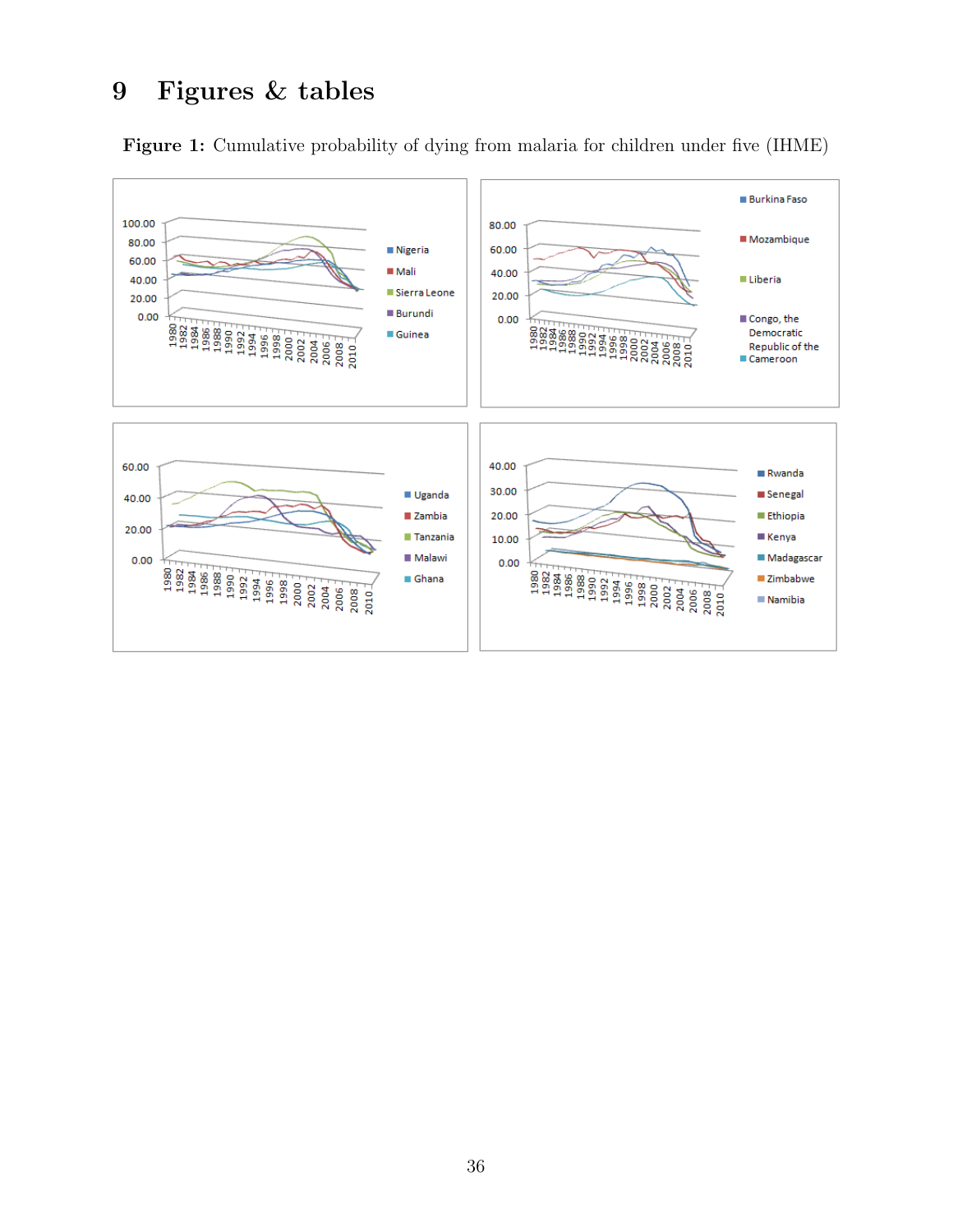|                     |                | <b>OLS</b>   |        | IV           |
|---------------------|----------------|--------------|--------|--------------|
| <b>Country</b>      | Grade          | <b>Delay</b> | Grade  | <b>Delay</b> |
| <b>Burkina Faso</b> |                |              | $^{+}$ |              |
| Burundi             |                |              | $^{+}$ |              |
| Cameroon            |                |              | $^{+}$ |              |
| <b>DRC</b>          |                | $\pm$        | $^{+}$ |              |
| Ethiopia            |                |              | $^{+}$ |              |
| Ghana               |                |              | $+$    |              |
| Guinea              |                | $\mathrm{+}$ |        |              |
| Kenya               |                |              | $+$    |              |
| Liberia             |                |              |        |              |
| Madagascar          |                | $\pm$        |        |              |
| Malawi              | $\overline{+}$ |              |        |              |
| Mali                |                |              | $^{+}$ |              |
| Mozambique          | $+$            |              |        |              |
| Namibia             |                |              | $^{+}$ |              |
| Nigeria             |                |              | $\pm$  |              |
| Rwanda              |                |              | $^{+}$ |              |
| Senegal             |                |              | $^{+}$ |              |
| Sierra Leone        |                | $\ddag$      |        |              |
| Tanzania            | $\pm$          | $+$          |        |              |
| Uganda              |                |              |        |              |
| Zambia              |                | $\pm$        |        |              |
| Zimbabwe            |                |              | $^{+}$ |              |

Figure 2: Summary of impact of Global Fund exposure on educational outcomes

Notes: This figure summarizes the results reported in Table 4 (columns 4 and 8) when OLS results are displayed and in Table 5 when IV results are presented. Information on IV results is presented when the Durbin-Wu-Hausman test rejects the null hypothesis for all three of the IV sets, while information on OLS results is presented in the remaining cases. For each dependent variable and country, cases where the impact of the Global Fund's anti-malaria campaign is statistically significant are highlighted in grey, while cases where the impact of the Global Fund's anti-malaria campaign is not statistically significant are reported in white. Plus and minus indicate the sign of coefficient  $\beta$ in Equation (1).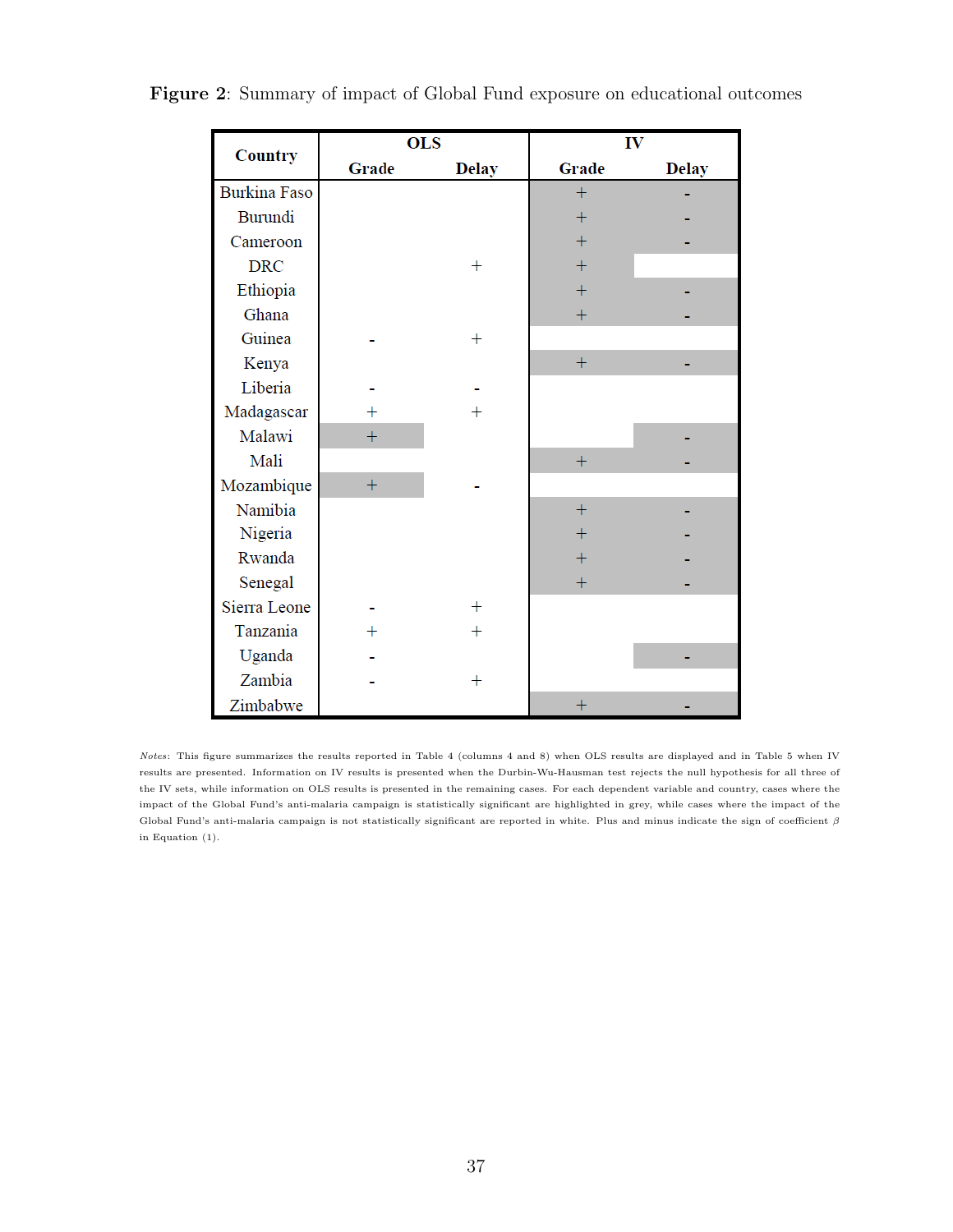|              | Global Fund's start date | DHS survey years             |
|--------------|--------------------------|------------------------------|
|              | (1)                      | (2)                          |
| Burkina Faso | 2003                     | 2003; 2010                   |
| Burundi      | 2003                     | 2010; 2011                   |
| Cameroon     | 2004                     | 2004; 2011                   |
| <b>DRC</b>   | 2004                     | 2007                         |
| Ethiopia     | 2003                     | 2000; 2005; 2010             |
| Ghana        | 2003                     | 2003; 2008                   |
| Guinea       | 2003                     | 2005                         |
| Kenya        | 2003                     | 2003; 2008; 2009             |
| Liberia      | 2004                     | 2006; 2007                   |
| Madagascar   | 2003                     | 2008; 2009                   |
| Malawi       | 2006                     | 2004; 2005; 2010             |
| Mali         | 2003                     | 2001; 2006                   |
| Mozambique   | 2004                     | 2011                         |
| Namibia      | 2004                     | 2000; 2006; 2007             |
| Nigeria      | 2004                     | 2003; 2008                   |
| Rwanda       | 2004                     | 2005; 2010; 2011             |
| Senegal      | 2003                     | 2005; 2010; 2011             |
| Sierra Leone | 2005                     | 2008                         |
| Tanzania     | 2003                     | 2011; 2012                   |
| Uganda       | 2004                     | 2000; 2001; 2006; 2011       |
| Zambia       | 2003                     | 2007                         |
| Zimbabwe     | 2003                     | 1999; 2005; 2006; 2010; 2011 |

Table 1: Global Fund's anti-malaria campaign start date and DHS survey years available,

per country.

Notes: DHS survey years refer to the years of available DHS surveys.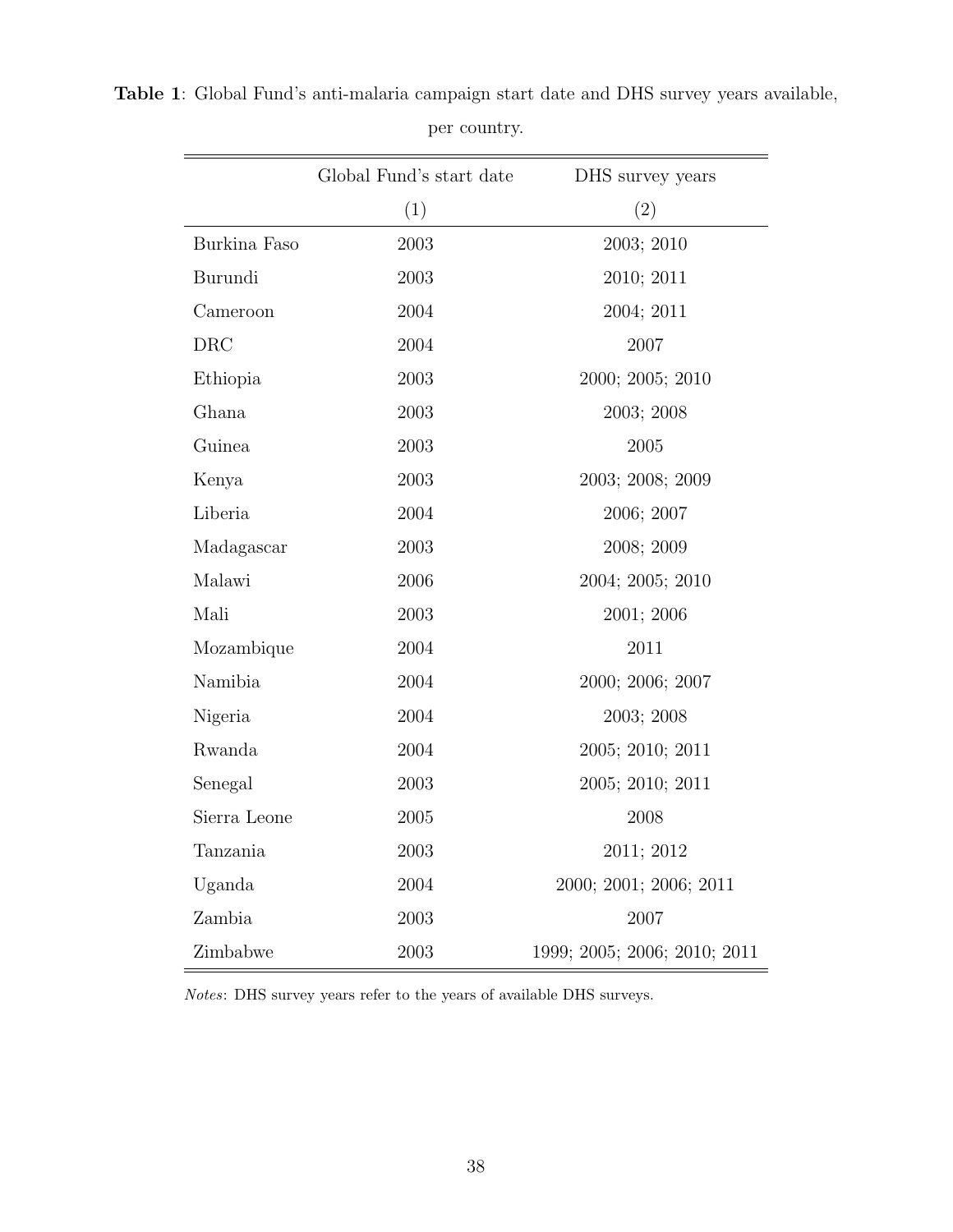|                                                |                   | Malawi      |             | Uganda      |
|------------------------------------------------|-------------------|-------------|-------------|-------------|
|                                                | Grade             | Delay       | Grade       | Delay       |
|                                                | (1)               | (2)         | (3)         | (4)         |
| Malaria ecology $\times$ DHS survey year dummy | $-0.417$          | 0.017       | 0.118       | $-0.009$    |
|                                                | (0.448)           | (0.086)     | (0.158)     | (0.040)     |
| Malaria ecology                                | 0.077             | $-0.011$    | 0.085       | $-0.013$    |
|                                                | (0.180)           | (0.036)     | (0.116)     | (0.031)     |
| DHS survey year dummy                          | $0.732^{\degree}$ | $-0.091$    | $-0.254*$   | 0.042       |
|                                                | (0.395)           | (0.075)     | (0.115)     | (0.029)     |
| Male                                           | $-0.150***$       | $0.039***$  | $-0.115***$ | $0.031***$  |
|                                                | (0.021)           | (0.006)     | (0.026)     | (0.007)     |
| Age                                            | $0.488***$        | $-0.099***$ | $0.460***$  | $-0.102***$ |
|                                                | (0.004)           | (0.001)     | (0.006)     | (0.001)     |
| Wealth                                         | $0.306***$        | $-0.059***$ | $0.242***$  | $-0.050***$ |
|                                                | (0.012)           | (0.003)     | (0.015)     | (0.004)     |
| $\mathbf{R}^2$                                 | 0.637             | 0.471       | 0.634       | 0.464       |
| Observations                                   | 16,535            | 16,535      | 10,190      | 10,190      |

Table <sup>2</sup>: Testing the parallel trends assumption based on pre-campaign data: OLS estimates for Malawi and Uganda.

Notes: The table reports OLS estimates. The unit of observation is the primary school student.The dependent variable "Grade" stands for grade level during the year when the interview isconducted. The dependent variable "Delay" stands for delay status for grade level. Standard errors (in parentheses) are clustered at the DHS cluster level. ^, \*, \*\* and \*\*\* indicate significance at the 10, 5, 1 and 0.1% levels.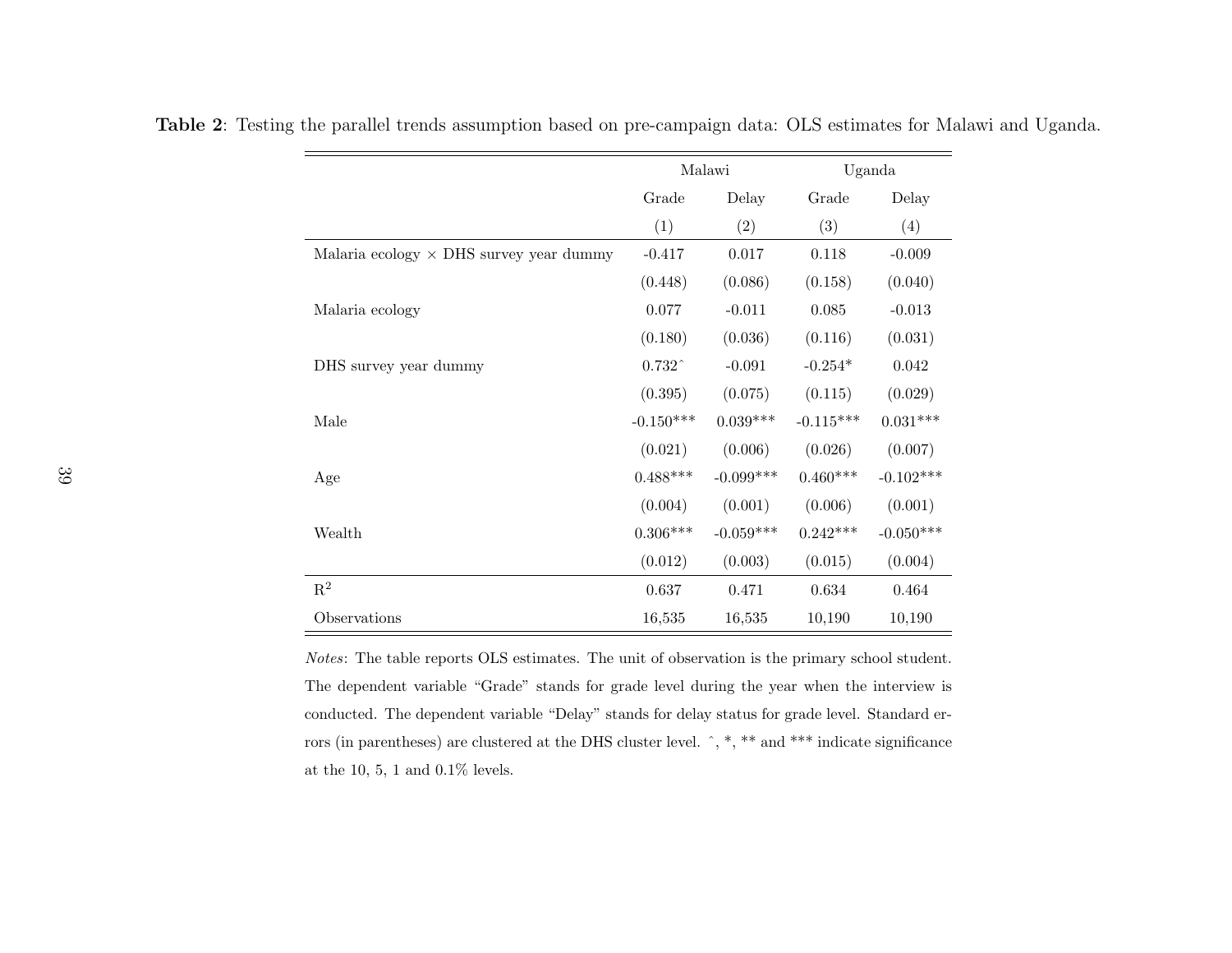|              |                                         | Mean       | SD   | Observations | Min              | Max            |
|--------------|-----------------------------------------|------------|------|--------------|------------------|----------------|
|              |                                         | (1)        | (2)  | (3)          | (4)              | (5)            |
| Burkina Faso | Grade                                   | 3.31       | 1.69 | 16,178       | $\overline{0}$   | 6              |
|              | Delay                                   | 0.37       | 0.48 | 16,178       | $\boldsymbol{0}$ | $\mathbf{1}$   |
|              | Exposure to Global Fund's disbursements | 0.29       | 0.21 | 16,180       | 0.00             | 0.73           |
|              | Malaria ecology                         | 0.89       | 0.19 | 939          | 0.00             | 0.99           |
|              | Male                                    | 0.54       | 0.50 | 16,179       | $\boldsymbol{0}$ | $\mathbf{1}$   |
|              | Age                                     | 10.20      | 2.61 | 16,180       | 5                | 24             |
|              | Wealth                                  | 3.45       | 1.36 | 16,180       | $\mathbf{1}$     | 5              |
| Burundi      | Grade                                   | 3.11       | 1.67 | 9,110        | $\mathbf{1}$     | 6              |
|              | Delay                                   | 0.42       | 0.49 | 9,110        | $\boldsymbol{0}$ | $\mathbf{1}$   |
|              | Exposure to Global Fund's disbursements | 0.53       | 0.14 | 9,113        | 0.25             | 0.89           |
|              | Malaria ecology                         | 0.68       | 0.10 | 381          | 0.20             | 0.93           |
|              | Male                                    | 0.49       | 0.50 | 9,113        | $\boldsymbol{0}$ | $\mathbf{1}$   |
|              | Age                                     | 11.87      | 3.23 | 9,113        | 5                | 24             |
|              | Wealth                                  | 3.25       | 1.42 | 9,113        | 1                | 5              |
| Cameroon     | Grade                                   | 3.27       | 1.75 | 26,682       | $\boldsymbol{0}$ | $\overline{7}$ |
|              | Delay                                   | 0.39       | 0.49 | 26,682       | $\boldsymbol{0}$ | $\mathbf{1}$   |
|              | Exposure to Global Fund's disbursements | 0.32       | 0.30 | 26,685       | 0.00             | 1.05           |
|              | Malaria ecology                         | 0.70       | 0.12 | 1,036        | 0.00             | 0.95           |
|              | Male                                    | 0.53       | 0.50 | 26,677       | $\boldsymbol{0}$ | $\mathbf{1}$   |
|              | Age                                     | 9.54       | 3.12 | 26,685       | 3                | 24             |
|              | Wealth                                  | 2.92       | 1.31 | 26,685       | $\mathbf{1}$     | 5              |
| $\rm DRC$    | Grade                                   | 3.13       | 1.66 | 8,849        | $\boldsymbol{0}$ | 6              |
|              | Delay                                   | 0.41       | 0.49 | 8,849        | $\boldsymbol{0}$ | $\mathbf{1}$   |
|              | Exposure to Global Fund's disbursements | 0.05       | 0.01 | 8,849        | 0.02             | 0.09           |
|              | Malaria ecology                         | 0.60       | 0.14 | 299          | 0.00             | 0.82           |
|              | Male                                    | 0.55       | 0.50 | 8,847        | $\boldsymbol{0}$ | $\mathbf{1}$   |
|              | Age                                     | 10.75      | 3.20 | 8,849        | 5                | 24             |
|              | Wealth                                  | 3.17       | 1.39 | 8,849        | $\mathbf{1}$     | 5              |
| Ethiopia     | Grade                                   | 3.28       | 2.00 | 33,546       | $\boldsymbol{0}$ | 8              |
|              | Delay                                   | 0.43       | 0.50 | 33,546       | $\boldsymbol{0}$ | 1              |
|              | Exposure to Global Fund's disbursements | $\rm 0.21$ | 0.17 | 33,553       | 0.00             | 0.62           |
|              | Malaria ecology                         | 0.74       | 0.22 | 1,615        | 0.00             | 1.00           |
|              | Male                                    | 0.53       | 0.50 | 33,553       | $\boldsymbol{0}$ | $\mathbf{1}$   |
|              | Age                                     | 11.98      | 3.72 | 33,553       | 5                | 24             |
|              | Wealth                                  | 3.30       | 1.50 | 33,553       | $\mathbf{1}$     | 5              |
| Ghana        | Grade                                   | 3.27       | 1.67 | 13,043       | $\boldsymbol{0}$ | 10             |
|              | Delay                                   | 0.39       | 0.49 | 13,043       | $\boldsymbol{0}$ | $\mathbf{1}$   |
|              | Exposure to Global Fund's disbursements | 0.14       | 0.11 | 13,044       | 0.00             | 0.50           |
|              | Malaria ecology                         | 0.79       | 0.18 | 814          | 0.00             | 0.99           |
|              | Male                                    | 0.52       | 0.50 | 13,044       | $\boldsymbol{0}$ | $\mathbf{1}$   |
|              | Age                                     | 10.21      | 2.87 | 13,044       | $\sqrt{3}$       | 24             |
|              | Wealth                                  | 2.70       | 1.39 | 13,044       | $\mathbf{1}$     | $\bf 5$        |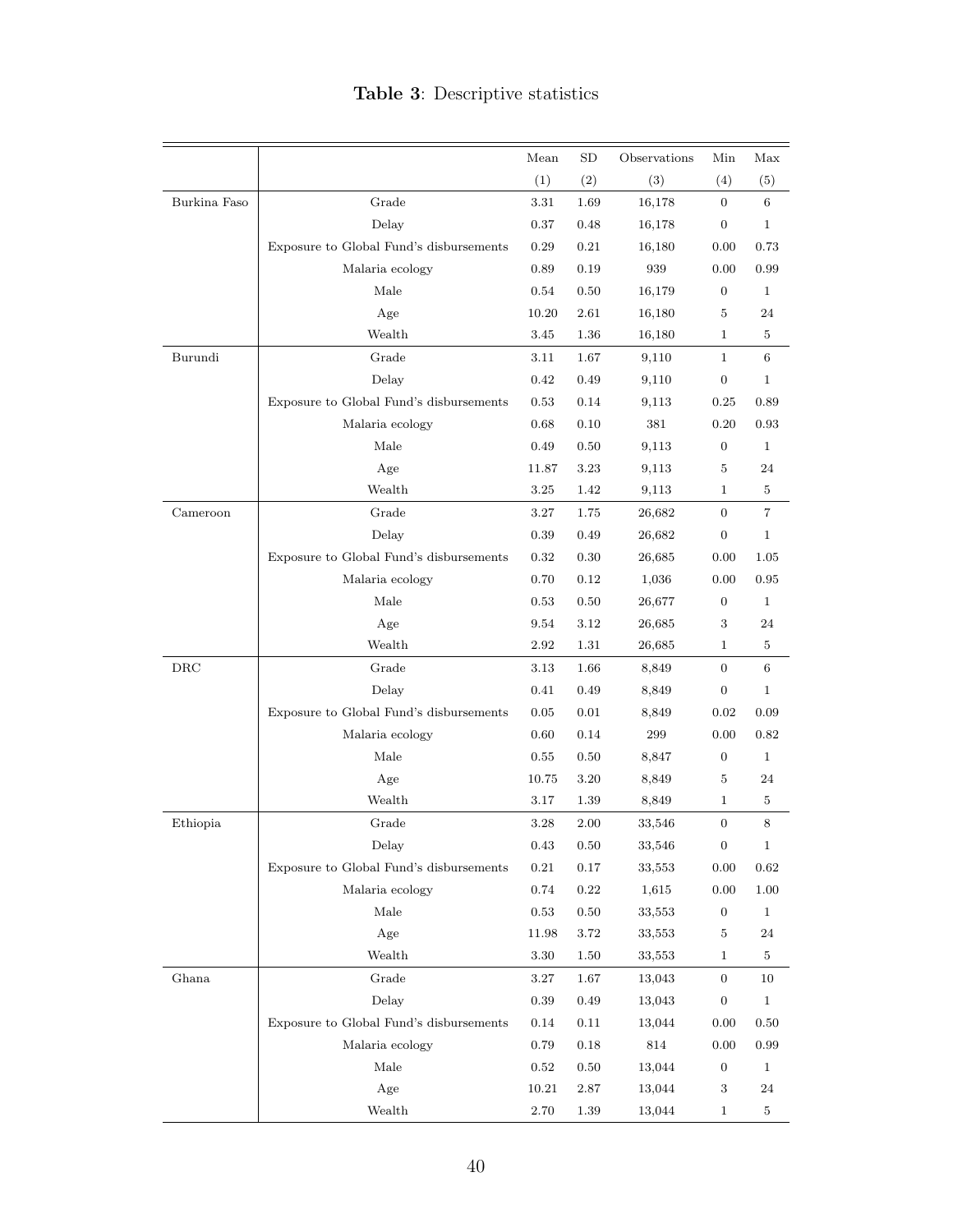| Guinea     | Grade                                   | 3.20      | 1.68     | 5,667   | $\mathbf{0}$     | 6            |
|------------|-----------------------------------------|-----------|----------|---------|------------------|--------------|
|            | Delay                                   | 0.41      | 0.49     | 5,667   | $\overline{0}$   | $\mathbf{1}$ |
|            | Exposure to Global Fund's disbursements | 0.05      | 0.01     | 5,667   | 0.02             | 0.09         |
|            | Malaria ecology                         | 0.72      | 0.16     | $\,290$ | 0.00             | 0.99         |
|            | Male                                    | 0.55      | 0.50     | 5,667   | $\boldsymbol{0}$ | $\mathbf{1}$ |
|            | Age                                     | $10.67\,$ | 2.93     | 5,667   | 5                | 24           |
|            | Wealth                                  | 3.45      | 1.35     | 5,667   | $\mathbf{1}$     | 5            |
| Kenya      | Grade                                   | 4.13      | 2.29     | 18,671  | $\overline{0}$   | 11           |
|            | Delay                                   | 0.30      | 0.46     | 18,671  | $\boldsymbol{0}$ | $\mathbf{1}$ |
|            | Exposure to Global Fund's disbursements | 0.12      | 0.12     | 18,672  | 0.00             | 0.54         |
|            | Malaria ecology                         | 0.49      | 0.18     | 793     | 0.00             | 0.83         |
|            | Male                                    | 0.52      | 0.50     | 18,672  | $\boldsymbol{0}$ | $\mathbf{1}$ |
|            | Age                                     | 11.41     | 3.39     | 18,672  | $\overline{4}$   | 24           |
|            | Wealth                                  | 2.86      | 1.38     | 18,672  | $\mathbf 1$      | $\bf 5$      |
| Liberia    | Grade                                   | 3.07      | 1.71     | 5,379   | $\mathbf{1}$     | 6            |
|            | Delay                                   | 0.44      | 0.50     | 5,379   | $\boldsymbol{0}$ | $\mathbf{1}$ |
|            | Exposure to Global Fund's disbursements | 0.29      | 0.09     | 5,384   | 0.15             | 0.94         |
|            | Malaria ecology                         | 0.76      | 0.11     | 186     | 0.41             | 0.96         |
|            | Male                                    | 0.54      | 0.50     | 5,384   | $\boldsymbol{0}$ | 1            |
|            | Age                                     | 12.85     | 3.67     | 5,384   | 3                | 24           |
|            | Wealth                                  | 3.29      | 1.39     | 5,384   | $\mathbf{1}$     | 5            |
| Madagascar | Grade                                   | 2.63      | 1.36     | 17,273  | $\overline{0}$   | $\bf 5$      |
|            | Delay                                   | 0.51      | 0.50     | 17,273  | $\overline{0}$   | $\mathbf 1$  |
|            | Exposure to Global Fund's disbursements | 0.40      | 0.11     | 17,275  | 0.16             | 0.67         |
|            | Malaria ecology                         | 0.72      | 0.17     | 594     | 0.00             | 1.00         |
|            | Male                                    | 0.52      | 0.50     | 17,275  | $\boldsymbol{0}$ | $\mathbf{1}$ |
|            | Age                                     | 9.37      | 2.65     | 17,275  | 5                | 24           |
|            | Wealth                                  | 2.96      | 1.40     | 17,275  | $\mathbf{1}$     | $\bf 5$      |
| Malawi     | Grade                                   | 3.43      | 2.15     | 53,087  | $\overline{0}$   | 8            |
|            | Delay                                   | 0.42      | 0.49     | 53,087  | $\boldsymbol{0}$ | $\mathbf{1}$ |
|            | Exposure to Global Fund's disbursements | 0.19      | 0.15     | 53,088  | 0.00             | 0.50         |
|            | Malaria ecology                         | 0.85      | 0.16     | 1,382   | 0.00             | 1.00         |
|            | Male                                    | 0.51      | 0.50     | 53,088  | $\boldsymbol{0}$ | $\mathbf{1}$ |
|            | Age                                     | 10.72     | 3.45     | 53,088  | 5                | 24           |
|            | Wealth                                  | 2.99      | 1.39     | 53,088  | $\mathbf{1}$     | 5            |
| Mali       | Grade                                   | 3.24      | 1.67     | 14,726  | $\overline{0}$   | 6            |
|            | Delay                                   | 0.38      | 0.49     | 14,726  | $\boldsymbol{0}$ | $\mathbf 1$  |
|            | Exposure to Global Fund's disbursements | 0.01      | 0.01     | 14,729  | 0.00             | 0.03         |
|            | Malaria ecology                         | 0.79      | 0.28     | 741     | 0.00             | 0.99         |
|            | Male                                    | 0.55      | 0.50     | 14,727  | $\boldsymbol{0}$ | $\mathbf{1}$ |
|            | Age                                     | 10.16     | 2.77     | 14,729  | 5                | 24           |
|            | Wealth                                  | 3.39      | 1.42     | 14,729  | $\mathbf{1}$     | $\bf 5$      |
| Mozambique | Grade                                   | 3.50      | 1.98     | 14,099  | $\overline{0}$   | 7            |
|            | Delay                                   | 0.39      | 0.49     | 14,099  | $\boldsymbol{0}$ | $\mathbf{1}$ |
|            | Exposure to Global Fund's disbursements | 0.28      | $0.07\,$ | 14,101  | 0.12             | 0.45         |
|            | Malaria ecology                         | 0.77      | 0.14     | 609     | 0.00             | $\rm 0.99$   |
|            |                                         |           |          |         |                  |              |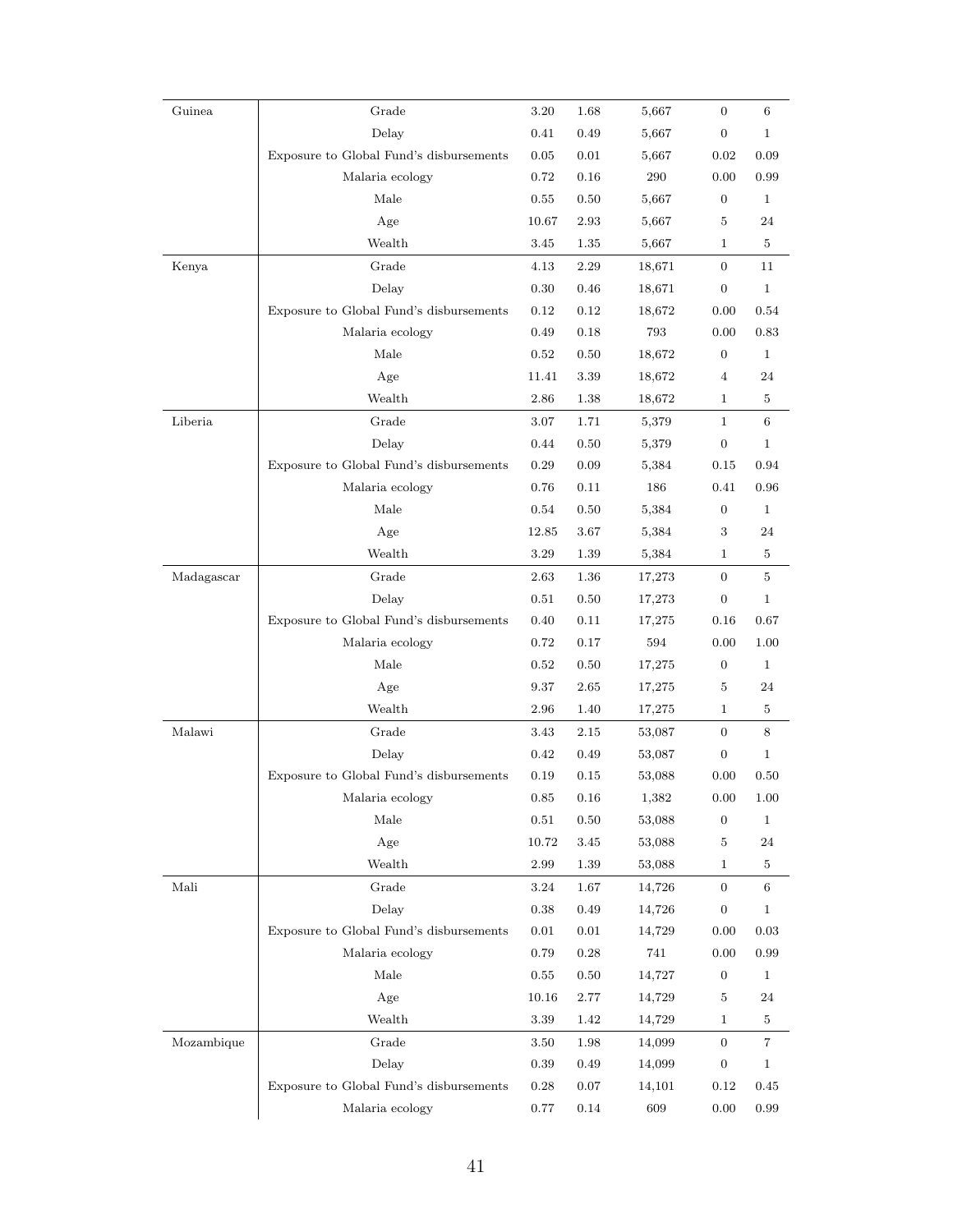|              | $\rm Male$                              | $0.50\,$ | 0.50       | 14,101 | $\boldsymbol{0}$ | $\mathbf{1}$   |
|--------------|-----------------------------------------|----------|------------|--------|------------------|----------------|
|              | Age                                     | 10.35    | 3.15       | 14,101 | 5                | 24             |
|              | Wealth                                  | 3.41     | 1.37       | 14,101 | $\mathbf 1$      | 5              |
| Namibia      | Grade                                   | 3.90     | 1.98       | 14,992 | $\overline{0}$   | 8              |
|              | Delay                                   | 0.30     | 0.46       | 14,992 | $\boldsymbol{0}$ | $\mathbf{1}$   |
|              | Exposure to Global Fund's disbursements | 0.21     | 0.23       | 14,995 | 0.00             | 0.81           |
|              | Malaria ecology                         | 0.31     | 0.22       | 731    | 0.00             | 0.89           |
|              | Male                                    | 0.50     | 0.50       | 14,993 | $\boldsymbol{0}$ | $\mathbf 1$    |
|              | Age                                     | 10.58    | 2.93       | 14,995 | 3                | 24             |
|              | Wealth                                  | 2.85     | 1.39       | 14,995 | $\mathbf{1}$     | $\bf 5$        |
| Nigeria      | Grade                                   | 3.22     | 1.66       | 28,895 | $\overline{0}$   | 6              |
|              | Delay                                   | 0.40     | 0.49       | 28,895 | 0                | $\mathbf{1}$   |
|              | Exposure to Global Fund's disbursements | 0.04     | 0.02       | 28,898 | 0.00             | 0.08           |
|              | Malaria ecology                         | 0.70     | 0.14       | 1,201  | 0.00             | 0.99           |
|              | Male                                    | 0.54     | 0.50       | 28,895 | $\boldsymbol{0}$ | 1              |
|              | Age                                     | 9.66     | 2.96       | 28,898 | 5                | 24             |
|              | Wealth                                  | 3.04     | 1.31       | 28,898 | $\mathbf{1}$     | 5              |
| Rwanda       | Grade                                   | 2.78     | 1.62       | 24,921 | $\overline{0}$   | 8              |
|              | Delay                                   | 0.50     | 0.50       | 24,921 | $\boldsymbol{0}$ | $\mathbf{1}$   |
|              | Exposure to Global Fund's disbursements | 0.71     | 0.58       | 24,922 | 0.05             | 2.38           |
|              | Malaria ecology                         | 0.59     | 0.13       | 967    | 0.00             | 0.92           |
|              | Male                                    | 0.50     | 0.50       | 24,922 | $\boldsymbol{0}$ | $\mathbf{1}$   |
|              | Age                                     | 11.17    | 3.16       | 24,922 | 3                | 24             |
|              | Wealth                                  | $3.05\,$ | $1.41\,$   | 24,922 | 1                | $\bf 5$        |
| Senegal      | Grade                                   | 3.24     | 1.71       | 20,983 | $\boldsymbol{0}$ | 6              |
|              | Delay                                   | 0.40     | 0.49       | 20,983 | $\boldsymbol{0}$ | $\mathbf{1}$   |
|              | Exposure to Global Fund's disbursements | 0.25     | 0.16       | 20,992 | 0.04             | 0.63           |
|              | Malaria ecology                         | 0.74     | 0.22       | 757    | 0.00             | 0.99           |
|              | Male                                    | 0.50     | 0.50       | 20,992 | $\boldsymbol{0}$ | $\mathbf{1}$   |
|              | Age                                     | 10.17    | 2.91       | 20,992 | 5                | 24             |
|              | Wealth                                  | 2.73     | 1.29       | 20,992 | $\mathbf 1$      | 5              |
| Sierra Leone | $_\mathrm{Grade}$                       | 3.25     | 1.68       | 8,205  | $\boldsymbol{0}$ | $\,6\,$        |
|              | Delay                                   | 0.39     | 0.49       | 8,205  | $\boldsymbol{0}$ | $\mathbf{1}$   |
|              | Exposure to Global Fund's disbursements | 0.05     | $\rm 0.02$ | 8,206  | 0.02             | $0.14\,$       |
|              | Malaria ecology                         | 0.71     | 0.16       | 351    | 0.00             | 0.99           |
|              | Male                                    | 0.51     | 0.50       | 8,206  | $\boldsymbol{0}$ | $\mathbf{1}$   |
|              | Age                                     | 9.88     | 3.16       | 8,206  | 3                | 24             |
|              | Wealth                                  | 3.31     | 1.36       | 8,206  | $\mathbf{1}$     | $\bf 5$        |
| Tanzania     | Grade                                   | 3.83     | 2.04       | 10,898 | $\mathbf{1}$     | 10             |
|              | Delay                                   | 0.33     | 0.47       | 10,898 | $\boldsymbol{0}$ | $\mathbf{1}$   |
|              | Exposure to Global Fund's disbursements | 0.58     | $0.13\,$   | 10,898 | 0.26             | 0.97           |
|              | Malaria ecology                         | 0.51     | 0.18       | 1,080  | 0.00             | 0.83           |
|              | Male                                    | 0.49     | 0.50       | 21,126 | $\boldsymbol{0}$ | $\mathbf{1}$   |
|              | Age                                     | 10.99    | 2.77       | 21,127 | 5                | 24             |
|              | Wealth                                  | 3.09     | 1.34       | 21,127 | $\mathbf{1}$     | $\bf 5$        |
| Uganda       | Grade                                   | 3.28     | 1.90       | 35,241 | $\boldsymbol{0}$ | $\overline{7}$ |
|              | Delay                                   | 0.41     | 0.49       | 35,241 | 0                | $\mathbf{1}$   |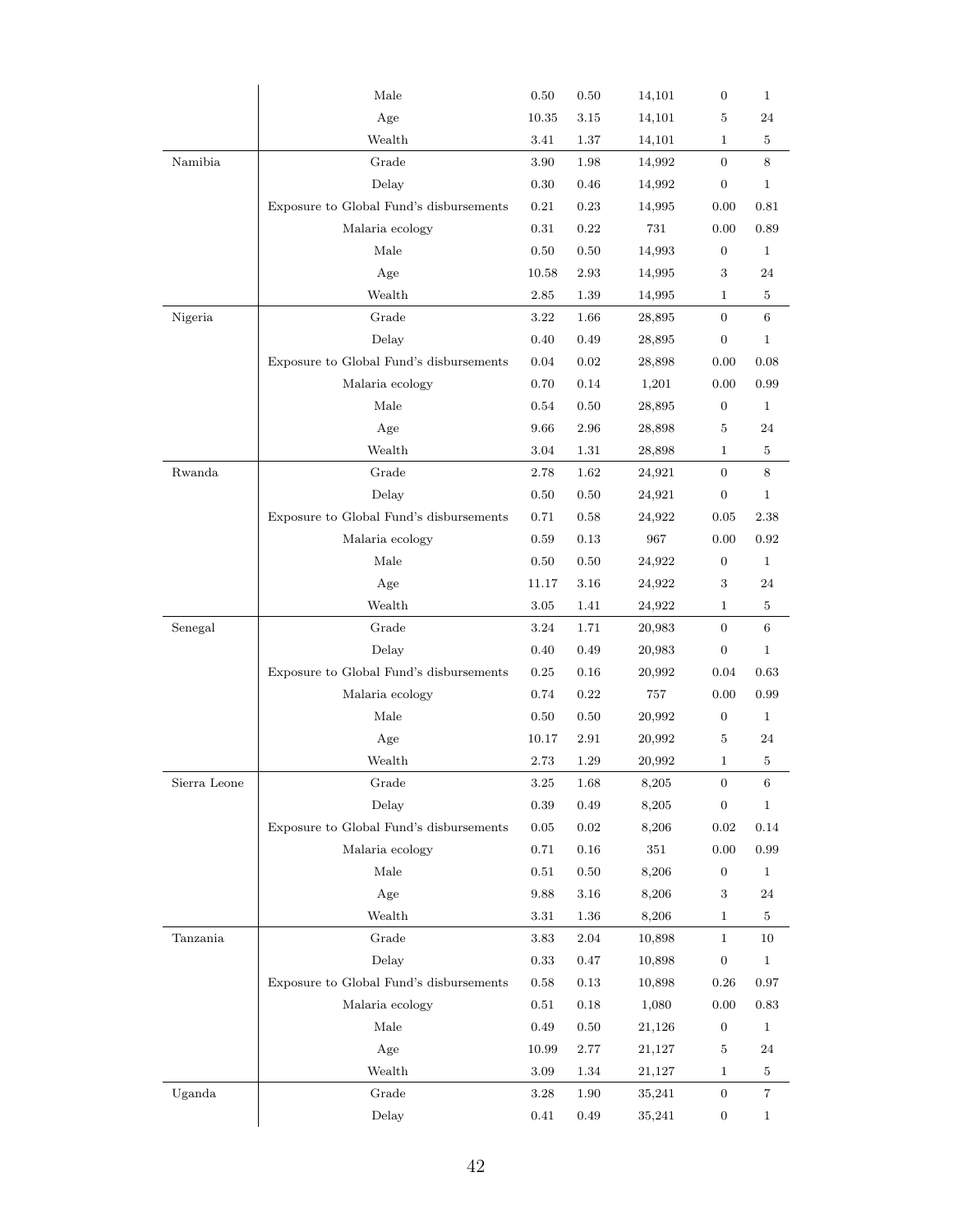|          | Exposure to Global Fund's disbursements | 0.24  | 0.21 | 35,257 | 0.00           | 0.70           |
|----------|-----------------------------------------|-------|------|--------|----------------|----------------|
|          | Malaria ecology                         | 0.69  | 0.24 | 1,070  | 0.00           | 0.96           |
|          | Male                                    | 0.51  | 0.50 | 35,257 | $\overline{0}$ | 1              |
|          | Age                                     | 10.78 | 3.24 | 35,257 | 3              | $52\,$         |
|          | Wealth                                  | 3.06  | 1.42 | 35,257 | $\mathbf{1}$   | $\,$ 5 $\,$    |
| Zambia   | Grade                                   | 3.70  | 1.95 | 8,083  | $\Omega$       | $\overline{7}$ |
|          | Delay                                   | 0.34  | 0.47 | 8,083  | $\overline{0}$ | 1              |
|          | Exposure to Global Fund's disbursements | 0.36  | 0.09 | 8,083  | 0.17           | 0.67           |
|          | Malaria ecology                         | 0.72  | 0.11 | 319    | 0.00           | 0.91           |
|          | Male                                    | 0.51  | 0.50 | 8,083  | $\overline{0}$ | $\mathbf{1}$   |
|          | Age                                     | 10.91 | 2.95 | 8,083  | 5              | 23             |
|          | Wealth                                  | 3.04  | 1.37 | 8,083  | $\mathbf{1}$   | $\bf 5$        |
| Zimbabwe | Grade                                   | 3.82  | 2.00 | 24,223 | $\overline{0}$ | $\overline{7}$ |
|          | Delay                                   | 0.32  | 0.47 | 24,223 | $\overline{0}$ | $\mathbf{1}$   |
|          | Exposure to Global Fund's disbursements | 0.18  | 0.22 | 24,225 | 0.00           | 0.75           |
|          | Malaria ecology                         | 0.71  | 0.19 | 1,042  | 0.00           | 0.98           |
|          | Male                                    | 0.51  | 0.50 | 24,225 | $\overline{0}$ | $\mathbf{1}$   |
|          | Age                                     | 9.91  | 2.51 | 24,225 | 3              | 24             |
|          | Wealth                                  | 2.67  | 1.37 | 24,225 | $\mathbf{1}$   | 5              |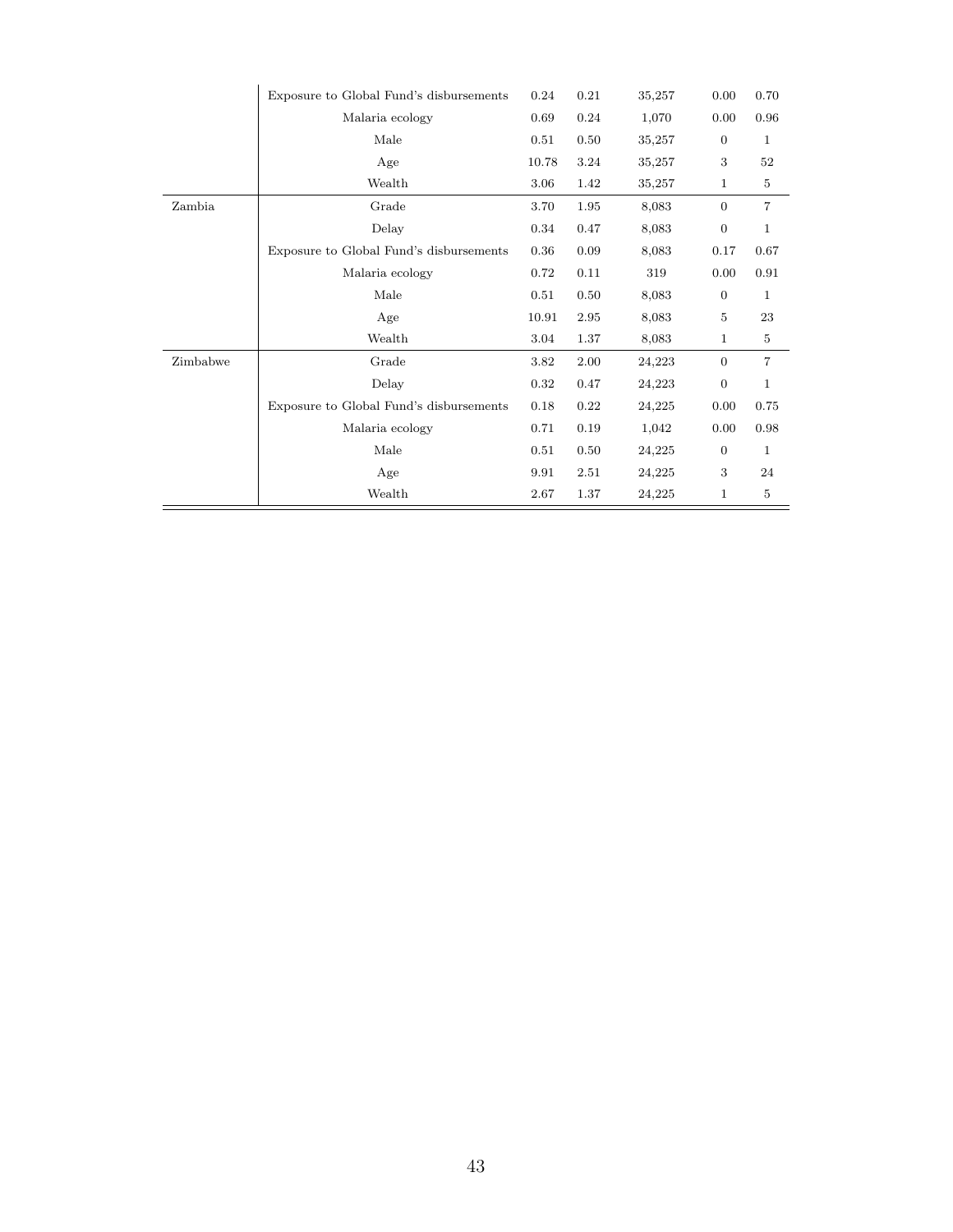|                |            |            | Grade       |             | Delay       |             |             |             |  |
|----------------|------------|------------|-------------|-------------|-------------|-------------|-------------|-------------|--|
|                | (1)        | (2)        | (3)         | (4)         | (5)         | (6)         | (7)         | (8)         |  |
| Burkina Faso   | $5.388***$ | $5.184***$ | $17.253***$ | $18.241***$ | $-1.511***$ | $-1.416***$ | $-4.754***$ | $-5.213***$ |  |
|                | (1.074)    | (1.104)    | (3.078)     | (4.259)     | (0.271)     | (0.257)     | (0.725)     | (1.065)     |  |
| $\mathbf{R}^2$ | 0.674      | 0.676      | 0.682       | 0.685       | 0.561       | 0.564       | 0.570       | 0.573       |  |
| Observations   | 16,177     | 16,177     | 16,177      | 16,177      | 16,177      | 16,177      | 16,177      | 16,177      |  |
| Burundi        | $-0.042$   | 0.660      | $-2.102$    | $-0.083$    | $-0.051$    | $-0.143$    | 1.552       | 0.654       |  |
|                | (0.930)    | (1.095)    | (4.011)     | (4.248)     | (0.283)     | (0.344)     | (1.513)     | (1.718)     |  |
| $\mathbf{R}^2$ | 0.704      | 0.704      | 0.704       | 0.707       | 0.566       | 0.566       | $\,0.566\,$ | 0.570       |  |
| Observations   | 9,110      | 9,110      | 9,110       | 9,110       | 9,110       | 9,110       | 9,110       | 9,110       |  |
| Cameroon       | $5.842***$ | $7.990***$ | $9.206***$  | $8.232***$  | $-2.759***$ | $-3.221***$ | $-3.695***$ | $-3.896***$ |  |
|                | (0.959)    | (1.144)    | (1.036)     | (1.062)     | (0.252)     | (0.300)     | (0.269)     | (0.324)     |  |
| $\mathbf{R}^2$ | 0.662      | 0.667      | 0.667       | 0.669       | 0.549       | 0.552       | 0.553       | 0.555       |  |
| Observations   | 26,674     | 26,674     | 26,674      | 26,674      | 26,674      | 26,674      | 26,674      | 26,674      |  |
| DRC            | 4.190      | $-6.179$   | 8.881       | $-21.180$   | 1.572       | 2.707       | $-6.342$    | 10.154      |  |
|                | (8.607)    | (6.470)    | (24.749)    | (22.432)    | (1.886)     | (1.721)     | (7.830)     | (7.095)     |  |
| $\mathbf{R}^2$ | 0.595      | 0.600      | 0.600       | 0.602       | 0.491       | 0.491       | 0.492       | 0.497       |  |
| Observations   | 8,847      | 8,847      | 8,847       | 8,847       | 8,847       | 8,847       | 8,847       | 8,847       |  |
| Ethiopia       | 1.289      | $6.749***$ | 13.241***   | $14.658***$ | $-0.487*$   | $-2.034***$ | $-4.486***$ | $-5.448***$ |  |
|                | (0.926)    | (1.239)    | (1.504)     | (2.117)     | (0.178)     | (0.354)     | (0.435)     | (0.827)     |  |
| $\mathbf{R}^2$ | 0.547      | 0.555      | 0.557       | 0.559       | 0.394       | 0.400       | 0.405       | 0.408       |  |
| Observations   | 33,546     | 33,546     | 33,546      | 33,546      | 33,546      | 33,546      | 33,546      | 33,546      |  |
| Ghana          | $8.560***$ | $7.217***$ | $16.043***$ | 14.512***   | $-4.219***$ | $-3.765***$ | $-6.677***$ | $-5.901***$ |  |
|                | (2.071)    | (2.028)    | (2.094)     | (2.085)     | (0.786)     | (0.765)     | (0.776)     | (0.774)     |  |
| $\mathbf{R}^2$ | 0.593      | 0.600      | 0.602       | 0.605       | 0.476       | 0.481       | 0.484       | 0.487       |  |
| Observations   | 13,043     | 13,043     | 13,043      | 13,043      | 13,043      | 13,043      | 13,043      | 13,043      |  |
| Guinea         | 9.060      | 3.515      | 19.646      | $-11.700$   | $-0.721$    | $-0.709$    | $-7.585$    | 1.185       |  |
|                | (8.443)    | (8.963)    | (25.647)    | (24.082)    | (2.116)     | (2.048)     | (8.823)     | (8.267)     |  |
| $R^2$          | 0.626      | 0.626      | 0.626       | 0.629       | 0.502       | 0.502       | 0.502       | 0.505       |  |
| Observations   | 5,667      | 5,667      | 5,667       | 5,667       | 5,667       | 5,667       | 5,667       | 5,667       |  |

Table <sup>4</sup>: Impact of Global Fund's anti-malaria campaign on primary students' educational outcomes: OLS estimates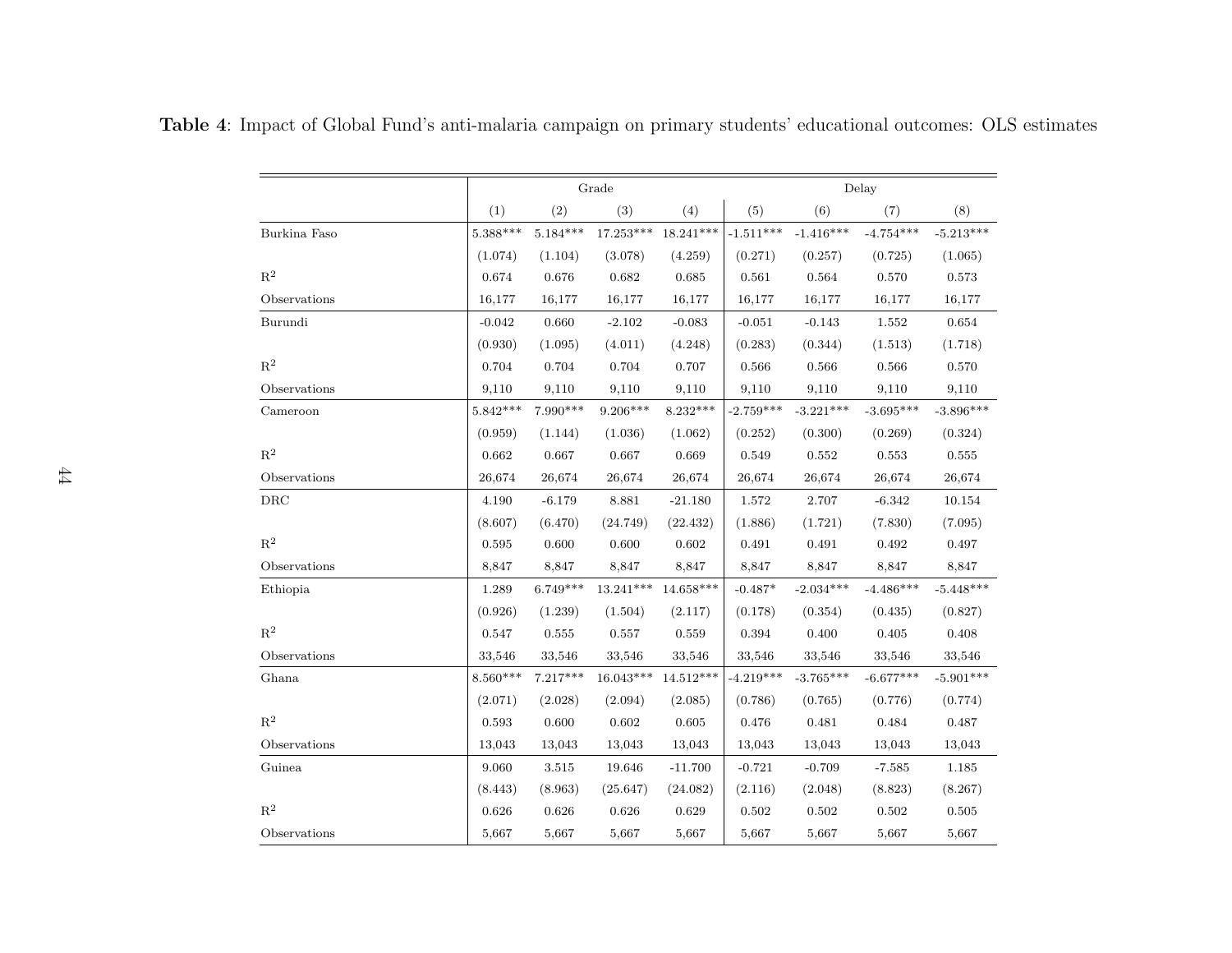| Kenya          | $3.494*$    | $\,0.867\,$ | $3.174\,$                                  | $5.518*$    | $-4.817***$ | $-3.886***$               | $-6.209***$  | $-6.571***$                                   |
|----------------|-------------|-------------|--------------------------------------------|-------------|-------------|---------------------------|--------------|-----------------------------------------------|
|                | (1.636)     | (1.874)     | (2.196)                                    | (2.394)     | (0.512)     | (0.772)                   | (0.794)      | (0.883)                                       |
| $\mathbf{R}^2$ | 0.724       | 0.729       | 0.730                                      | 0.731       | 0.509       | 0.530                     | 0.533        | 0.539                                         |
| Observations   | 18,671      | 18,671      | 18,671                                     | 18,671      | 18,671      | 18,671                    | 18,671       | 18,671                                        |
| Liberia        | 3.202       | 3.161       | 2.815                                      | $-0.806$    | $-0.150$    | $-0.632$                  | $-1.086$     | $-0.813$                                      |
|                | (2.800)     | (3.574)     | (5.155)                                    | (5.951)     | (0.801)     | (1.056)                   | (1.548)      | (1.964)                                       |
| $\mathbf{R}^2$ | 0.444       | 0.447       | 0.447                                      | 0.452       | 0.355       | $0.357\,$                 | 0.357        | 0.361                                         |
| Observations   | 3,227       | 3,227       | 3,227                                      | 3,227       | 3,227       | 3,227                     | 3,227        | 3,227                                         |
| Madagascar     | 0.515       | $-0.453$    | 0.094                                      | 0.089       | $-0.215$    | 0.026                     | 0.038        | 0.348                                         |
|                | (0.554)     | (0.620)     | (1.571)                                    | (1.589)     | (0.175)     | (0.188)                   | (0.649)      | (0.638)                                       |
| $R^2$          | 0.623       | $\,0.631\,$ | 0.631                                      | $\,0.632\,$ | 0.513       | $\,0.518\,$               | $\,0.518\,$  | 0.522                                         |
| Observations   | 17,273      | 17,273      | 17,273                                     | 17,273      | 17,273      | 17,273                    | 17,273       | 17,273                                        |
| Malawi         | $1.896***$  | 0.530       | 0.951                                      | $1.627*$    | $-3.421***$ | $-3.313***$               | $-5.998***$  | $-5.324***$                                   |
|                | (0.537)     | (0.514)     | (0.697)                                    | (0.752)     | (0.333)     | (0.371)                   | (0.275)      | (0.327)                                       |
| $\mathbf{R}^2$ | 0.701       | $0.702\,$   | $0.702\,$                                  | $\rm 0.702$ | 0.548       | $\,0.548\,$               | 0.558        | $\,0.559\,$                                   |
| Observations   | 53,087      | 53,087      | 53,087                                     | 53,087      | 53,087      | 53,087                    | 53,087       | 53,087                                        |
| Mali           |             |             | 77.587*** 246.300*** 270.571*** 327.517*** |             |             |                           |              | $-41.628***-109.811***-119.710***-150.649***$ |
|                | (14.572)    | (33.560)    | (27.815)                                   | (25.542)    | (5.701)     | (16.794)                  | (13.339)     | (8.532)                                       |
| $\mathbf{R}^2$ | 0.655       | 0.664       | 0.664                                      | 0.667       | $\,0.525\,$ | 0.544                     | 0.545        | $\,0.552\,$                                   |
| Observations   | 14,724      | 14,724      | 14,724                                     | 14,724      | 14,724      | 14,724                    | 14,724       | 14,724                                        |
| Mozambique     | $-0.282$    | 1.362       | 7.961                                      | 7.834^      | $-0.268$    | $-0.227$                  | $-1.215$     | $-1.171$                                      |
|                | (1.572)     | (1.319)     | (5.222)                                    | (4.325)     | (0.286)     | (0.311)                   | (1.191)      | (1.055)                                       |
| $\mathbf{R}^2$ | $\,0.694\,$ | $0.701\,$   | 0.701                                      | 0.705       | 0.546       | 0.546                     | 0.546        | 0.551                                         |
| Observations   | 14,099      | 14,099      | 14,099                                     | 14,099      | 14,099      | 14,099                    | 14,099       | 14,099                                        |
| Namibia        | $5.469***$  | $3.983***$  | 1.140                                      | $4.903***$  | $-1.916***$ | $-3.194***$               | $-3.058***$  | $-3.855***$                                   |
|                | (0.764)     | (1.105)     | (1.168)                                    | (1.190)     | (0.177)     | (0.349)                   | (0.343)      | (0.331)                                       |
| $\mathbf{R}^2$ | $0.721\,$   | $\rm 0.724$ | $\rm 0.725$                                | 0.728       | $\,0.568\,$ | $\,0.579\,$               | 0.579        | 0.584                                         |
| Observations   | 14,990      | 14,990      | 14,990                                     | 14,990      | 14,990      | 14,990                    | 14,990       | 14,990                                        |
| Nigeria        |             |             | 37.648*** 84.952*** 121.405*** 125.223***  |             |             | $-21.829***$ $-35.559***$ | $-46.203***$ | $-51.340***$                                  |
|                | (5.534)     | (7.838)     | (7.207)                                    | (8.654)     | (1.694)     | (2.484)                   | (2.057)      | (2.706)                                       |
| $\mathbf{R}^2$ | 0.534       | 0.541       | 0.545                                      | 0.546       | 0.423       | 0.430                     | 0.434        | 0.436                                         |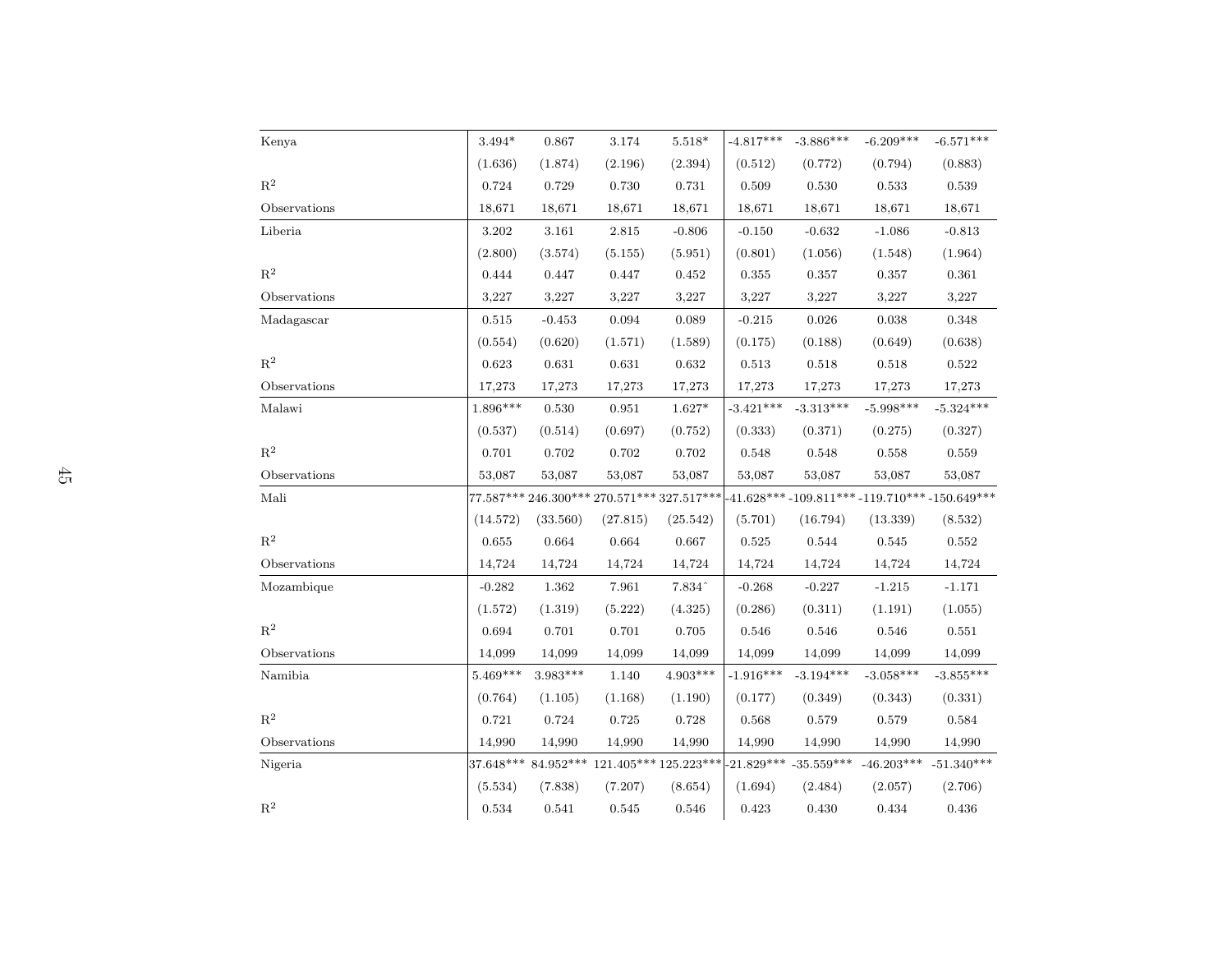| Observations                | 28,892          | 28,892     | 28,892                | 28,892         | 28,892      | 28,892      | 28,892      | 28,892      |
|-----------------------------|-----------------|------------|-----------------------|----------------|-------------|-------------|-------------|-------------|
| Rwanda                      | $0.392\,^\circ$ | $0.636*$   | $0.963*$              | $1.382***$     | $-0.886***$ | $-0.841***$ | $-1.186***$ | $-1.308***$ |
|                             | (0.227)         | (0.240)    | (0.298)               | (0.309)        | (0.088)     | (0.089)     | (0.092)     | (0.100)     |
| $R^2$                       | 0.670           | 0.671      | 0.671                 | 0.674          | 0.545       | 0.549       | 0.550       | 0.555       |
| Observations                | 24,921          | 24,921     | 24,921                | 24,921         | 24,921      | 24,921      | 24,921      | 24,921      |
| Senegal                     | 3.758*          | 2.518      | 3.112                 | $4.375^{\ast}$ | $-1.290***$ | $-1.047*$   | $-2.094***$ | $-2.347***$ |
|                             | (1.238)         | (1.557)    | (1.851)               | (1.988)        | (0.347)     | (0.440)     | (0.563)     | (0.639)     |
| $\mathbf{R}^2$              | 0.622           | 0.623      | 0.623                 | 0.625          | 0.516       | 0.517       | 0.518       | 0.519       |
| Observations                | 20,983          | 20,983     | 20,983                | 20,983         | 20,983      | 20,983      | 20,983      | 20,983      |
| Sierra Leone                | $11.954*$       | 7.888      | 9.375                 | $-5.345$       | $-2.650$    | $-2.125$    | $-3.690$    | 2.227       |
|                             | (5.234)         | (5.565)    | (14.966)              | (16.046)       | (1.773)     | (1.964)     | (5.557)     | (5.802)     |
| $\mathbf{R}^2$              | 0.602           | 0.603      | $\,0.603\,$           | 0.604          | 0.496       | 0.496       | 0.496       | 0.497       |
| Observations                | 8,205           | 8,205      | 8,205                 | 8,205          | 8,205       | 8,205       | 8,205       | 8,205       |
| Tanzania                    | $-1.293*$       | $-1.087$   | $-5.648*$             | 3.589          | $-0.168$    | 0.277       | $1.866***$  | 0.356       |
|                             | (0.509)         | (0.603)    | (2.225)               | (3.391)        | (0.153)     | (0.174)     | (0.531)     | (0.731)     |
| $\mathbf{R}^2$              | 0.761           | 0.763      | 0.763                 | 0.766          | 0.578       | 0.582       | 0.582       | 0.586       |
| Observations                | 10,898          | 10,898     | 10,898                | 10,898         | 10,898      | 10,898      | 10,898      | 10,898      |
| Uganda                      | $-1.286*$       | $-0.541$   | $-0.552$              | $-0.467$       | $-0.757***$ | $-1.051***$ | $-1.355***$ | $-1.336***$ |
|                             | (0.559)         | (0.515)    | (0.656)               | (0.638)        | (0.175)     | (0.209)     | (0.263)     | (0.267)     |
| $R^2$                       | 0.701           | 0.702      | 0.702                 | 0.703          | 0.530       | 0.532       | 0.532       | 0.532       |
| Observations                | 35,241          | 35,241     | 35,241                | 35,241         | 35,241      | 35,241      | 35,241      | 35,241      |
| Zambia                      | $-0.303$        | 0.209      | $-8.719$ <sup>^</sup> | $-4.659$       | $-0.343$    | $-0.225$    | 1.866       | 0.823       |
|                             | (1.589)         | (1.727)    | (4.888)               | (4.712)        | (0.441)     | (0.451)     | (2.082)     | (1.645)     |
| $R^2$                       | 0.699           | 0.701      | 0.701                 | 0.702          | 0.538       | 0.538       | 0.539       | 0.542       |
| Observations                | 8,083           | 8,083      | 8,083                 | 8,083          | 8,083       | 8,083       | 8,083       | 8,083       |
| Zimbabwe                    | $2.502*$        | $3.944***$ | $3.901***$            | $4.787***$     | $-2.050***$ | $-2.599***$ | $-3.348***$ | $-3.859***$ |
|                             | (0.941)         | (1.027)    | (1.121)               | (1.222)        | (0.316)     | (0.423)     | (0.389)     | (0.400)     |
| $\mathbf{R}^2$              | 0.761           | 0.762      | 0.762                 | 0.763          | 0.588       | 0.591       | 0.592       | 0.594       |
| Observations                | 24,223          | 24,223     | 24,223                | 24,223         | 24,223      | 24,223      | 24,223      | 24,223      |
| Individual controls         | yes             | yes        | yes                   | yes            | yes         | yes         | yes         | yes         |
| Year of birth fixed effects | yes             | yes        | yes                   | yes            | yes         | yes         | yes         | yes         |
| DHS cluster fixed effects   | yes             | yes        | yes                   | yes            | yes         | yes         | yes         | yes         |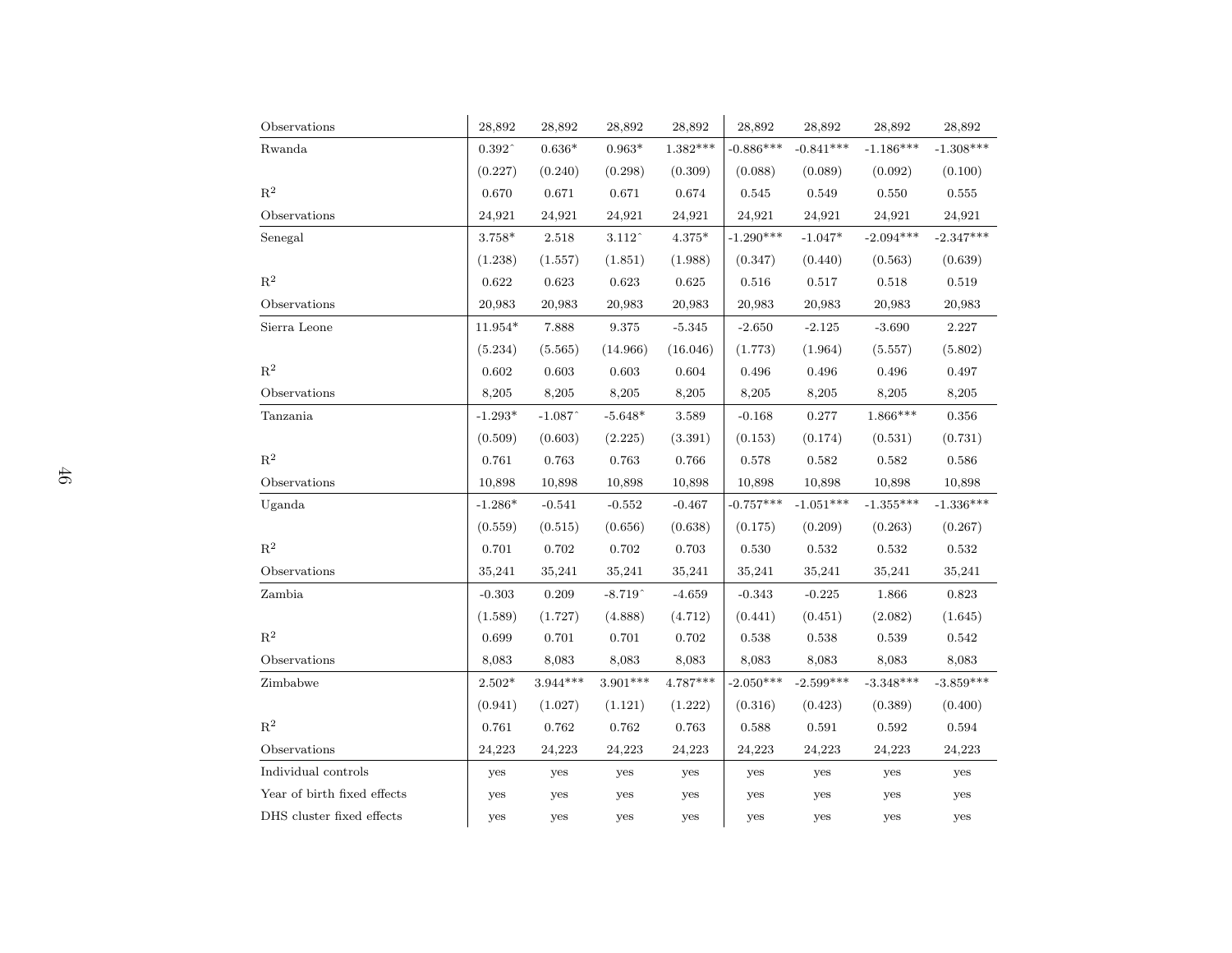| DHS survey year fixed effects          | yes                    | ves          | ves                    | yes | yes                    | ves                    | yes | yes |
|----------------------------------------|------------------------|--------------|------------------------|-----|------------------------|------------------------|-----|-----|
| exposure x regional fixed effects      | $\mathbf{n}\mathbf{o}$ | ves          | ves                    | ves | $\mathbf{n}\mathbf{o}$ | ves                    | yes | ves |
| age x malaria ecology                  | no                     | no           | ves                    | yes | no                     | $\mathbf{n}\mathbf{o}$ | yes | yes |
| year of birth x regional fixed effects | no                     | $\mathbf{n}$ | $\mathbf{n}\mathbf{o}$ | ves | $\mathbf{n}\mathbf{o}$ | $\mathbf{n}\mathbf{o}$ | no  | ves |

Notes: The table reports OLS estimates. The unit of observation is the primary school student. The dependent variable "Grade" stands for grade level during the year when the interview is conducted. The dependent variable "Delay" stands for delay status for grade level. Columns 1 and 5 include controls for gender, age and wealth, as well as fixed effects for year of birth, DHS cluster, and DHS survey year. Columns 2 and 6 add an interaction term between regional fixed effects and exposure. Columns 3 and 7 add an interaction term between malaria ecology and primary student's age. Columns 4 and 8 add aninteraction term between regional fixed effects and student's date of birth. Standard errors (in parentheses) are clustered at the DHS cluster level. ^, \*, \*\* and \*\*\* indicate significance at the 10, 5, 1 and 0.1% levels.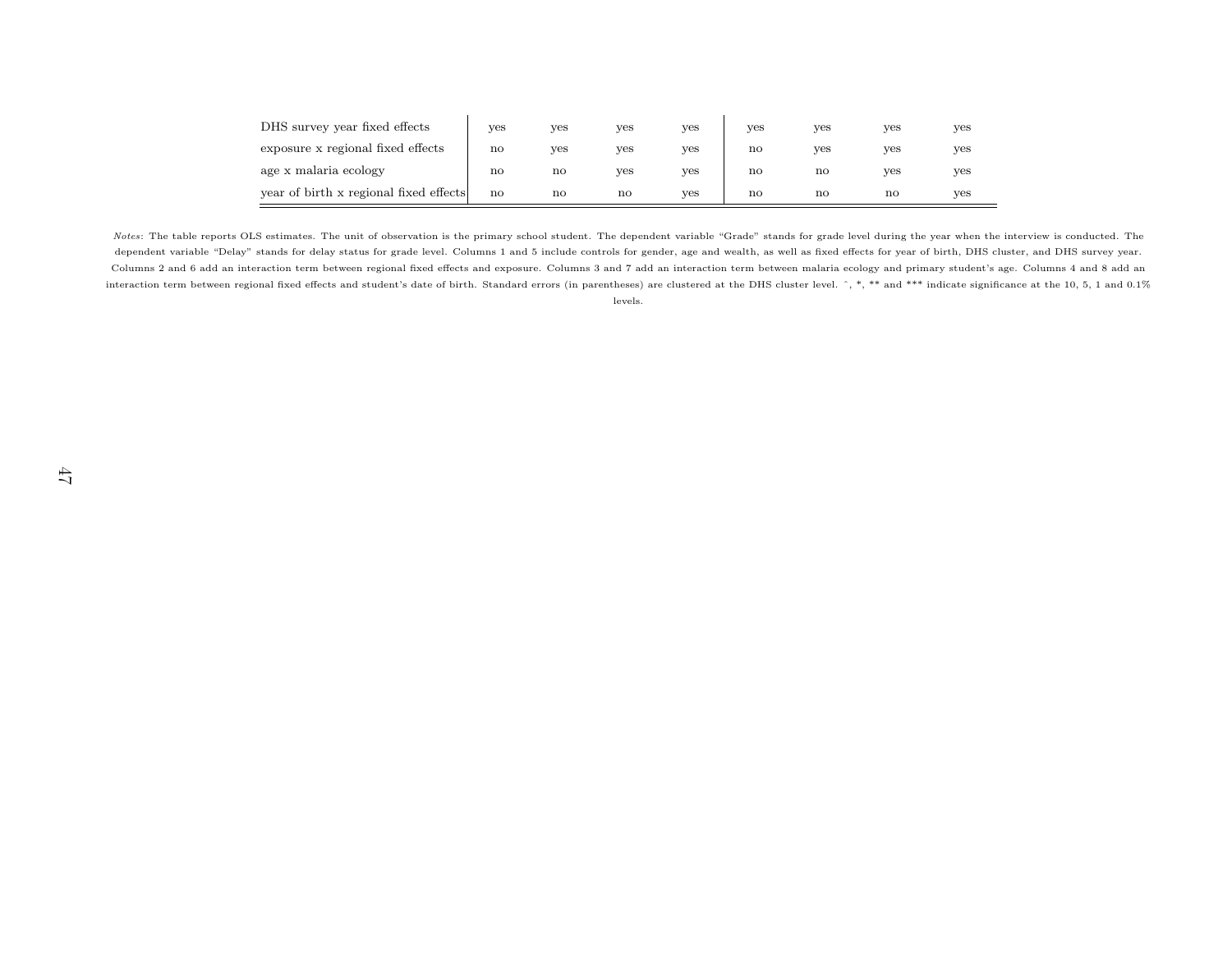|                            |                  | Grade                          |              | Delay                  |                                   |              |  |
|----------------------------|------------------|--------------------------------|--------------|------------------------|-----------------------------------|--------------|--|
|                            | Set I            | $\operatorname{Set}$ II        | Set III      | $\operatorname{Set}$ I | $\operatorname{Set}$ II           | Set III      |  |
|                            | (1)              | (2)                            | (3)          | (4)                    | (5)                               | (6)          |  |
| Burkina Faso               | $45.376***$      | 36.922***                      | $33.211***$  | $-12.525***$           | $-10.171***$                      | $-9.238***$  |  |
|                            | (2.698)          | (1.960)                        | (1.974)      | (0.633)                | (0.375)                           | (0.397)      |  |
| $R^2$                      | 0.650            | 0.654                          | 0.654        | 0.527                  | 0.530                             | 0.531        |  |
| Observations               | 15,448           | 15,448                         | 15,448       | 15,448                 | 15,448                            | 15,448       |  |
| Durbin-Wu-Hausman $\chi^2$ |                  | 173.863*** 198.503***          | $65.944***$  | $117.766***$           | 129.455***                        | 52.291***    |  |
| Burundi                    | $42.448***$      | 40.797***                      | 37.601***    | $-7.704*$              | $-7.301*$                         | $-5.834*$    |  |
|                            | (10.124)         | (11.493)                       | (8.278)      | (2.835)                | (3.518)                           | (2.302)      |  |
| $R^2$                      | 0.671            | 0.672                          | 0.673        | 0.531                  | 0.531                             | 0.532        |  |
| Observations               | 9,110            | 9,110                          | 9,110        | 9,110                  | 9,110                             | 9,110        |  |
| Durbin-Wu-Hausman $\chi^2$ | 29.221***        | $14.051***$                    | $34.612***$  | $11.112***$            | $5.299**$                         | 10.644***    |  |
| Cameroon                   | 23.648***        | $22.652***$                    | $15.723***$  | $-6.574***$            | $-7.444***$                       | $-6.102***$  |  |
|                            | (1.663)          | (1.249)                        | (0.991)      | (0.410)                | (0.315)                           | (0.243)      |  |
| $R^2$                      | 0.626            | 0.628                          | 0.635        | 0.516                  | 0.513                             | 0.518        |  |
| Observations               | 26,591           | 26,591                         | 26,591       | 26,591                 | 26,591                            | 26,591       |  |
| Durbin-Wu-Hausman $\chi^2$ |                  | 240.458*** 578.542***          | 296.371***   | 82.839***              | 392.402***                        | 320.010***   |  |
| DRC                        | 1486.784*        | 1681.956                       | 1137.694*    | $-148.584$             | $-208.789$                        | $-146.127$   |  |
|                            | (693.051)        | (1408.199)                     | (489.516)    | (101.511)              | (213.697)                         | (78.562)     |  |
| $\mathbf{R}^2$             | 0.419            | 0.373                          | 0.486        | 0.450                  | 0.434                             | 0.451        |  |
| Observations               | 8,642            | 8,642                          | 8,642        | 8,642                  | 8,642                             | 86,42        |  |
| Durbin-Wu-Hausman $\chi^2$ | $23.190***$      | 12.725***                      | 44.836***    | 1.620                  | 1.834                             | $6.262**$    |  |
| Ethiopia                   | $45.775^{***}\,$ | $44.844***$                    | $20.640***$  | $-22.010***$           | $-19.341***$                      | $-7.615***$  |  |
|                            | (6.933)          | (3.032)                        | (1.995)      | (2.570)                | (0.919)                           | (0.495)      |  |
| $\mathbf{R}^2$             | 0.430            | 0.432                          | 0.461        | 0.178                  | 0.215                             | 0.307        |  |
| Observations               | 32,802           | 32,802                         | 32,802       | 32,802                 | 32,802                            | 32,802       |  |
| Durbin-Wu-Hausman $\chi^2$ |                  | $126.860^{***}\,457.592^{***}$ | $213.396***$ |                        | 403.318*** 1109.530*** 317.895*** |              |  |
| Ghana                      | $78.195***$      | $38.561***$                    | 33.867***    | $-23.488***$           | $-15.844***$                      | $-14.521***$ |  |
|                            | (6.984)          | (2.591)                        | (2.451)      | (1.931)                | (0.682)                           | (0.639)      |  |

Table <sup>5</sup>: Impact of Global Fund's anti-malaria campaign on primary students' educational outcomes: IV estimates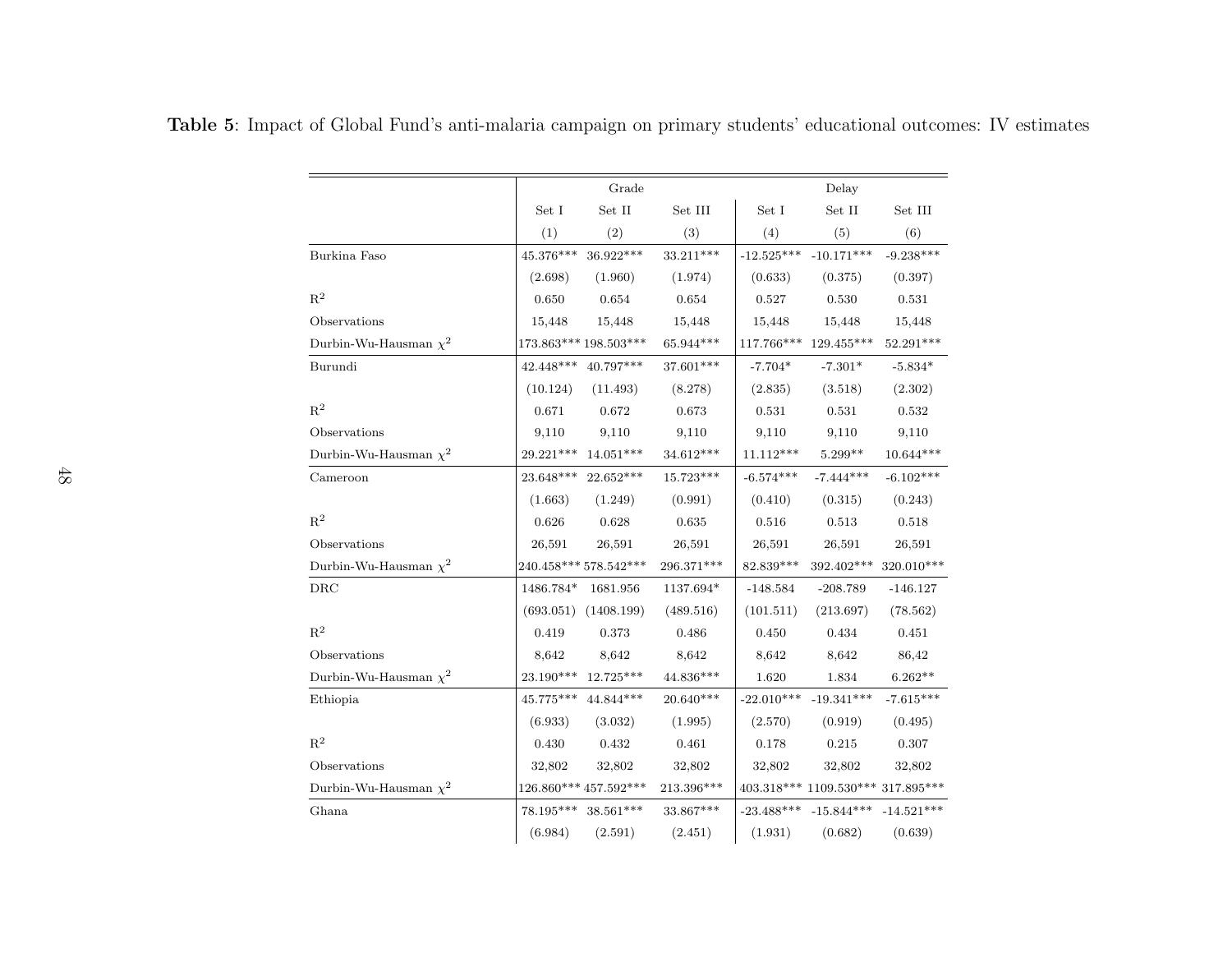| $\mathbb{R}^2$                   | 0.515        | 0.558                  | 0.560                                     | 0.406        | 0.434                                                 | 0.437                                     |
|----------------------------------|--------------|------------------------|-------------------------------------------|--------------|-------------------------------------------------------|-------------------------------------------|
| Observations                     | 12,797       | 12,797                 | 12,797                                    | 12,797       | 12,797                                                | 12,797                                    |
| Durbin-Wu-Hausman $\chi^2$       |              | 188.339*** 165.469***  | 99.171***                                 | 112.704***   | $268.558***$                                          | 213.246***                                |
| Guinea                           | 8.661        | 772.856                | $-28.386$                                 | 168.514      | $-35.325$                                             | 34.553                                    |
|                                  | (767.613)    | (599.320)              | (248.371)                                 | (277.766)    | (133.238)                                             | (67.151)                                  |
| $\mathbf{R}^2$                   | 0.580        | 0.525                  | 0.579                                     | 0.402        | 0.442                                                 | 0.440                                     |
| Observations                     | 5,464        | 5,464                  | 5,464                                     | 5,464        | 5,464                                                 | 5,464                                     |
| Durbin-Wu-Hausman $\chi^2$       | 0.003        | 2.128                  | 0.459                                     | 0.730        | 0.026                                                 | 1.245                                     |
| Kenya                            | $21.240***$  | $33.247***$            | $18.564***$                               | $-19.205***$ | $-22.005***$                                          | $-14.870***$                              |
|                                  | (3.007)      | (2.918)                | (2.534)                                   | (0.820)      | (0.696)                                               | (0.667)                                   |
| $\mathbf{R}^2$                   | 0.701        | $\,0.697\,$            | 0.702                                     | 0.463        | 0.446                                                 | 0.481                                     |
| Observations                     | 18,503       | 18,503                 | 18,503                                    | 18,503       | 18,503                                                | 18,503                                    |
| Durbin-Wu-Hausman $\chi^2$       |              | 57.951*** 238.477***   | 63.790***                                 | $854.176***$ | 1160***                                               | $567.238***$                              |
| Liberia                          | $-19.641$    | $-12.705$              | $-14.393$ <sup><math>\degree</math></sup> | $7.453*$     | 4.926^                                                | $5.460*$                                  |
|                                  | (10.146)     | (8.616)                | (8.236)                                   | (3.281)      | (2.677)                                               | (2.687)                                   |
| $R^2$                            | 0.400        | 0.401                  | 0.401                                     | 0.303        | 0.305                                                 | 0.305                                     |
| Observations                     | 3,227        | 3,227                  | 3,227                                     | 3,227        | 3,227                                                 | 3,227                                     |
| Durbin-Wu-Hausman $\chi^2$       | $-4.330$     | $8.692***$             | $-14.621$                                 | $-10200$     | $14.648***$                                           | $26.636***$                               |
| Madagascar                       | $-22.491*$   | $-16.919$ <sup>^</sup> | $-19.248*$                                | $6.405*$     | 2.588                                                 | $5.805*$                                  |
|                                  | (7.010)      | (9.356)                | (5.964)                                   | (2.447)      | (2.945)                                               | (2.114)                                   |
| $\mathbf{R}^2$                   | 0.588        | 0.590                  | 0.589                                     | 0.474        | 0.477                                                 | 0.475                                     |
| Observations                     | 16,901       | 16,901                 | 16,901                                    | 16,901       | 16,901                                                | 16,901                                    |
| Durbin-Wu-Hausman $\chi^2$ -1780 | $114.113***$ | $-1620$                | $-130$                                    | $22.228***$  | $-205$                                                |                                           |
| Malawi                           | $3.517***$   | $2.967***$             | $3.064***$                                | $-8.199***$  | $-8.514***$                                           | $-8.165***$                               |
|                                  | (0.845)      | (0.853)                | (0.832)                                   | (0.172)      | (0.189)                                               | (0.172)                                   |
| $\mathbf{R}^2$                   | 0.678        | 0.678                  | 0.678                                     | 0.532        | 0.531                                                 | 0.532                                     |
| Observations                     | 52,187       | 52,187                 | 52,187                                    | 52,187       | 52,187                                                | 52,187                                    |
| Durbin-Wu-Hausman $\chi^2$       | 9.877***     | 0,387                  | 1,419                                     |              | $454.235^{***} \>\> 552.975^{***} \>\> 477.814^{***}$ |                                           |
| Mali                             |              | 316.679*** 313.686***  | $310.173***$                              |              |                                                       | $-158.094***$ $-156.876***$ $-154.524***$ |
|                                  | (22.265)     | (21.899)               | (21.730)                                  | (5.519)      | (5.347)                                               | (5.290)                                   |
| $R^2$                            | 0.620        | 0.620                  | 0.620                                     | 0.496        | 0.496                                                 | 0.496                                     |
| Observations                     | 14,678       | 14,678                 | 14,678                                    | 14,678       | 14,678                                                | 14,678                                    |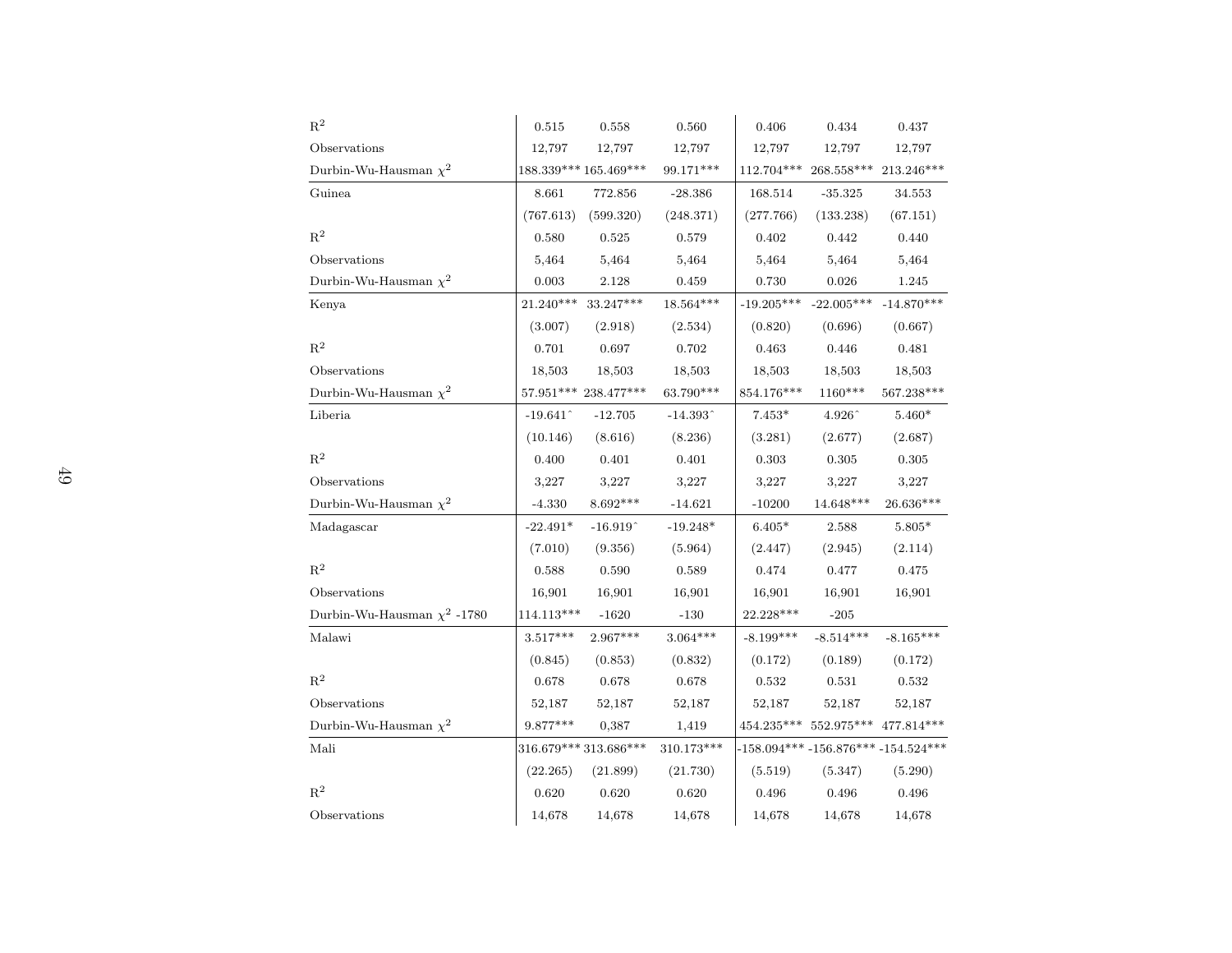| Durbin-Wu-Hausman $\chi^2$ | $9.720***$       | 11.376***             | $8.453***$          | 46.536***                          | 77.523***                          | 62.4278***               |
|----------------------------|------------------|-----------------------|---------------------|------------------------------------|------------------------------------|--------------------------|
| Mozambique                 | $-642.933$ ^     | $-253.536$            | $-124.365*$         | 32.258                             | 30.006                             | 12.171                   |
|                            | (365.397)        | (196.594)             | (50.121)            | (30.540)                           | (31.155)                           | (8.363)                  |
| $\mathbf{R}^2$             | 0.059            | 0.569                 | 0.642               | 0.485                              | 0.488                              | 0.506                    |
| Observations               | 14,052           | 14,052                | 14,052              | 14,052                             | 14,052                             | 14,052                   |
| Durbin-Wu-Hausman $\chi^2$ | $-209$           | $-713$                | 7590***             | $-1270$                            | $28.524***$                        | 18400***                 |
| Namibia                    | $6.031***$       | $6.874***$            | $5.644***$          | $-4.535***$                        | $-4.940***$                        | $-4.424***$              |
|                            | (1.340)          | (1.386)               | $(1.327)$ $(0.348)$ | (0.359)                            | (0.349)                            |                          |
| $\mathbf{R}^2$             | 0.708            | 0.708                 | $0.708\,$           | 0.557                              | 0.557                              | $0.557\,$                |
| Observations               | 14,733           | 14,733                | 14,733              | 14,733                             | 14,733                             | 14,733                   |
| Durbin-Wu-Hausman $\chi^2$ | $7.680**$        | 16.890***             | $4.840**$           | 20.843***                          | 46.062***                          | $19.598***$              |
| Nigeria                    |                  | 207.595*** 181.821*** | $168.542***$        | $-79.108***$                       | $\textbf{ -72.578}^{\textbf{***}}$ | $-69.243***$             |
|                            | (13.861)         | (9.839)               | (8.905)             | (3.952)                            | (2.696)                            | (2.451)                  |
| $\mathbf{R}^2$             | 0.511            | 0.513                 | $\,0.514\,$         | 0.397                              | $\,0.399\,$                        | 0.400                    |
| Observations               | 28,837           | 28,837                | 28,837              | 28,837                             | 28,837                             | 28,837                   |
| Durbin-Wu-Hausman $\chi^2$ |                  | 133.269*** 215.670*** | 161.704***          | 137.482***                         | 278.665***                         | $257.881***$             |
| Rwanda                     | $2.066***$       | $2.056***$            | $1.982***$          | $-2.441***$                        | $-2.462***$                        | $-2.357***$              |
|                            | (0.402)          | (0.401)               | (0.388)             | (0.126)                            | (0.126)                            | (0.122)                  |
| $R^2$                      | 0.645            | 0.645                 | 0.645               | 0.517                              | 0.517                              | 0.517                    |
| Observations               | 24,801           | 24,801                | 24,801              | 24,801                             | 24,801                             | 24,801                   |
| Durbin-Wu-Hausman $\chi^2$ | $37.922^{***}\,$ | $38.928***$           | 38.096***           | 252.904***                         | $275.463^{\ast\ast\ast}$           | $251.383^{\ast\ast\ast}$ |
| Senegal                    | 29.950***        | $40.501***$           | $17.880***$         | $\textbf{ -13.380}^{\textbf{***}}$ | $-13.440***$                       | $-7.606***$              |
|                            | (8.170)          | (9.616)               | (3.330)             | (2.871)                            | (2.989)                            | (1.187)                  |
| $\mathbf{R}^2$             | 0.592            | 0.584                 | 0.598               | 0.471                              | 0.471                              | 0.484                    |
| Observations               | 20,442           | 20,442                | 20,442              | 20,442                             | 20,442                             | 20,442                   |
| Durbin-Wu-Hausman $\chi^2$ | $21.725***$      | 64.708***             | $35.611***$         | $42.228***$                        | $56.378***$                        | $58.423***$              |
| Sierra Leone               | $-150.939$       | $-248.241$            | 110.495             | 54.074                             | 46.735                             | $-25.493$                |
|                            | (188.966)        | (316.604)             | (68.038)            | (57.395)                           | (89.742)                           | (20.472)                 |
| $\mathbf{R}^2$             | 0.563            | 0.552                 | 0.568               | 0.449                              | 0.452                              | 0.459                    |
| Observations               | 8,123            | 8,123                 | 8,123               | 8,123                              | 8,123                              | 8,123                    |
| Durbin-Wu-Hausman $\chi^2$ | 1.205            | 0.087                 | $-4.389$            | 1.397                              | 1.735                              | 0.605                    |
| Tanzania                   | 5.350            | 5.046                 | 3.923               | $8.117***$                         | $6.617*$                           | $7.072***$               |